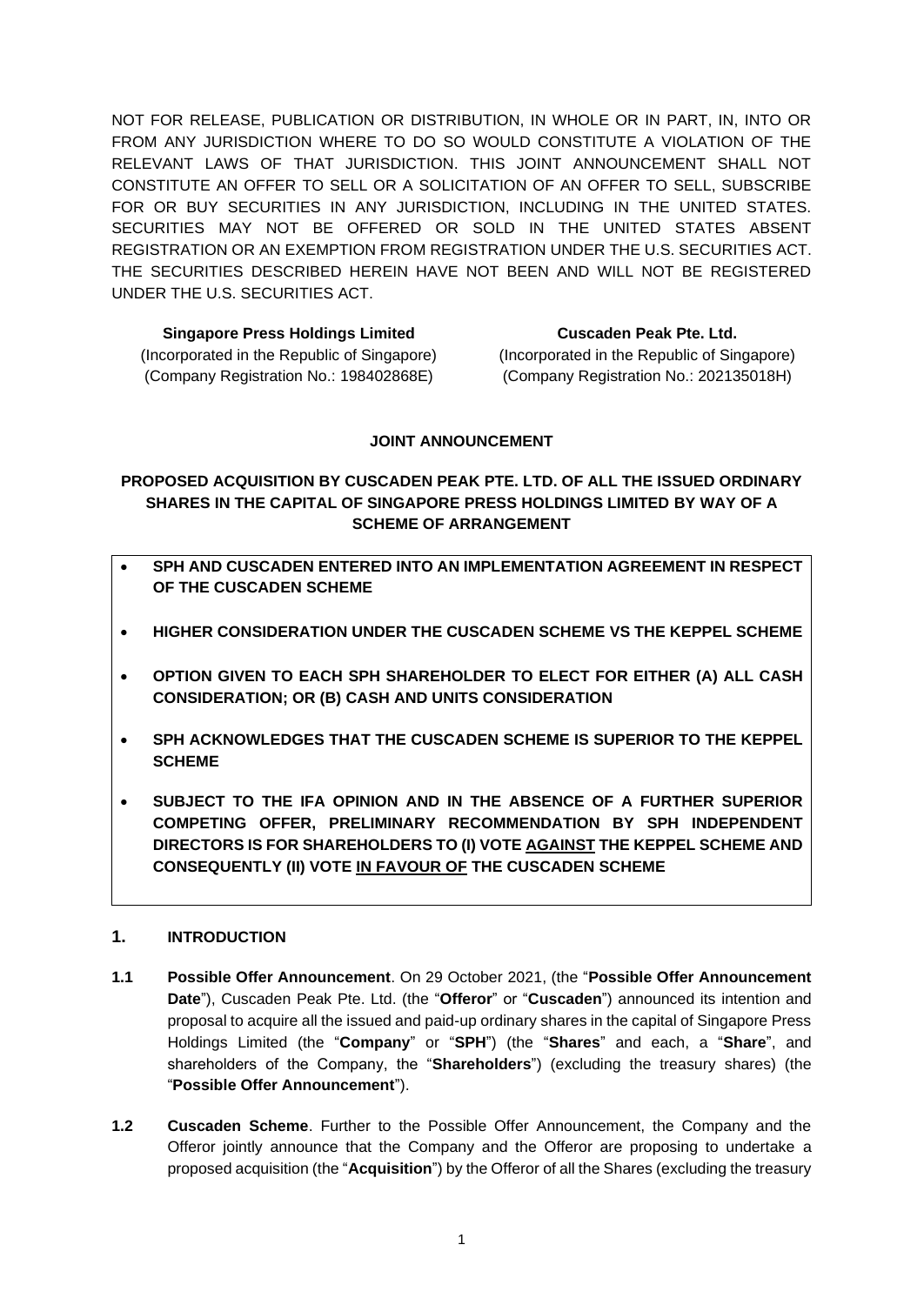shares) from Shareholders as at the Record Date<sup>1</sup> (the "**Eligible Shareholders**" and each, an "**Eligible Shareholder**") via a scheme of arrangement (the "**Cuscaden Scheme**") pursuant to Section 210 of the Companies Act, Chapter 50 of Singapore (the "**Companies Act**") subject to the terms of the Cuscaden Implementation Agreement (as defined below).

- **1.3 Scheme Conditions**. The Offeror and the Company have on 15 November 2021 entered into an implementation agreement (the "**Cuscaden Implementation Agreement**") setting out the terms and conditions on which the Offeror and the Company will implement the Cuscaden Scheme. The Cuscaden Scheme is conditional upon the satisfaction (or, where applicable, the waiver) of certain conditions (the "**Scheme Conditions**") set out in the Cuscaden Implementation Agreement which are reproduced in **Schedule 1** to this announcement (the "**Joint Announcement**"). As set out in the Possible Offer Announcement, the Cuscaden Scheme will **not** be subject to any further shareholders' approval on the part of Cuscaden and its consortium members.
- **1.4 Cuscaden Scheme Consideration**. The consideration proposed by the Offeror for the Cuscaden Scheme ("**Cuscaden Scheme Consideration**") is:

**At the election of each Eligible Shareholder in respect of its shareholding**, **EITHER:**

## **S\$2.360 fully in cash for each Share ("All Cash Consideration")**

**OR**

## **S\$1.602 in cash and 0.782 SPH REIT Units for each Share ("Cash and Units Consideration")**

### **Note paragraph [1.6](#page-2-0) below, for illustrative value of \$2.400** <sup>2</sup> **per Share**

The Cuscaden Scheme Consideration will not be reduced or otherwise adjusted for the Final FY2021 Dividend<sup>3</sup> or the DIS (as defined below).

**1.5 SPH REIT DIS**: To give effect to the Cash and Units Consideration, Shareholders will need to approve and the Company will need to undertake, a distribution *in specie* (the "**DIS**") of such number of issued units in SPH REIT ("**SPH REIT Units**") which will result in the Eligible Shareholders receiving 0.782 SPH REIT Units (the "**Relevant SPH REIT Units**") per Share should the Eligible Shareholders elect (or be deemed to have elected) to receive the Cash and Units Consideration.

<sup>1</sup> For the purpose of this Joint Announcement, the "**Record Date**" means a record date to be announced by the Company on which the Transfer Books and the Register of Members of the Company will be closed in order to determine the entitlements of the Eligible Shareholders in respect of the Cuscaden Scheme and the DIS.

<sup>2</sup> Illustrative price based on SPH REIT closing price of S\$1.020 per SPH REIT Unit as at 12 November 2021.

<sup>3</sup> The "**Final FY2021 Dividend**" refers to the cash dividend per Share of S\$0.03 declared by the Company on 5 October 2021.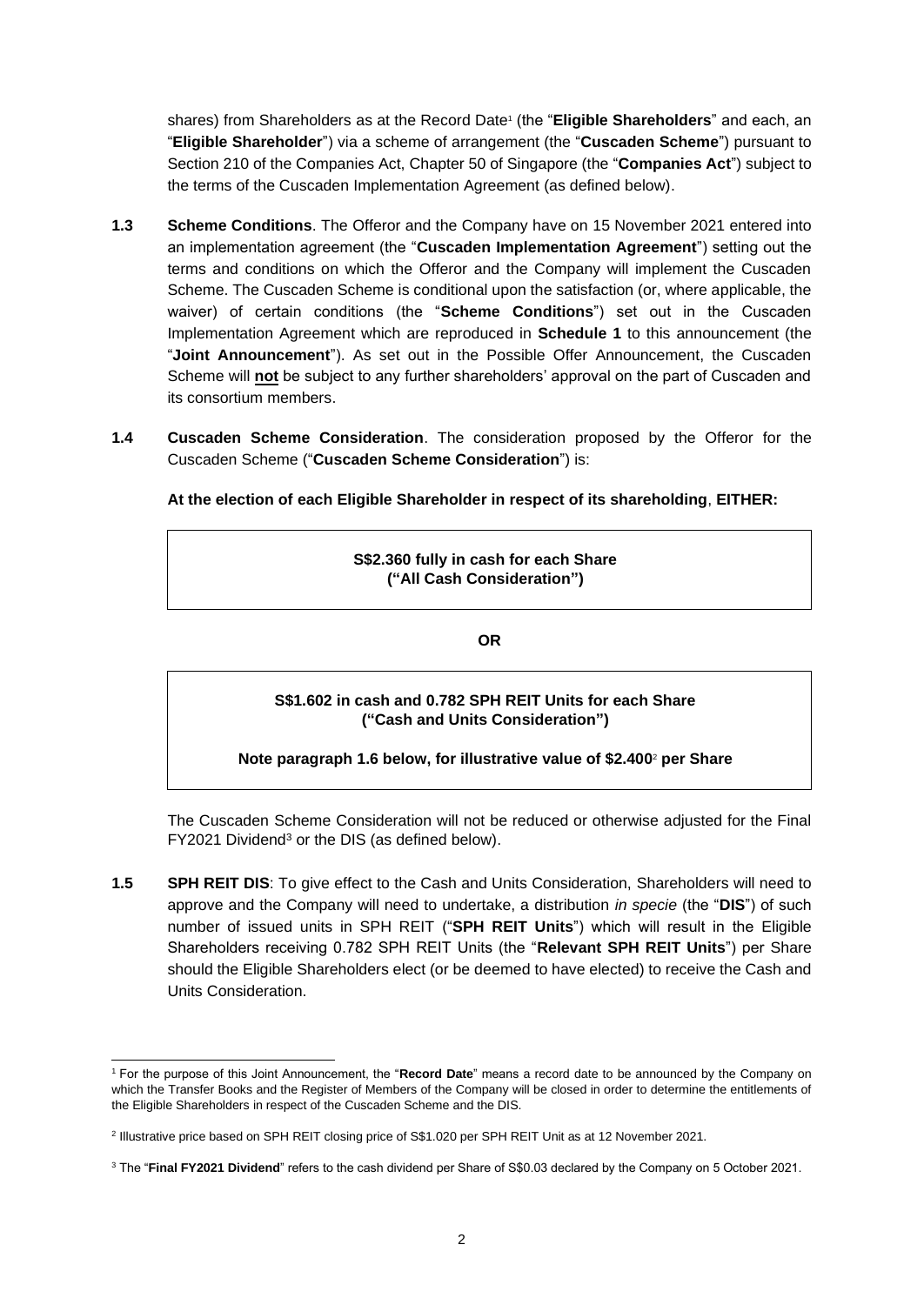#### <span id="page-2-0"></span>**1.6 Value of Cuscaden Scheme Consideration**

For illustrative purposes only, based on the closing price of the SPH REIT Units on 12 November 2021 of S\$1.020 per SPH REIT Unit, being the last full trading day (the "**Last Trading Day**") immediately prior to the date of this Joint Announcement (the "**Cuscaden Joint Announcement Date**"), the Cuscaden Scheme Consideration translates into a total value per Share as follows:

| <b>Cuscaden Scheme</b>                                  | <b>Value per Share</b>        |                                                          |  |  |
|---------------------------------------------------------|-------------------------------|----------------------------------------------------------|--|--|
| <b>Consideration</b><br>breakdown <sup>(1)</sup>        | <b>All Cash Consideration</b> | <b>Cash and Units</b><br><b>Consideration</b>            |  |  |
| consideration<br>Cash<br>payable by the Offeror         | S\$2.360                      | S\$1.602                                                 |  |  |
| <b>DIS</b>                                              | N/A                           | 0.782 SPH REIT Units,<br>valued at S\$0.798 <sup>4</sup> |  |  |
| <b>Cuscaden</b><br>Total<br><b>Scheme Consideration</b> | S\$2.360                      | S\$2.400                                                 |  |  |

#### **Note**:

- (1) Assuming that the maximum number of Shares at the Record Date that shall be acquired by the Offeror in connection with the Acquisition and the Cuscaden Scheme shall not exceed 1,617,010,890 Shares based on the following:
	- (i) 1,607,896,806 Shares comprising 1,591,535,037 Shares currently in issue and 16,361,769 Shares arising from the conversion of the Management Shares (as defined below);
	- (ii) 6,868,132 Relevant SPH Shares (as defined below) to be transferred to the Media HoldCo (as defined below) pursuant to the Media Business Restructuring (as defined below); and
	- (iii) 2,245,952 Shares that may be vested under the SPH Performance Share Plan 2016. Any Shares to be vested under the SPH Performance Share Plan 2016 in excess of the 2,245,952 Shares will be cash settled up to a cap of S\$4.0 million.
- **1.7 Superior Offer**. The Company acknowledges that the Offeror's offer pursuant to the Cuscaden Scheme is superior to the Keppel Scheme<sup>5</sup> and is supportive of the Acquisition and the Cuscaden Scheme. Subject to the opinions of the IFA (as defined below) to be issued in the composite document in relation to the Keppel Scheme and the Composite Document (as

<sup>4</sup> Illustrative price based on SPH REIT closing price of S\$1.020 per SPH REIT Unit as at 12 November 2021, being the Last Trading Day and as at 9 November 2021, being the date of the Keppel Revision Announcement (as defined below).

<sup>5</sup> "**Keppel Scheme**" means the proposed acquisition by Keppel Pegasus Pte. Ltd. (the "**Keppel Offeror**") of all the Shares pursuant to the implementation agreement dated 2 August 2021 entered into between the Keppel Offeror and the Company, whether by way of a scheme of arrangement pursuant to Section 210 of the Companies Act, or in the event of the exercise of the "switch option" thereunder, a general offer, first announced by the Company and the Keppel Offeror on 2 August 2021 (the "**Keppel Joint Announcement**"). Based on the information set out in the joint announcement by the Company and the Keppel Offeror released on 9 November 2021 (the "**Keppel Revision Announcement**"), the increased consideration as announced therein is final and the Keppel Offeror will not further increase the consideration under the Keppel Scheme.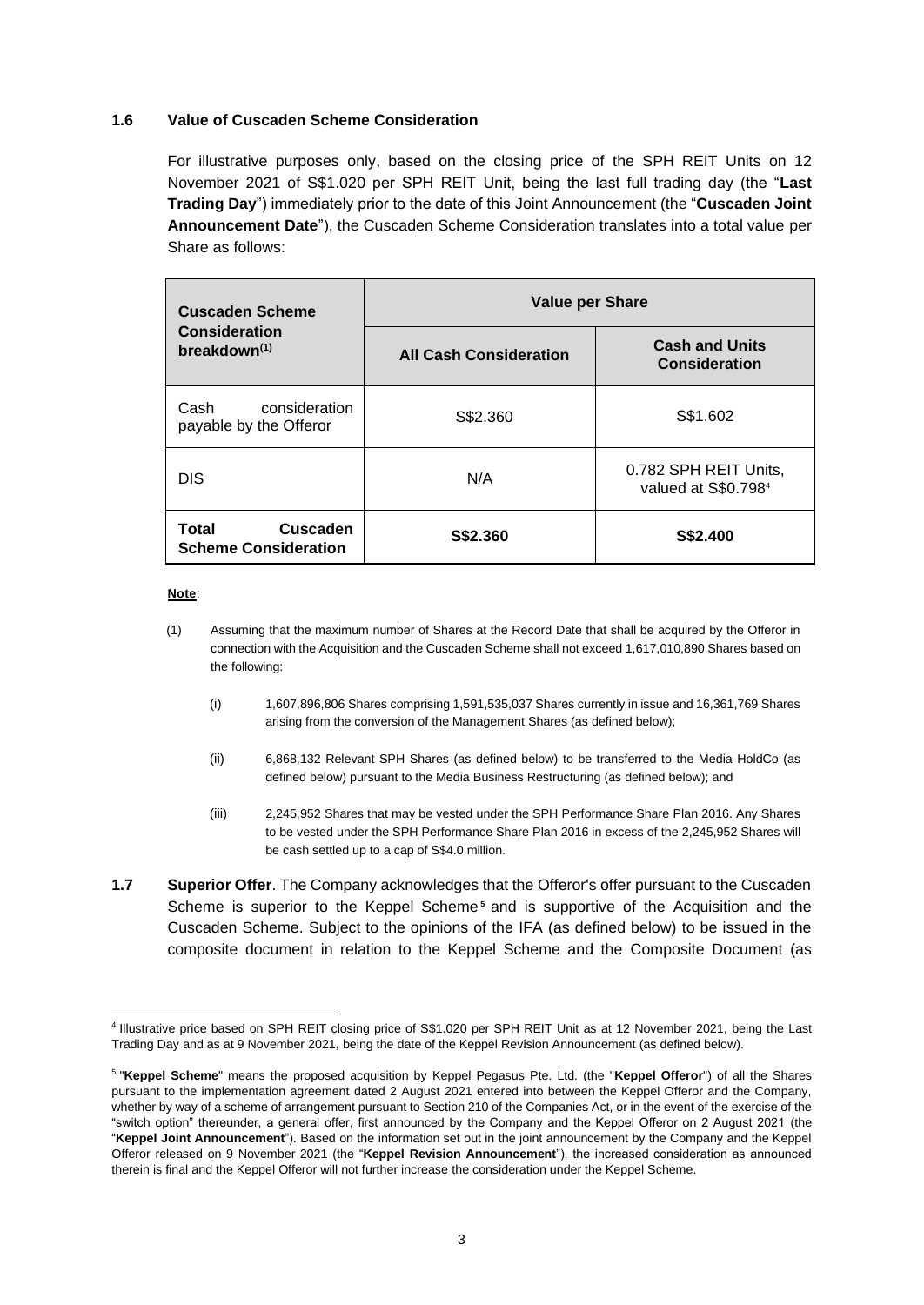defined below), and in the absence of a further Superior Competing Offer<sup>6</sup>, the Independent Directors (as defined below) preliminarily recommend to the Shareholders to vote (i) **AGAINST** the Keppel Scheme at the Keppel Scheme Meeting<sup>7</sup> ; and (ii) **IN FAVOUR OF** the Cuscaden Scheme at the Cuscaden Scheme Meeting (as defined below) (the "**Preliminary Recommendation**").

As the voting results of the present and voting Shareholders at the Keppel Scheme Meeting will bind all Shareholders (including those who do not vote at the Keppel Scheme Meeting), **Shareholders who are in favour of the Cuscaden Scheme must also attend (in person or by proxy) the Keppel Scheme Meeting to vote against the Keppel Scheme**. **The Cuscaden Scheme Meeting (and the Cuscaden Scheme) can only proceed if the Keppel Scheme has been voted down.**

Further details of the Preliminary Recommendation are set out in **paragraph [12](#page-22-0)** below.

## **1.8 Further Information on Eligible Shareholders' Entitlement to the Cuscaden Scheme Consideration**

- **1.8.1 No mixture**. Each Eligible Shareholder is only entitled to elect to receive either the All Cash Consideration or the Cash and Units Consideration, for all the Shares registered in the Eligible Shareholder's name, but not a mixture of both.
- **1.8.2 Default Election**. In the absence of any valid election or in the event of a failure of election by an Eligible Shareholder to accept either the All Cash Consideration or the Cash and Units Consideration, the Eligible Shareholder shall be deemed to have elected for the Cash and Units Consideration for all the Shares registered in such Eligible Shareholder's name.
- **1.8.3 Rounding Down**. The aggregate number of SPH REIT Units that is distributable by the Company to any Eligible Shareholder that elects or is deemed to have elected to receive the Cash and Units Consideration in respect of the Shares held by such Eligible Shareholder will be rounded down to the nearest whole number and fractional entitlements shall be disregarded. The aggregate amount of cash that is payable by the Offeror to any Shareholder in respect of the Shares held by such Eligible Shareholder under both the All Cash Consideration and the Cash and Units Consideration will be rounded down to the nearest whole cent.
- **1.8.4 Effect of Election**. Following the DIS taking effect:
	- (i) if an Eligible Shareholder elects to receive the All Cash Consideration, the Offeror will pay to such Eligible Shareholder S\$2.360 in cash for each Share against which all Shares held by such Eligible Shareholder will be transferred and all entitlements of the Eligible Shareholder to the Relevant SPH REIT Units under the DIS will be deemed to be transferred to the Offeror pursuant to the

<sup>6</sup> "**Superior Competing Offer**" means a *bona fide* Competing Offer (as defined below) that the Independent Directors (as defined below), acting in good faith, determine is of a higher financial value and more favourable to the Shareholders taking into account all aspects of such Competing Offer (as defined below) (including its conditions) than the Cuscaden Scheme or if the Switch Option (as defined below) is exercised by the Offeror, such final offer made by the Offeror.

<sup>&</sup>lt;sup>7</sup> "Keppel Scheme Meeting" means the meeting of the Shareholders to be convened at the direction of the Court (as defined below) for the purpose of considering and, if thought fit, approving the Keppel Scheme (and shall include any adjournment of the meeting).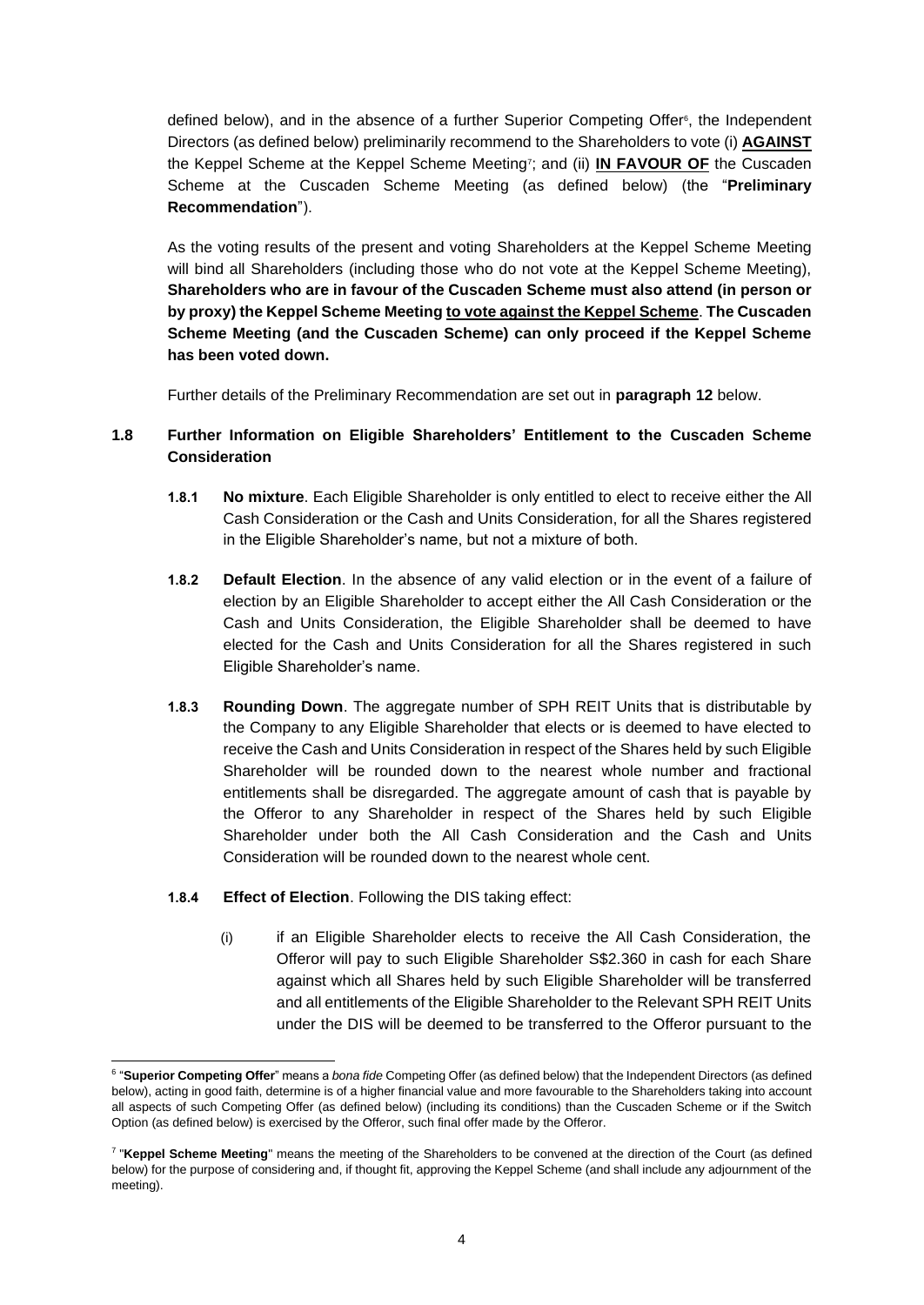Acquisition; and

- (ii) if an Eligible Shareholder elects or is deemed to have elected to receive the Cash and Units Consideration, all Shares held by such Eligible Shareholder will be transferred to the Offeror pursuant to the Acquisition, and the Offeror will pay to such Eligible Shareholder S\$1.602 in cash for each Share, and such Eligible Shareholder shall receive the Relevant SPH REIT Units for each Share.
- **1.8.5 Adjustment of the Cuscaden Scheme Consideration**. If any dividends, rights or other distributions are declared, paid or made by the Company to the Shareholders on or after the Cuscaden Joint Announcement Date and before the date on which the Cuscaden Scheme becomes effective and binding in accordance with its terms (the "**Effective Date**") (other than the Final FY2021 Dividend and the DIS) the Offeror reserves the right to reduce the cash portion under both the All Cash Consideration and the Cash and Units Consideration by the amount of such dividends, rights or other distributions. Under both the All Cash Consideration and the Cash and Units Consideration, the Cuscaden Scheme Consideration will not be reduced or otherwise adjusted for the Final FY2021 Dividend or the DIS.
- **1.8.6 Odd Lot Trading Arrangements**. Eligible Shareholders who elect or are deemed to have elected to receive the Cash and Units Consideration should note that they may receive odd lots of SPH REIT Units pursuant to the DIS. The Company will facilitate the trading of odd lots of SPH REIT Units so that Eligible Shareholders who wish to round up or down their holdings to the nearest 100 SPH REIT Units can do so. Details of such arrangement will be set out in the Composite Document.

### **2. RECAP OF SPH'S STRATEGIC REVIEW**

The proposed privatisation of the Company post the Media Business Restructuring is an outcome of the SPH Strategic Review announced on 30 March 2021 ("**Strategic Review Announcement Date**"), with the goal of unlocking and maximizing shareholder value. Following the Keppel Joint Announcement, the Possible Offer Announcement, and the Keppel Revision Announcement, the Company entered into the Cuscaden Implementation Agreement. The Cuscaden Scheme represents an opportunity for all Shareholders to realise value at an attractive premium. In addition, it provides greater optionality and enhances value certainty for Shareholders.

## **3. RATIONALE FOR THE CUSCADEN SCHEME**

- **3.1 The Cuscaden Scheme is superior to the Keppel Scheme with a higher consideration**. The All Cash Consideration and Cash and Units Consideration of S\$2.360 and S\$2.400 <sup>8</sup> per Share respectively, offers a higher consideration and higher cash component than the Keppel Scheme consideration of S\$2.351 per Share.
- **3.2 The Cuscaden Scheme is a compelling opportunity for Shareholders to realise their investment at an attractive premium**. Under the All Cash Consideration and Cash and Units Consideration<sup>7</sup> , Shareholders will be able to unlock value and realise their investments in SPH

<sup>&</sup>lt;sup>8</sup> Illustrative price based on SPH REIT closing price of S\$1.020 per SPH REIT Unit as at 12 November 2021, being the Last Trading Day and as at 9 November 2021, being the date of the Keppel Revision Announcement.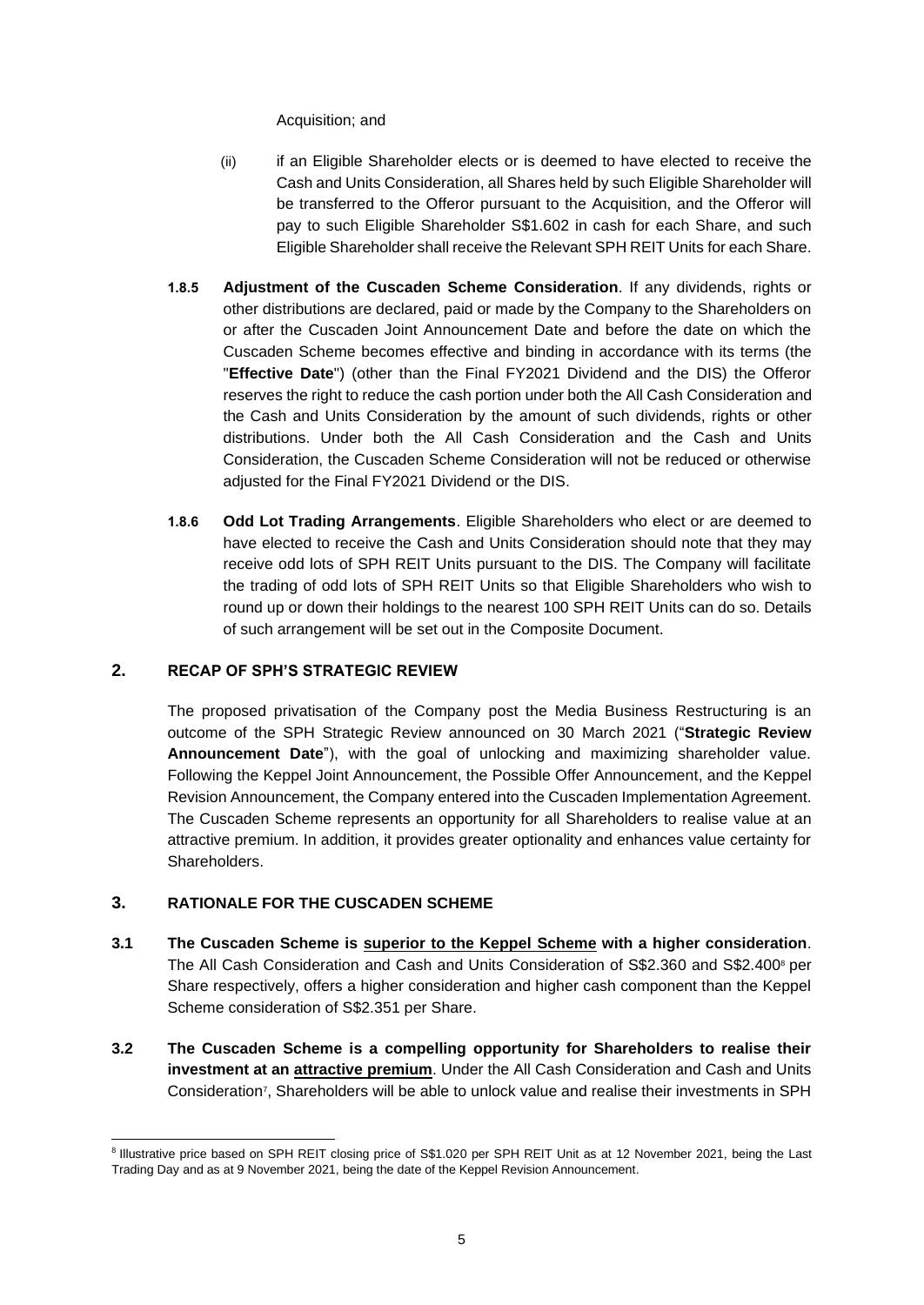at a premium of 57.3 per cent. and 60.0 per cent. respectively over the closing price of the Shares on 30 March 2021, being the Strategic Review Announcement Date.



- **3.3 The Cuscaden Scheme is tailored to provide optionality for Shareholders to suit their investment needs**. Specifically, the All Cash Consideration provides a meaningful floor price for Shareholders to realise the value of their investments in the Company. The Cuscaden Scheme maximises optionality for Shareholders by allowing each Eligible Shareholder to elect between either:
	- **3.3.1 the All Cash Consideration**, which allows each Eligible Shareholder electing this option to realise the value of his investments in the Company with certainty, mitigating volatility risk associated with any consideration paid in SPH REIT Units and without incurring potential transaction costs, providing full flexibility on how to use or redeploy the proceeds; or
	- **3.3.2 the Cash and Units Consideration**, which allows each Eligible Shareholder electing this option to receive a combination of approximately two-thirds cash and one-third SPH REIT Units<sup>9</sup>. Such Eligible Shareholder would then be able to participate in the recovery upside of the retail real estate sector at attractive dividend yields (historical average dividend yields in the approximately 5 per cent. range)<sup>10</sup>, while still receiving a significantly higher cash component as compared to the Keppel Scheme.
- **3.4 The Cuscaden Scheme provides value certainty for Shareholders.** The Cuscaden Scheme includes an option to elect to receive the Cuscaden Scheme Consideration 100 per cent. in cash and provides enhanced certainty on the value of consideration received. In contrast, approximately two-thirds of the Keppel Scheme consideration<sup>11</sup> is in the form of real estate investment trust ("**REIT**") units, the value of which varies over time.

<sup>9</sup> Illustrative price based on SPH REIT closing price of S\$1.020 per SPH REIT Unit as at 12 November 2021, being the Last Trading Day and as at 9 November 2021, being the date of the Keppel Revision Announcement.

<sup>&</sup>lt;sup>10</sup> From Bloomberg, average dividend yields of SPH REIT from 30 July 2019 to 30 July 2021

<sup>11</sup> Illustrative price based on SPH REIT closing price of S\$1.020 per SPH REIT Unit and Keppel REIT closing price of S\$1.150 per unit as at 12 November 2021, being the Last Trading Day and as at 9 November 2021, being the date of the Keppel Revision Announcement.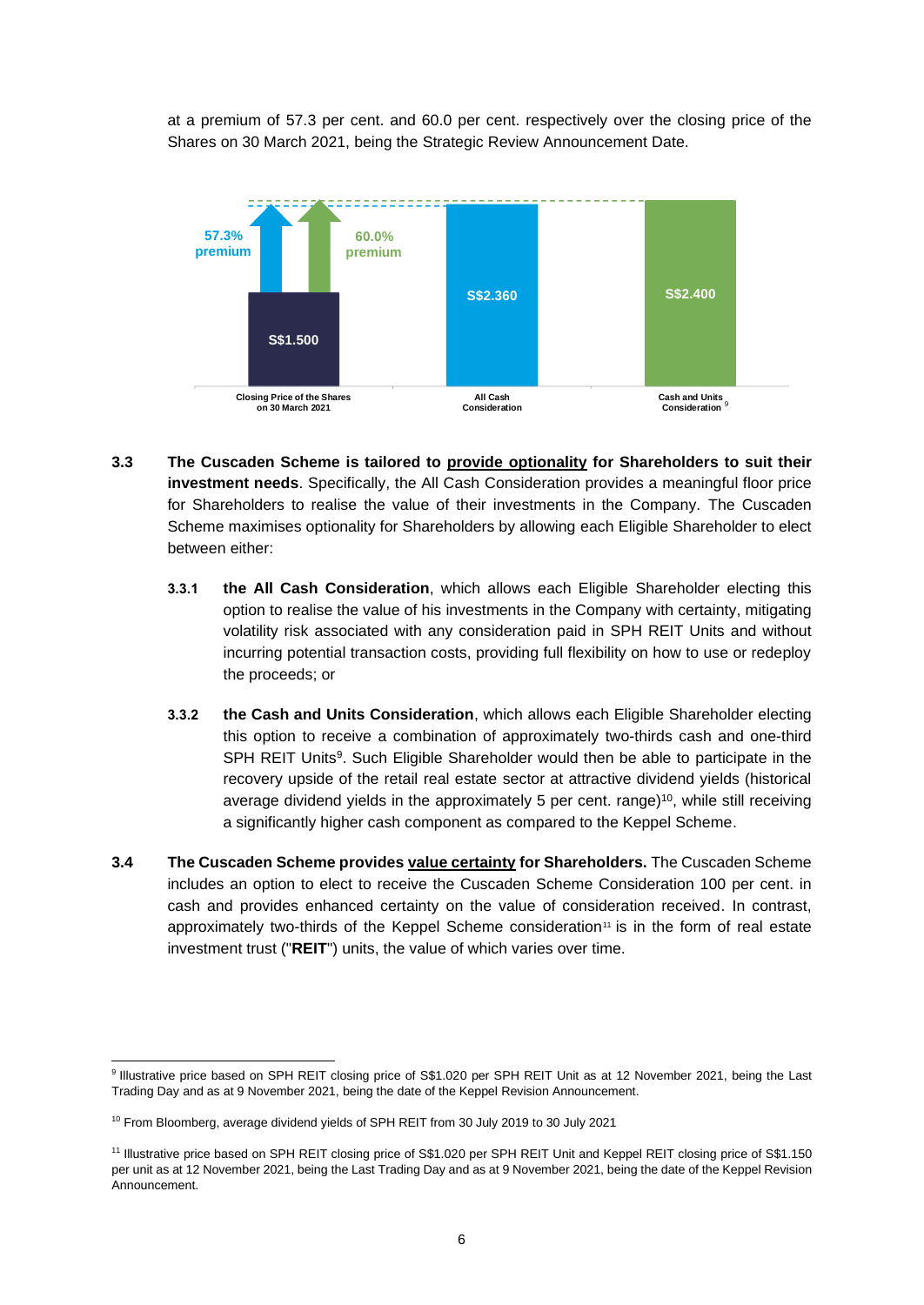

# **4. BENCHMARKING THE CUSCADEN SCHEME CONSIDERATION**

**4.1** Purely for illustrative purposes only, the implied premium of the Cuscaden Scheme Consideration over the Keppel Scheme consideration, relevant closing prices and volume weighted average price ("**VWAP**") of the Shares are as follows:

|                                                                                                                                                           | <b>Benchmark Price</b><br>$(S$)^{(1)(2)}$ | <b>Premium of the Cuscaden Scheme</b><br><b>Consideration over Benchmark</b><br><b>Price</b><br>(%) |                                               |  |  |
|-----------------------------------------------------------------------------------------------------------------------------------------------------------|-------------------------------------------|-----------------------------------------------------------------------------------------------------|-----------------------------------------------|--|--|
|                                                                                                                                                           |                                           | <b>All Cash</b><br><b>Consideration</b>                                                             | <b>Cash and Units</b><br><b>Consideration</b> |  |  |
| <b>Compared with the Keppel Scheme</b>                                                                                                                    |                                           |                                                                                                     |                                               |  |  |
| Revised<br>scheme<br>consideration<br>extended<br>under<br>Keppel<br>the<br>Scheme as stated in the Keppel<br>Revision Announcement on 9<br>November 2021 | 2.351                                     | 0.4                                                                                                 | 2.1                                           |  |  |
| consideration<br>Revised<br>scheme<br>extended<br>under<br>Keppel<br>the<br>Scheme as at the Last Trading Day                                             | $2.351^{12}$                              | 0.4                                                                                                 | 2.1                                           |  |  |
| Compared to price per Share prior to the Strategic Review Announcement Date                                                                               |                                           |                                                                                                     |                                               |  |  |
| (1)-month VWAP of the<br>One<br>Shares up to and the Strategic<br><b>Review Announcement Date</b>                                                         | 1.375                                     | 71.6                                                                                                | 74.5                                          |  |  |
| Closing price per Share on the<br>Strategic Review Announcement<br>Date                                                                                   | 1.500                                     | 57.3                                                                                                | 60.0                                          |  |  |
| Compared to price per Share prior to the Last Trading Day                                                                                                 |                                           |                                                                                                     |                                               |  |  |
| Closing price per Share on the Last<br><b>Trading Day</b>                                                                                                 | 2.330                                     | 1.3                                                                                                 | 3.0                                           |  |  |

<sup>12</sup> Illustrative price based on SPH REIT closing price of S\$1.020 per SPH REIT Unit and Keppel REIT closing price of S\$1.150 per unit as at 12 November 2021, being the Last Trading Day and as at 9 November 2021, being the date of the Keppel Revision Announcement.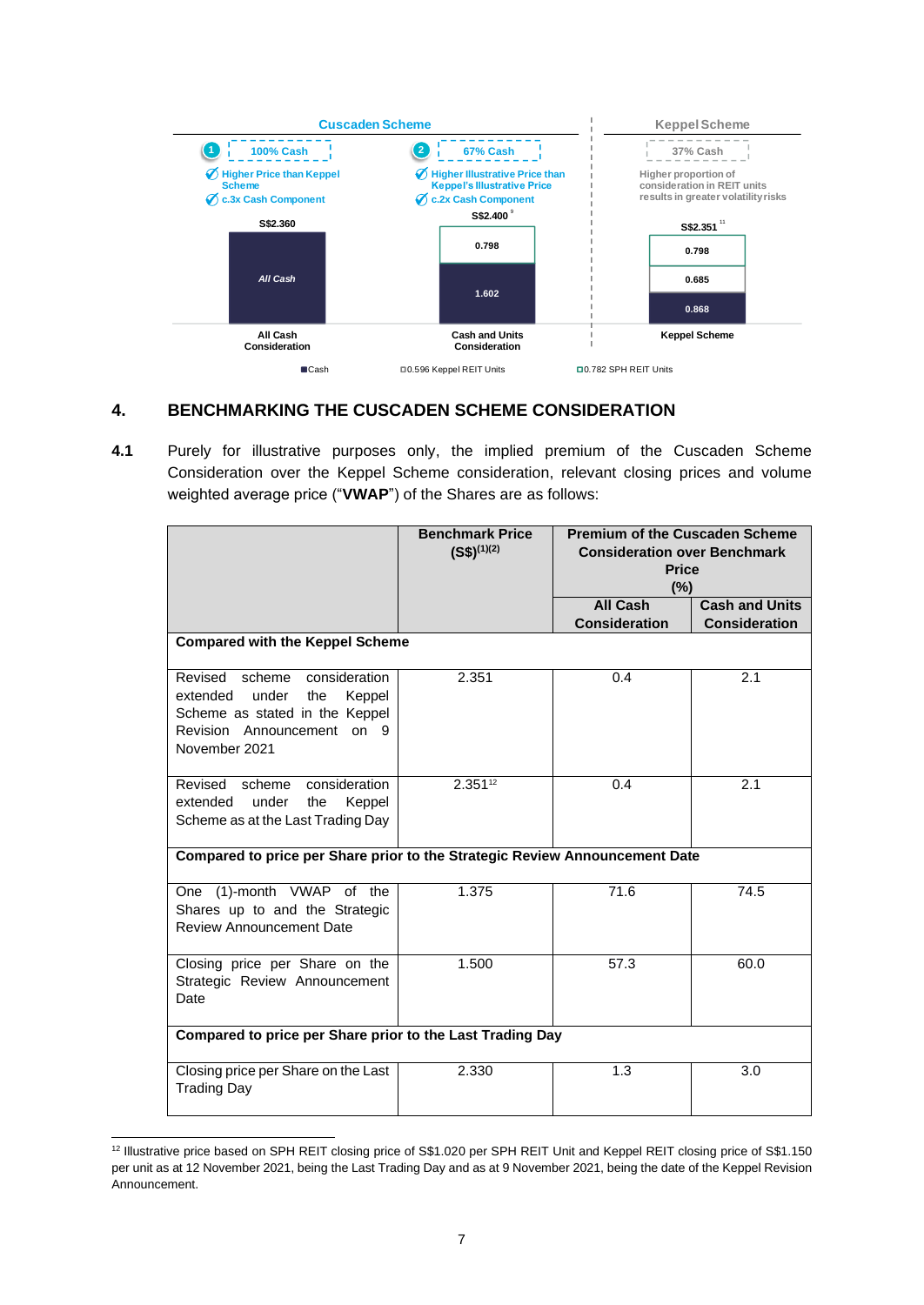#### **Notes:**

- (1) Figures based on data extracted from Bloomberg L.P. as at 12 November 2021.
- (2) The figures are rounded to the nearest three (3) decimal places.

# **Implied Premium of the Cuscaden Scheme Consideration over the relevant closing price and VWAP as at the Last Trading Day**

|                                                                                                                                                                                         | <b>Benchmark</b>      | <b>Premium of Cuscaden Scheme</b><br><b>Consideration to Share Price (%)</b> |                                               |
|-----------------------------------------------------------------------------------------------------------------------------------------------------------------------------------------|-----------------------|------------------------------------------------------------------------------|-----------------------------------------------|
|                                                                                                                                                                                         | Price $(S$)^{(1)(2)}$ | <b>All Cash</b><br><b>Consideration</b>                                      | <b>Cash and Units</b><br><b>Consideration</b> |
| Closing price on 30 July 2021, being<br>the last trading day prior to the initial<br>announcement of the Keppel Scheme<br>("Initial<br><b>Scheme</b><br>Keppel<br>Last<br>Trading Day") | 1.880                 | 25.5                                                                         | 27.7                                          |
| VWAP of the Shares for the one (1)-<br>month period up to and including the<br>Initial Keppel Scheme Last Trading<br>Day                                                                | 1.806                 | 30.7                                                                         | 32.9                                          |
| VWAP of the Shares for the three (3)-<br>month period up to and including the<br>Initial Keppel Scheme Last Trading<br>Day                                                              | 1.729                 | 36.5                                                                         | 38.8                                          |
| VWAP of the Shares for the six (6)-<br>month period up to and including the<br>Initial Keppel Scheme Last Trading<br>Day                                                                | 1.621                 | 45.6                                                                         | 48.1                                          |
| Highest price achieved in the 52-week<br>period up to and including the Initial<br>Keppel Scheme Last Trading Day                                                                       | 2.000                 | 18.0                                                                         | 20.0                                          |
| Lowest price achieved in the 52-week<br>period up to and including the Initial<br>Keppel Scheme Last Trading Day                                                                        | 0.990                 | 138.4                                                                        | 142.4                                         |

#### **Notes:**

- (1) Figures based on data extracted from Bloomberg L.P. as at 12 November 2021.
- (2) The figures are rounded to the nearest three (3) decimal places.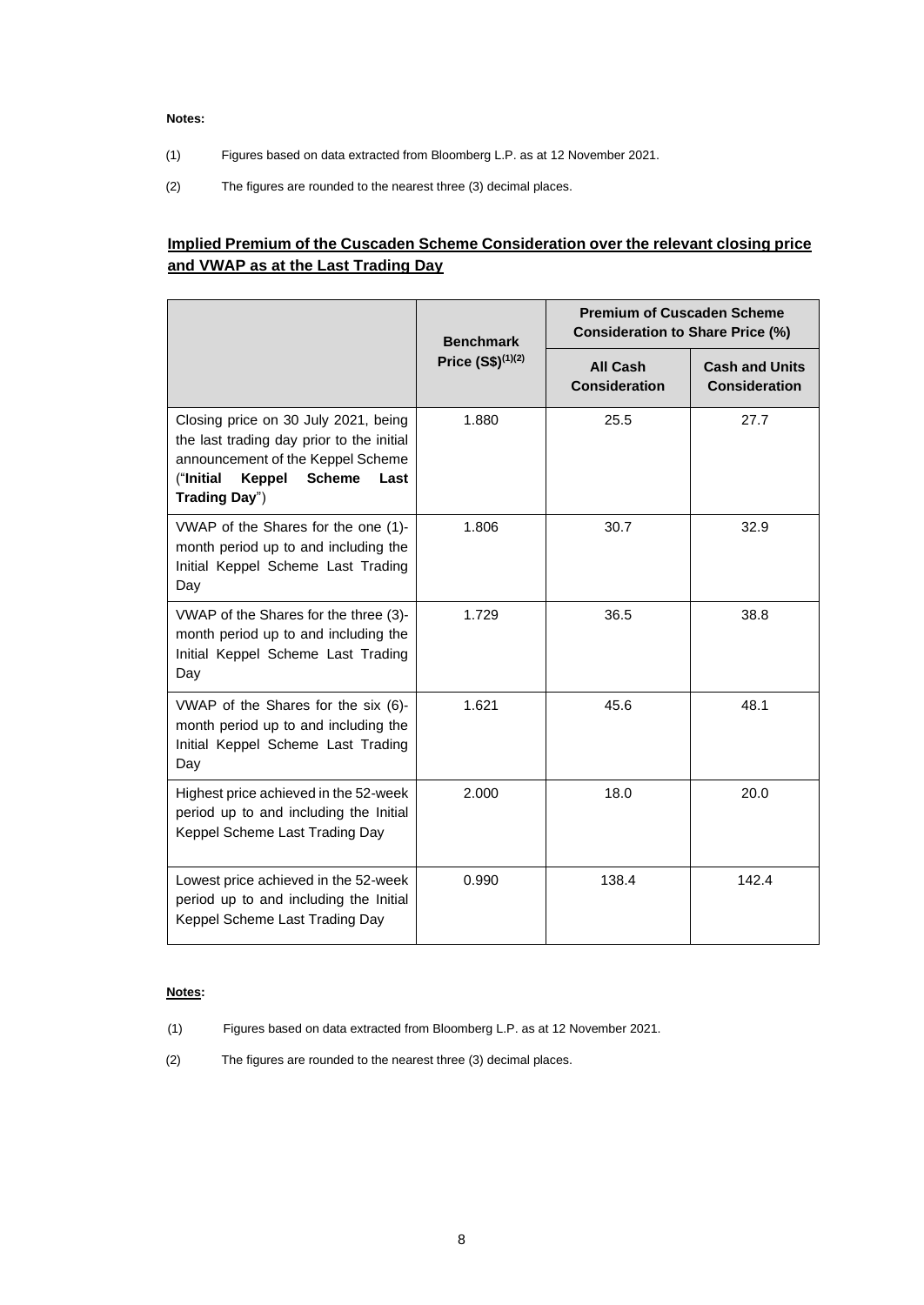### **5. INFORMATION ON THE COMPANY, SPH REIT AND THE OFFEROR**

#### **5.1 Information on the Company**

**5.1.1 Business**. The Company is a company incorporated in Singapore on 4 August 1984 and was listed on the Mainboard of the Singapore Exchange Securities Trading Limited ("**SGX-ST**") on 20 December 1984.

The Company, its subsidiaries and its associated companies (collectively, the "**Group**" and "**Group Company**" means any one of them) have several business segments. The first is the media business, engaged in the publishing of newspapers, magazines and books in both print and digital editions. The Group also owns other digital products, online classifieds, radio stations and outdoor media.

Under the retail and commercial segment, the Company owns approximately 65 per cent. in SPH REIT whose portfolio comprises three properties in Singapore, namely Paragon, The Clementi Mall and The Rail Mall. In Australia, SPH REIT holds an 85 per cent. stake in Figtree Grove Shopping Centre and a 50 per cent. stake in Westfield Marion Shopping Centre. The Company also owns and operates The Seletar Mall<sup>13</sup> and holds a 50 per cent. stake in two joint venture companies which are developing an integrated development consisting of The Woodleigh Residences and The Woodleigh Mall.

Under the Purpose-Built Student Accommodation ("**PBSA**") segment, the Company is an owner, manager and developer of a portfolio of PBSA valued at over S\$1.4 billion as at 31 August 2021, comprising of 7,721 beds <sup>14</sup> across 18 cities in the United Kingdom (including London, Glasgow, Oxford, Durham, and others) and Germany (Bremen). The Company currently operates two distinctive brands, namely Student Castle and Capitol Students.

The Company is also in the aged care sector in Singapore and Japan, and owns Orange Valley, one of Singapore's largest private nursing homes.

- **5.1.2 Board**. As at the Cuscaden Joint Announcement Date, the board of directors of the Company comprises the following:
	- (i) Lee Boon Yang (Chairman, Non-Executive and Independent Director);
	- (ii) Ng Yat Chung (Chief Executive Officer, Executive and Non-Independent Director);
	- (iii) Janet Ang Guat Har (Non-Executive and Independent Director);
	- (iv) Bahren Shaari (Non-Executive and Independent Director);
	- (v) Andrew Lim Ming-Hui (Non-Executive and Independent Director);

<sup>&</sup>lt;sup>13</sup> SPH owns a 70 per cent. interest in The Seletar Mall.

<sup>&</sup>lt;sup>14</sup> After completion of the two new development sites in Edinburgh, United Kingdom which were acquired on 29 September 2021, the PBSA portfolio will be enlarged to 8,366 beds.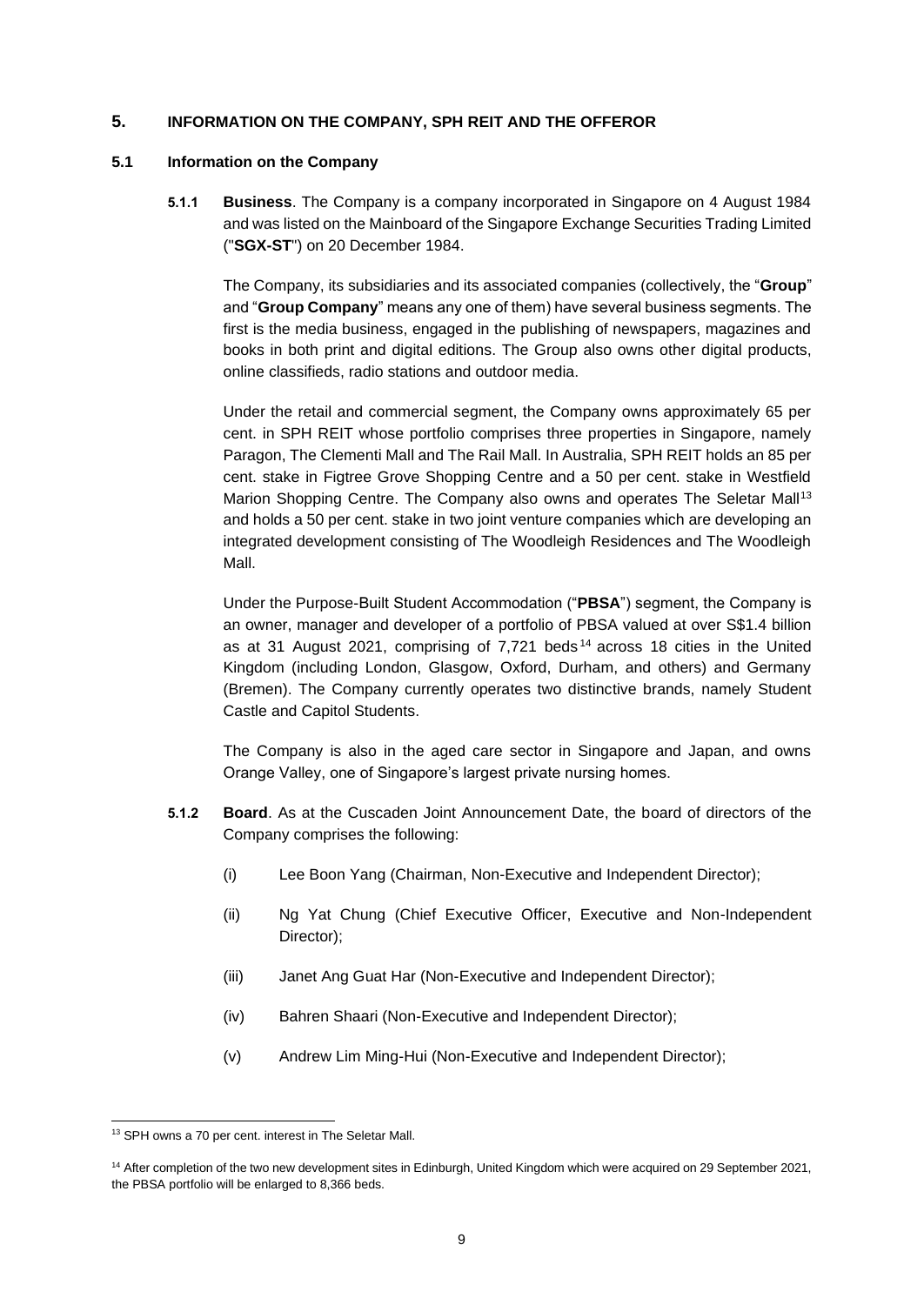- (vi) Lim Ming Yan (Non-Executive and Independent Director);
- (vii) Quek See Tiat (Non-Executive and Independent Director);
- (viii) Tan Chin Hwee (Non-Executive and Independent Director);
- (ix) Tan Yen Yen (Non-Executive and Independent Director);
- (x) Tracey Woon (Non-Executive and Independent Director); and
- (xi) Yeoh Oon Jin (Non-Executive and Independent Director).
- **5.1.3 Share Capital**. As at the Cuscaden Joint Announcement Date, the Company has:
	- (i) an issued and paid-up share capital of S\$515,700,001 comprising 1,591,535,037 Shares and 9,114,084 treasury shares, and S\$7,109,115 comprising 16,361,769 management shares of the Company (the "**Management Shares**" and each, a "**Management Share**"); and
	- (ii) 6,132,456 outstanding awards granted under the SPH Performance Share Plan 2016 (the "**Outstanding SPH Share Awards**"), pursuant to which up to a maximum of 10,271,840 Shares may be issued and/or transferred to the eligible employees of the Group (subject to the fulfilment of the terms and conditions set out in the SPH Performance Share Plan 2016).

As stated in the Media Business Restructuring Announcement (as defined below), the Company will transfer 6,868,132 treasury shares (being the "**Relevant SPH Shares**") to the Media HoldCo pursuant to the Media Business Restructuring.

## **5.2 Information on SPH REIT**

**5.2.1 Business**. SPH REIT was listed on the Mainboard of the SGX-ST on 24 July 2013.

SPH REIT is a Singapore-based real estate investment trust established principally to invest, directly or indirectly, in a portfolio of income-producing real estate which is used primarily for retail purposes in Asia-Pacific, as well as real estate-related assets.

As at the Cuscaden Joint Announcement Date, SPH REIT's portfolio comprises five quality and well-located commercial properties in Singapore and Australia. The three properties in Singapore total up to 962,955 sq ft net lettable area with an aggregate value of S\$3.3 billion, whereas the two properties in Australia<sup>15</sup> have an aggregate gross lettable area of 1,721,801 sq ft, and an aggregate value of A\$840.5 million.

<sup>15</sup> For the two properties in Australia, SPH REIT owns a 50 per cent. interest in Westfield Marion Shopping Centre and an 85 per cent. interest in Figtree Grove Shopping Centre.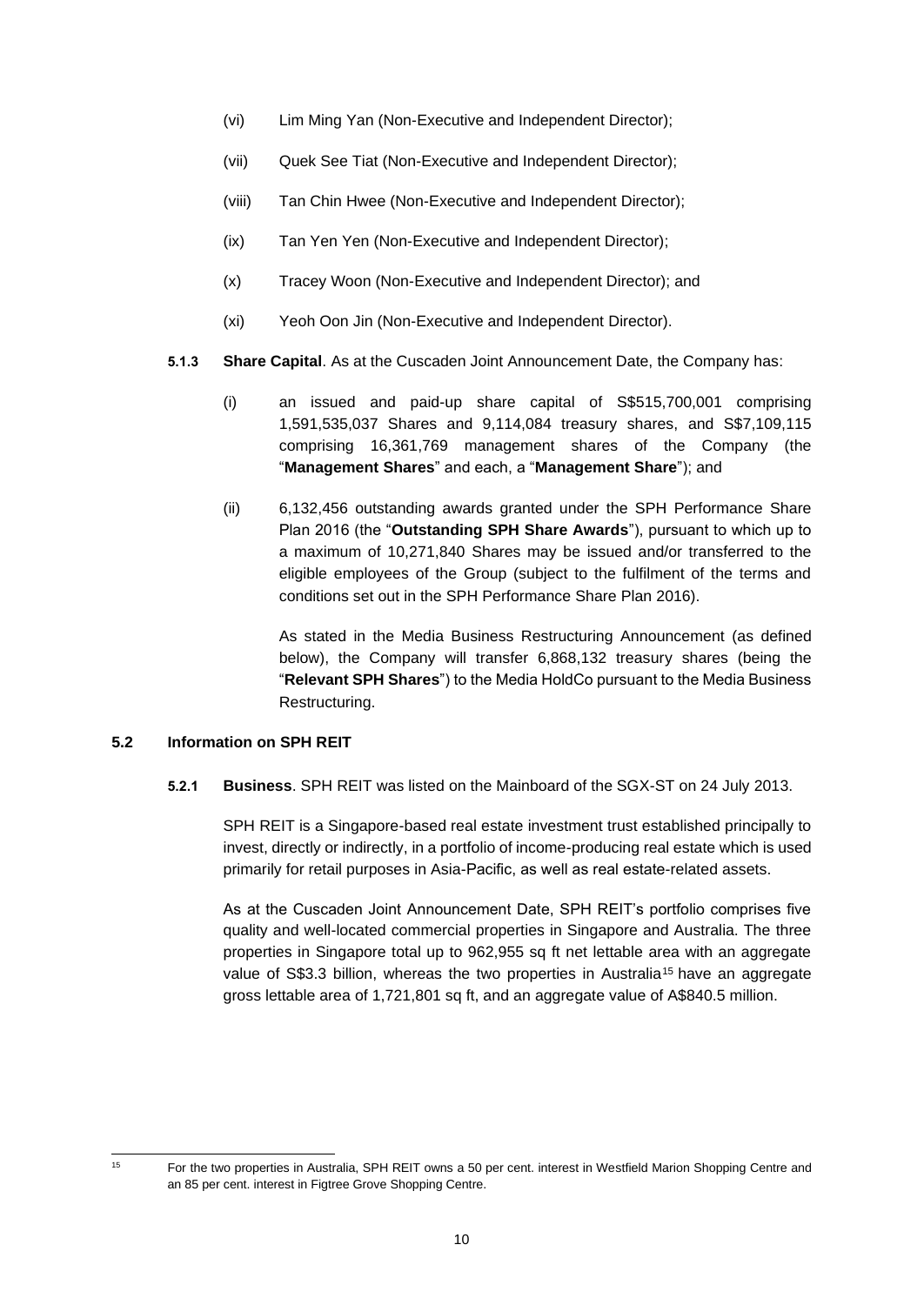- **5.2.2 Board**. As at the Cuscaden Joint Announcement Date, the board of directors of SPH REIT Management Pte. Ltd. (the "**SPH REIT Manager**"), the manager of SPH REIT, comprises the following:
	- (i) Leong Horn Kee (Chairman, Non-Executive and Independent Director);
	- (ii) Soon Tit Koon (Non-Executive and Independent Director);
	- (iii) Trina Loh Soh Yong (Non-Executive and Independent Director);
	- (iv) Hoo Sheau Farn (Non-Executive and Independent Director);
	- (v) Ng Yat Chung (Non-Executive and Non-Independent Director);
	- (vi) Chua Hwee Song (Non-Executive and Non-Independent Director); and
	- (vii) Ginney Lim May Ling (Non-Executive and Non-Independent Director).
- **5.2.3 Outstanding Units**. Based on publicly available information as at the Cuscaden Joint Announcement Date, SPH REIT has:
	- (i) 2,799,823,438 SPH REIT Units outstanding; and
	- (ii) 1,646,000 outstanding awards granted under SPH REIT's Performance Unit Award scheme, pursuant to which a maximum of 2,469,000 SPH REIT Units may be issued to eligible employees of the SPH REIT Manager and SPH Retail Property Management Services Pte. Ltd. (the "**SPH REIT Property Manager**") (subject to final achievement factor and fulfilment of the terms and conditions set out in SPH REIT's Performance Unit Award scheme).

As stated in the Media Business Restructuring Announcement, the Company will transfer 23,446,659 SPH REIT Units to Media HoldCo pursuant to the Media Business Restructuring.

## **5.3 Information on the Offeror and the Consortium**

- **5.3.1 The Offeror**. The Offeror is a company formed by a consortium comprising Tiga Stars Pte. Ltd. ("**TSPL**") (a subsidiary of Hotel Properties Limited ("**HPL**")), Adenium Pte. Ltd. ("**APL**") (a wholly-owned subsidiary of CLA Real Estate Holdings Pte Ltd ("**CLA**")) and Mapletree Fortress Pte. Ltd. ("**MFPL**") (an indirect, wholly-owned subsidiary of Mapletree Investments Pte Ltd ("**Mapletree**")) (collectively, the "**Consortium**" and each a "**Consortium Member**") for the purposes of the Cuscaden Scheme.
	- (i) **Business**. The Offeror is a company incorporated in Singapore and has not traded since its incorporation, nor has it entered into any obligations, other than those incidental to its formation or in connection with the Acquisition and the Cuscaden Scheme.
	- (ii) **Shareholding in the Offeror**. As at the Cuscaden Joint Announcement Date, the shareholding proportion of TSPL, APL and MFPL in relation to the Offeror is 40 per cent., 30 per cent. and 30 per cent. respectively.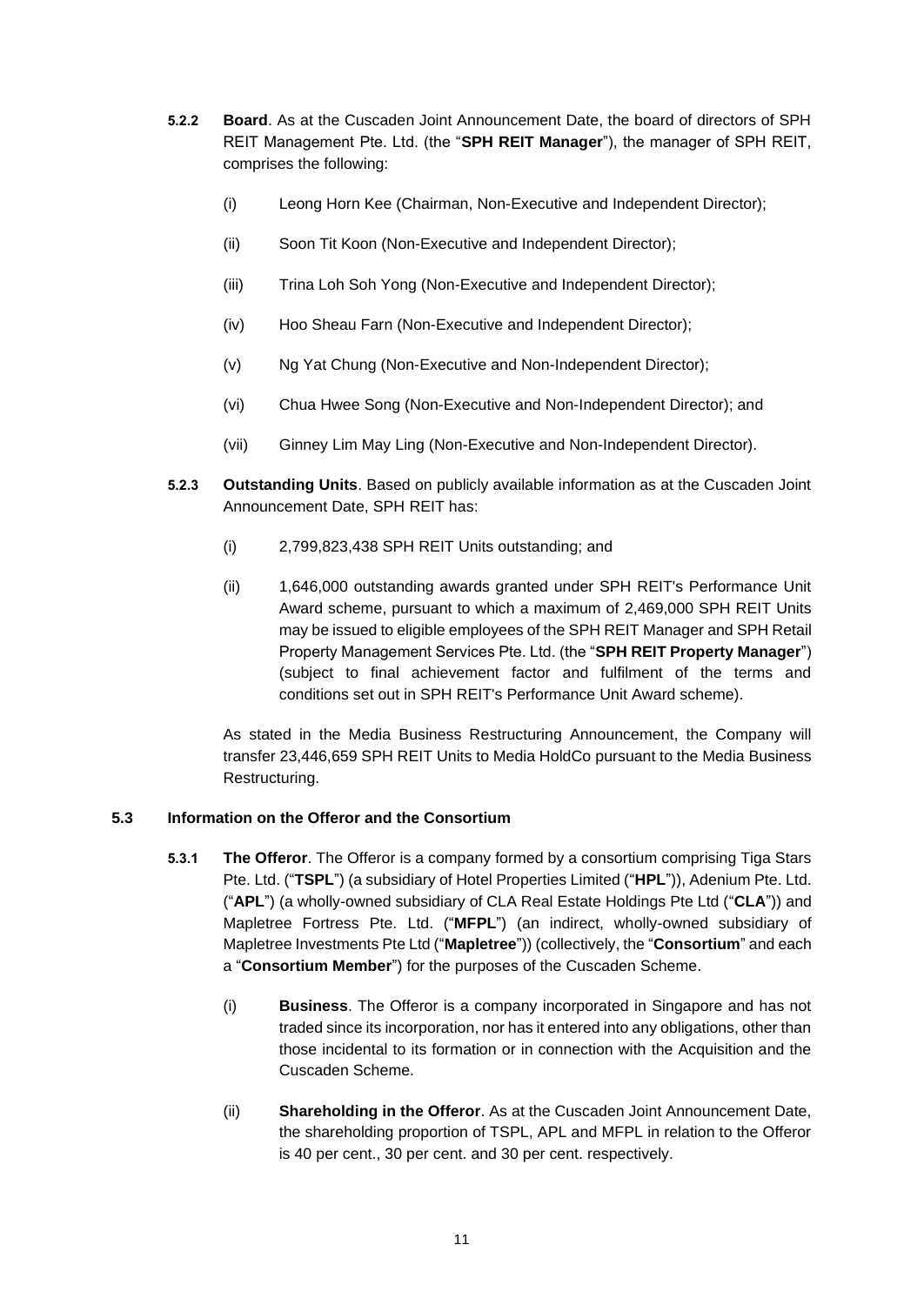- (iii) **Board**. As at the Cuscaden Joint Announcement Date, the board of directors of the Offeror comprises the following:
	- (a) Lim Tien Lock, Christopher;
	- (b) Chin Yean Cheng; and
	- (c) Chua Tiow Chye.
- (iv) **TSPL**. TSPL is an investment holding company that is 70 per cent. owned by HPL and the remaining 30 per cent. held by Como Holdings Inc which is ultimately owned by Mr Ong Beng Seng. HPL is a Singapore-incorporated company listed on the Mainboard of the SGX-ST that engages in hotel ownership, management and operation, property development, and investment holding. The HPL group has interests in 39 hotels across 15 countries under prestigious hospitality brands and also manages its own portfolio of hotels under well-established brands. In addition, HPL also has established a distinctive track record in developing quality and premium residential and commercial properties in local and overseas markets including Australia, Japan, Thailand, the United Kingdom and the United States. Mr Ong Beng Seng is the Managing Director and deemed majority shareholder of HPL.
- (v) **APL**. APL is a wholly owned subsidiary of CLA. CLA's portfolio includes 100 per cent. shareholding in CapitaLand Limited, real estate assets in Australia, and investments in the life sciences sector. CapitaLand Limited is a diversified real estate group that is headquartered in Singapore. It engages in real estate development and investment, and holds a majority stake in the Singapore Mainboard-listed CapitaLand Investment Limited. CLA is an independently managed portfolio company of Temasek Holdings (Private) Limited.
- (vi) **MFPL**. MFPL is an indirect, wholly-owned subsidiary of Mapletree. Mapletree is a Singapore-incorporated company which engages in real estate development, investment, capital and property management. As at 31 March 2021, it owns and manages S\$66.3 billion of office, retail, logistics, industrial, data centre, residential, and lodging properties. The Mapletree group currently manages four Singapore-listed REITs and six private equity real estate funds. Mapletree is an independently managed portfolio company of Temasek Holdings (Private) Limited.
- (vii) **Consortium Arrangements**. The members of the Consortium have on the Possible Offer Announcement Date entered into a consortium term sheet to regulate the conduct of the Consortium for the purposes of the Acquisition and to regulate their relationship *inter se* as shareholders of the Offeror.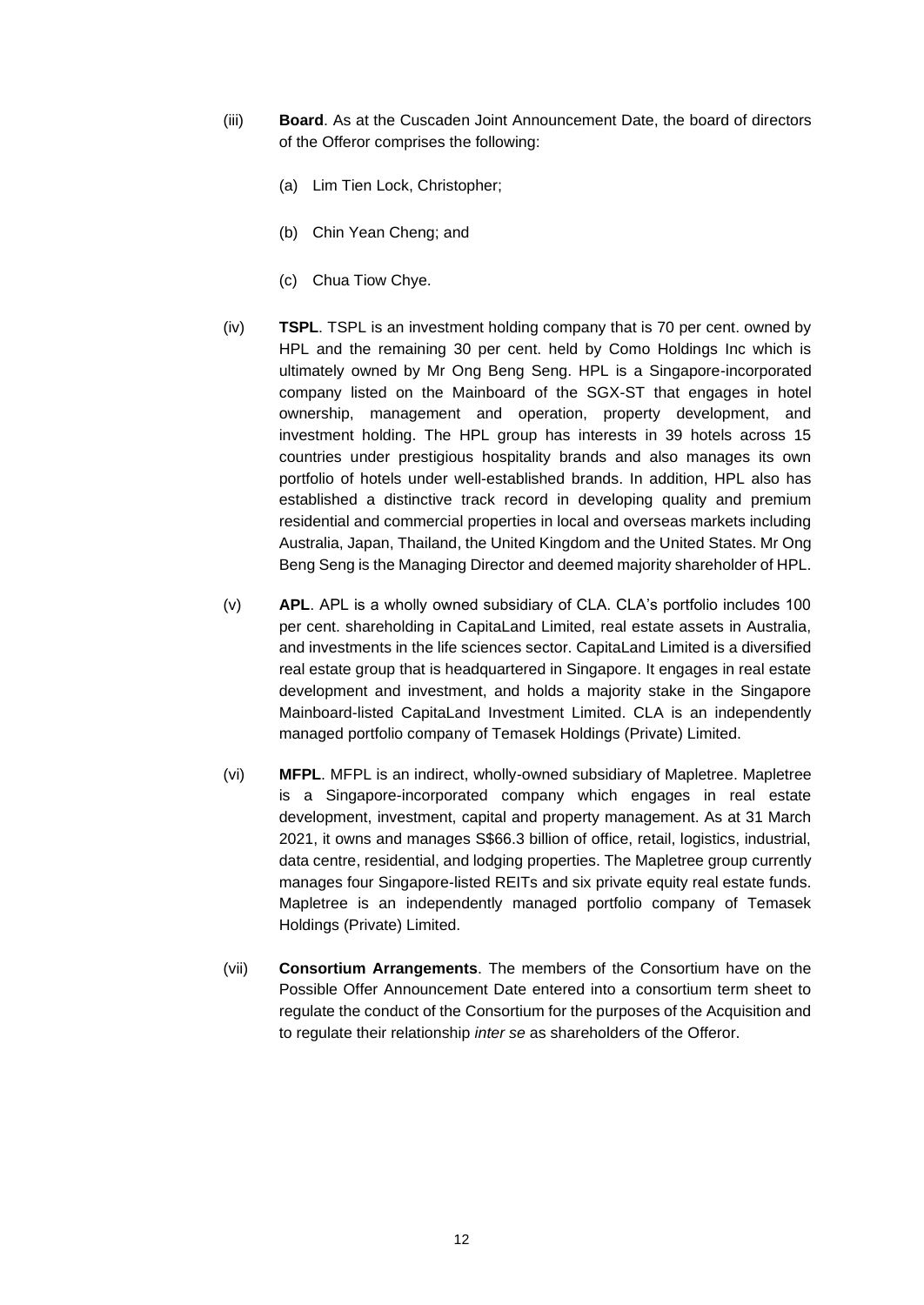### **6. THE CUSCADEN SCHEME**

- **6.1 Cuscaden Scheme**. In accordance with the terms of the Cuscaden Scheme, subject to the satisfaction and/or waiver (as the case may be) of all of the Scheme Conditions:
	- **6.1.1 DIS**: the Company will undertake a distribution *in specie* of such number of SPH REIT Units which will result in the Eligible Shareholders receiving 0.782 SPH REIT Units per Share.

The proposed terms of the DIS are set out in **paragraph [7](#page-19-0)**; and

## **6.1.2 Acquisition**:

- (i) all the Shares held by the Eligible Shareholders will be transferred to the Offeror:
	- (a) fully paid-up;
	- (b) free from any mortgage, assignment, debenture, lien, hypothecation, charge, pledge, adverse claim, title retention, easement, hire purchase, right to acquire, security agreement, security interest, option, power of sale, any right of pre-emption, first offer, first refusal or tag-along or drag-along or any third party right or interest or an agreement, arrangement or obligation to create any of the foregoing ("**Encumbrances**"); and
	- (c) together with all rights, benefits and entitlements attaching thereto as at the Cuscaden Joint Announcement Date and thereafter attaching thereto, including the right to receive and retain all dividends, rights and other distributions (if any) declared, paid or made by the Company to the Eligible Shareholders on or after the Cuscaden Joint Announcement Date, other than the Final FY2021 Dividend and the DIS.

If any dividend, right or other distribution (other than the Final FY2021 Dividend and the DIS) is declared, paid or made by the Company to the Eligible Shareholders on or after the Cuscaden Joint Announcement Date and before the Effective Date, the Offeror reserves the right to reduce the cash portions of the respective options under the Cuscaden Scheme Consideration by the amount of such dividend, right or distribution. Accordingly, the cash portions of the respective options under the Cuscaden Scheme Consideration will not be reduced by the Final FY2021 Dividend or the DIS; and

- (ii) each of the Eligible Shareholders will be entitled to receive:
	- (a) **All Cash Consideration**: if the Eligible Shareholder elects to receive the All Cash Consideration, S\$2.360 in cash for each Share in consideration for the transfer of all Shares held by the Eligible Shareholders and all entitlements of the Eligible Shareholders under the DIS to the Offeror pursuant to the Acquisition; or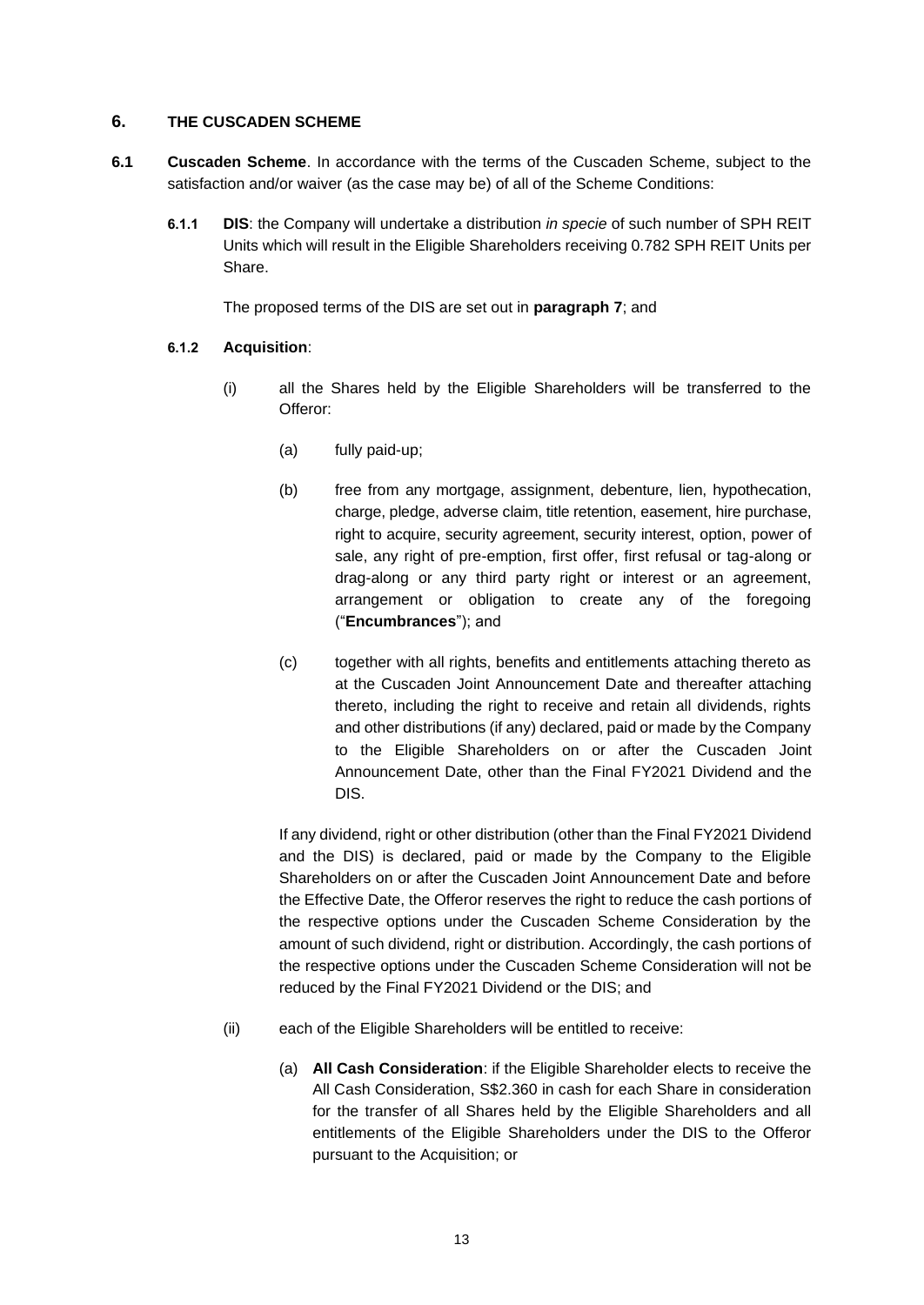(b) **Cash and Units Consideration**: if the Eligible Shareholder elects or is deemed to have elected to receive the Cash and Units Consideration, S\$1.602 in cash and 0.782 SPH REIT Units for each Share in consideration for the transfer of all Shares held by the Eligible Shareholders to the Offeror pursuant to the Acquisition.

The Cuscaden Scheme and the DIS will be extended to all Shares (other than treasury shares) unconditionally issued or delivered pursuant to (1) the Conversion (as defined below); (2) the valid conversion and/or vesting of any Outstanding SPH Share Awards granted pursuant to the SPH Performance Share Plan 2016; and (3) the transfer of the Relevant SPH Shares to the Media HoldCo pursuant to the Media Business Restructuring.

## **6.2 Scheme Conditions**

**6.2.1 Scheme Conditions**. The Cuscaden Scheme is conditional upon the satisfaction (or, where applicable, the waiver) of the Scheme Conditions which are set out in **Schedule 1** to this Joint Announcement.

If each of the Scheme Conditions is satisfied (or, where applicable, waived) in accordance with the Cuscaden Implementation Agreement, the Cuscaden Scheme will come into effect on the date on which a copy of the order of the Court<sup>16</sup> pursuant to Section 210 of the Companies Act sanctioning the Cuscaden Scheme (the "**Scheme Court Order**") is lodged with the Accounting and Corporate Regulatory Authority of Singapore ("**ACRA**") pursuant to Section 210(5) of the Companies Act.

## <span id="page-13-1"></span><span id="page-13-0"></span>**6.2.2 Benefit of the Scheme Conditions**

## (i) **The Offeror's Benefit**:

- (a) The Offeror alone may waive the Scheme Conditions in paragraphs 8(b) (in relation to any Prescribed Occurrence relating to any SPH Group Company (as defined in **Schedule 1** to this Joint Announcement) or Woodleigh JV (as defined in **Schedule 1** to this Joint Announcement)), 9 (in relation to any material breach of warranties by the Company) and 11 (in relation to there having been no Material Adverse Effect (as defined in **Schedule 1** to this Joint Announcement)) of **Schedule 1** to this Joint Announcement. Any breach or non-fulfilment of any such Scheme Conditions may be relied upon only by the Offeror. The Offeror may at any time and from time to time at its sole and absolute discretion waive in writing any such breach or non-fulfilment.
- (b) Without prejudice to the foregoing, the Offeror shall be deemed to unconditionally and irrevocably waive the Scheme Condition in paragraph 11 of **Schedule 1** to this Joint Announcement (in relation to there having been no Material Adverse Effect) on the date of the despatch of Composite Document provided that the Composite Document contains (a) an opinion from the IFA that the terms of the

<span id="page-13-2"></span><sup>&</sup>lt;sup>16</sup> "Court" means the High Court of the Republic of Singapore, or where applicable on appeal, the Court of Appeal of the Republic of Singapore.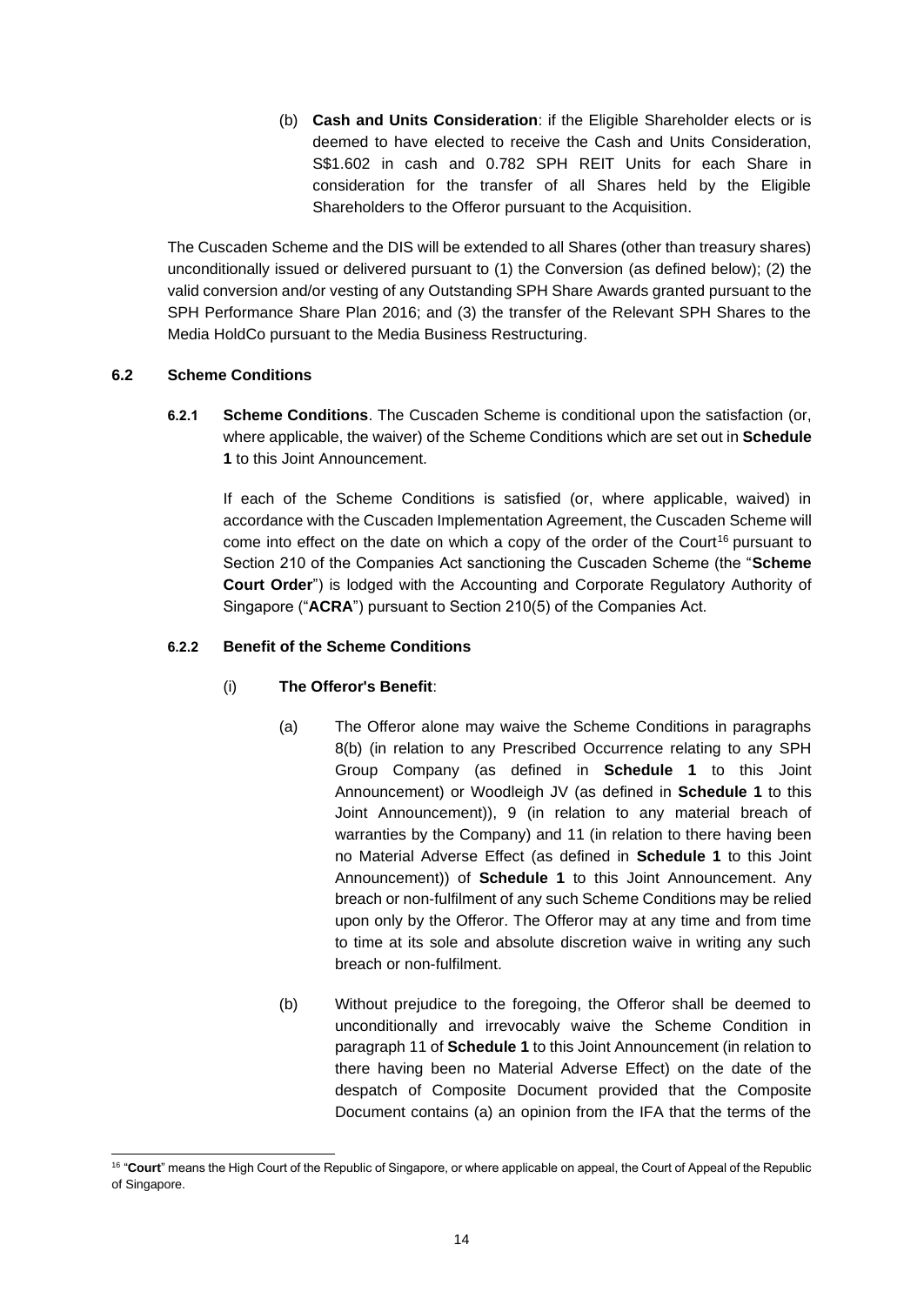Cuscaden Scheme are fair and reasonable, and (b) a recommendation from the Independent Directors to the Shareholders to vote in favour of the Cuscaden Scheme at the Cuscaden Scheme Meeting. For the avoidance of doubt, the deemed waiver by the Offeror of the Scheme Condition in paragraph 11 of **Schedule 1** to this Joint Announcement (in relation to there having been no Material Adverse Effect) pursuant to this paragraph [6.2.2](#page-13-0)[\(i\)](#page-13-1)[\(b\)](#page-13-2) shall not operate or be construed as a waiver of a breach or non-fulfilment of any other Scheme Condition.

- (ii) **The Company's Benefit**: The Company alone may waive the Scheme Conditions in paragraphs 8(a) (in relation to any Prescribed Occurrence relating to the Offeror) and 10 (in relation to any material breach of warranties by the Offeror) of **Schedule 1** to this Joint Announcement. Any breach or nonfulfilment of any such Scheme Conditions may be relied upon only by the Company. The Company may at any time and from time to time at its sole and absolute discretion waive in writing any such breach or non-fulfilment.
- (iii) **Mutual Benefit**: Any non-fulfilment of the Scheme Condition in paragraph 7 (in relation to there being no illegality) of **Schedule 1** to this Joint Announcement is capable of being waived with the written consent of the Company and the Offeror (to the extent legally permissible).
- (iv) **Other Scheme Conditions**: For the avoidance of doubt, the Company and the Offeror (the "**Parties**" and each, a "**Party**") have agreed that the Scheme Conditions in paragraphs 1 (in relation to approval of the Cuscaden Scheme by the Shareholders), 2 (in relation to approval of the DIS by the Shareholders), 3 (in relation to completion of the Media Business Restructuring), 4 (in relation to the grant of the Scheme Court Order), 5 (in relation to the lodgement of the Scheme Court Order) and 6 (in relation to Regulatory Approvals) of **Schedule 1** to this Joint Announcement are not capable of being waived by either Party or both Parties.

### **6.3 Termination**

### **6.3.1 Right to Terminate**.

- (i) If any of the Scheme Conditions set out in paragraphs 1 (in relation to approval of the Cuscaden Scheme by the Shareholders), 2 (in relation to approval of the DIS by the Shareholders), 3 (in relation to completion of the Media Business Restructuring), 4 (in relation to the grant of the Scheme Court Order), 5 (in relation to the lodgement of the Scheme Court Order) or 6 (in relation to Regulatory Approvals) of **Schedule 1** to this Joint Announcement is not satisfied, or if the Cuscaden Scheme has not become effective in accordance with its terms on or before 5.00 p.m. on the date falling six months from the Cuscaden Joint Announcement Date or such other date as may be agreed in writing between the Parties (the "**Cut-Off Date**"), either Party may immediately terminate the Cuscaden Implementation Agreement by notice in writing to the other Party.
- (ii) If the Scheme Condition set out in paragraph 7 (in relation to there being no illegality) of **Schedule 1** to this Joint Announcement is not satisfied, or is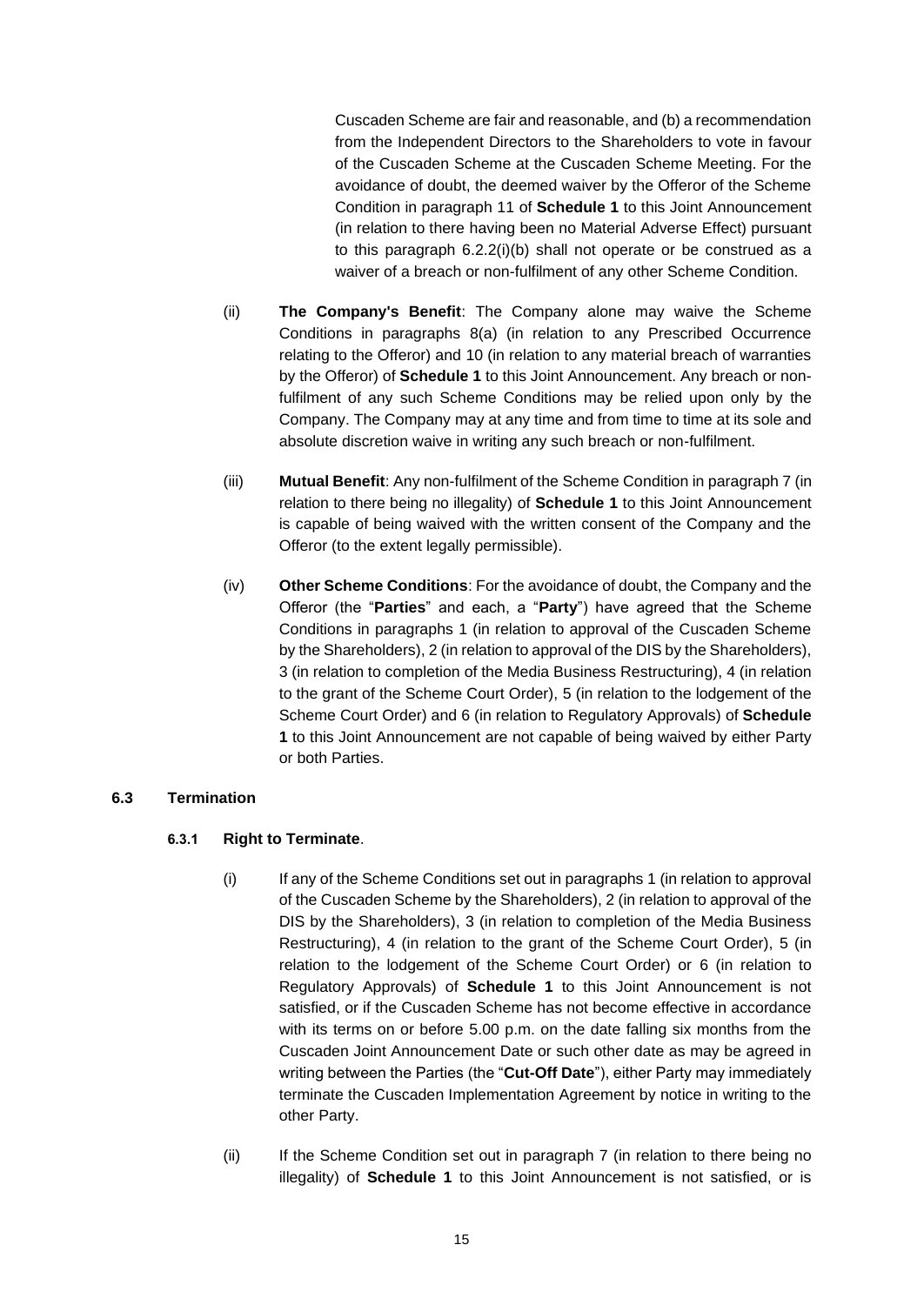incapable of being satisfied, or if applicable, has not been or will not be waived, on or before 5.00 p.m. on the Cut-Off Date, either Party may immediately terminate the Cuscaden Implementation Agreement by notice in writing to the other Party.

- (iii) If any of the Scheme Conditions set out in paragraph 8(b) (in relation to any Prescribed Occurrences relating to any SPH Group Company or Woodleigh JV), 9 (in relation to any material breach of warranties by the Company) or 11 (in relation to there having been no Material Adverse Effect) of **Schedule 1** to this Joint Announcement is not satisfied, or is incapable of being satisfied, or if applicable, has not been or will not be waived, on or before 5.00 p.m. on the Cut-Off Date, the Offeror may terminate the Cuscaden Implementation Agreement by notice in writing to the Company.
- (iv) If any of the Scheme Conditions set out in paragraphs 8(a) (in relation to any Prescribed Occurrences relating to the Offeror) or 10 (in relation to any material breach of warranties by the Offeror) of **Schedule 1** to this Joint Announcement is not satisfied, or is incapable of being satisfied, or if applicable, has not been or will not be waived, on or before 5.00 p.m. on the Cut-Off Date, the Company may terminate the Cuscaden Implementation Agreement by notice in writing to the Offeror.
- (v) If any Competing Offer (as defined below) becomes or is declared or is capable of being declared effective or unconditional (in all respects) and/or is completed, either Party may immediately terminate the Cuscaden Implementation Agreement by notice in writing to the other Party.
- (vi) If (a) the Keppel Scheme is approved by the shareholders of Keppel Corporation Limited ("**Keppel**") at the extraordinary general meeting to be held by Keppel; (b) the Keppel Scheme-DIS<sup>17</sup> is approved by the Shareholders at the extraordinary general meeting to be held by the Company; (c) the Keppel Scheme is approved by the Shareholders at the Keppel Scheme Meeting, and (d) the Keppel Scheme has been sanctioned by the Court, either Party may immediately terminate the Cuscaden Implementation Agreement by notice in writing to the other Party.

For the avoidance of doubt, the Offeror and/or the Company (as the case may be) may only invoke the non-satisfaction of any of the Scheme Conditions, or any other right of termination, to terminate the Cuscaden Implementation Agreement if it has first consulted the Securities Industry Council (the "**SIC**") and the SIC gives its approval for, or states that it has no objection to, such termination.

- **6.3.2 Effect of Termination**. In the event of termination of the Cuscaden Implementation Agreement by either Party:
	- (i) the Cuscaden Implementation Agreement shall cease to have any further force or effect (save for certain surviving provisions such as those relating to confidentiality, cost and expenses and governing law (the "**Surviving**

<sup>17</sup> "**Keppel Scheme-DIS**" means the proposed distribution *in specie* by the Company of such number of SPH REIT Units which would result in the Eligible Shareholders receiving 0.782 SPH REIT Units per Share, in connection with the Keppel Scheme.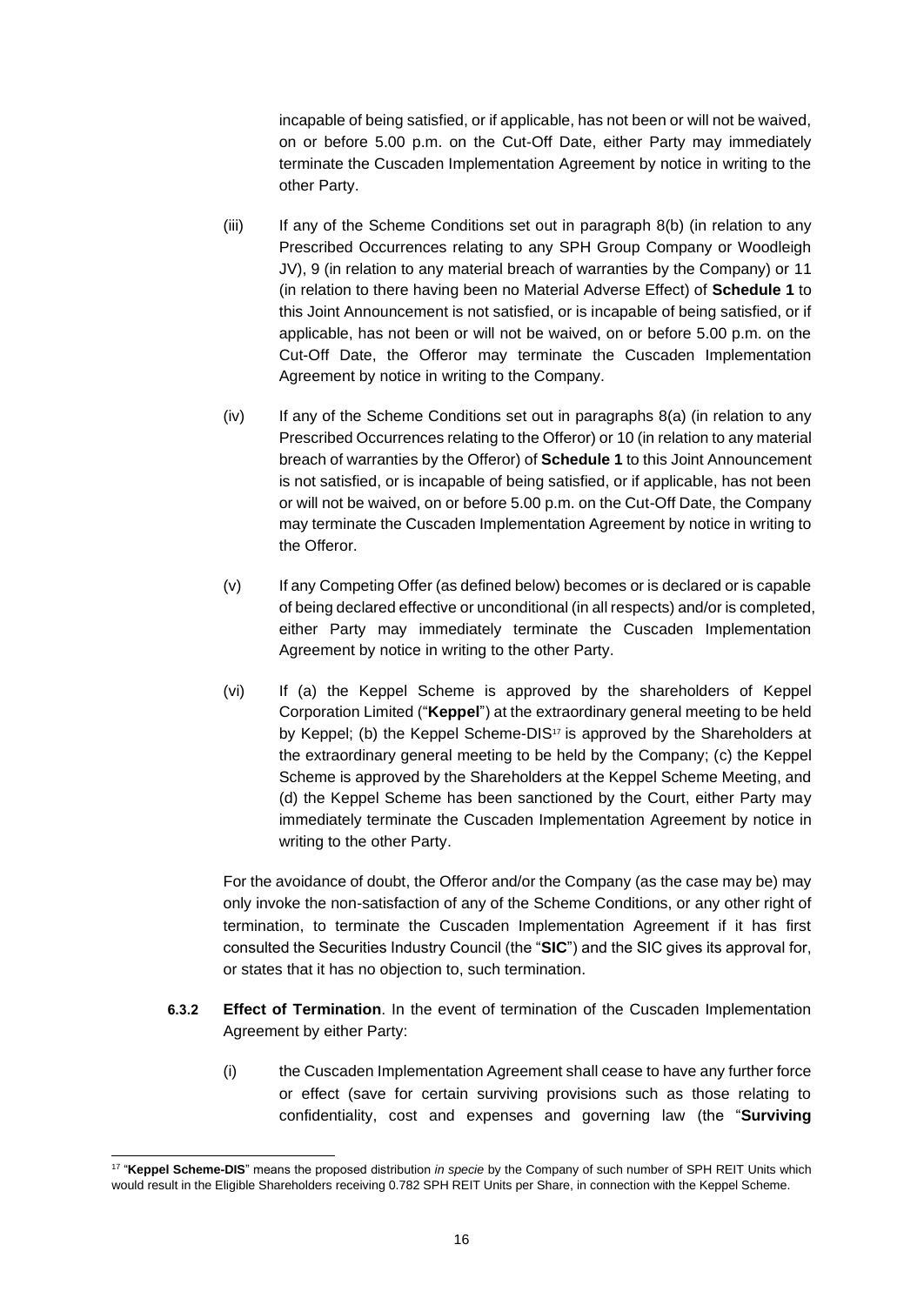### **Provisions**")); and

- (ii) neither Party shall have any further liability or obligation to the other Party (save for the Surviving Provisions).
- **6.3.3 Consultation with Other Party**. In the event either Party intends to consult the SIC in relation to the termination of the Cuscaden Implementation Agreement for any reason whatsoever, it shall give prior written notice of such intention to the other Party and each Party shall be entitled to make its representations and submissions to the SIC.

### **6.4 Approvals Required**

- **6.4.1 Shareholders' Approvals and Court Sanction**. The Cuscaden Scheme will require, *inter alia*, the following approvals:
	- (i) the approval of the Cuscaden Scheme (which shall include the right of each Shareholder to elect to receive either the All Cash Consideration or the Cash and Units Consideration) by a majority in number of Shareholders representing not less than three-fourths in value of the Shares held by Shareholders present and voting either in person or by proxy at the meeting of the Shareholders (the "**Cuscaden Scheme Meeting**") to be convened at the direction of the Court for the purpose of considering and, if thought fit, approving the Cuscaden Scheme (including any adjournment thereof) (the "**Cuscaden Scheme Resolution**");
	- (ii) the approval of the DIS by Shareholders at an extraordinary general meeting (the "**EGM**") to be held by the Company (the "**DIS Resolution**");
	- (iii) the approval of the Media Business Restructuring (including the Conversion) at an EGM to be held by the Company<sup>18</sup>; and
	- (iv) the sanction of the Cuscaden Scheme by the Court.

In addition, the Cuscaden Scheme will only come into effect if all the Scheme Conditions have been satisfied or, as the case may be, waived in accordance with the Cuscaden Implementation Agreement and a copy of the Scheme Court Order has been lodged with ACRA.

**The Cuscaden Scheme Resolution and the DIS Resolution will be interconditional. In the event the Shareholders do not approve the Cuscaden Scheme Resolution and/or the DIS Resolution, the Cuscaden Scheme and the DIS will not proceed.**

**6.4.2 SIC Confirmations**. Pursuant to applications made by the Offeror to the SIC to seek certain rulings in relation to the Acquisition and the Cuscaden Scheme, the SIC had, confirmed, *inter alia*, that:

<sup>&</sup>lt;sup>18</sup> As set out in Schedule 1 to this Joint Announcement, the completion of the Media Business Restructuring is a Scheme Condition. On 10 September 2021, Shareholders approved the Media Business Restructuring (including the Conversion) at an extraordinary general meeting of the Company, which satisfied one of the conditions precedent to completion of the Media Business Restructuring. The Media Business Restructuring is scheduled to be completed on or around 1 December 2021.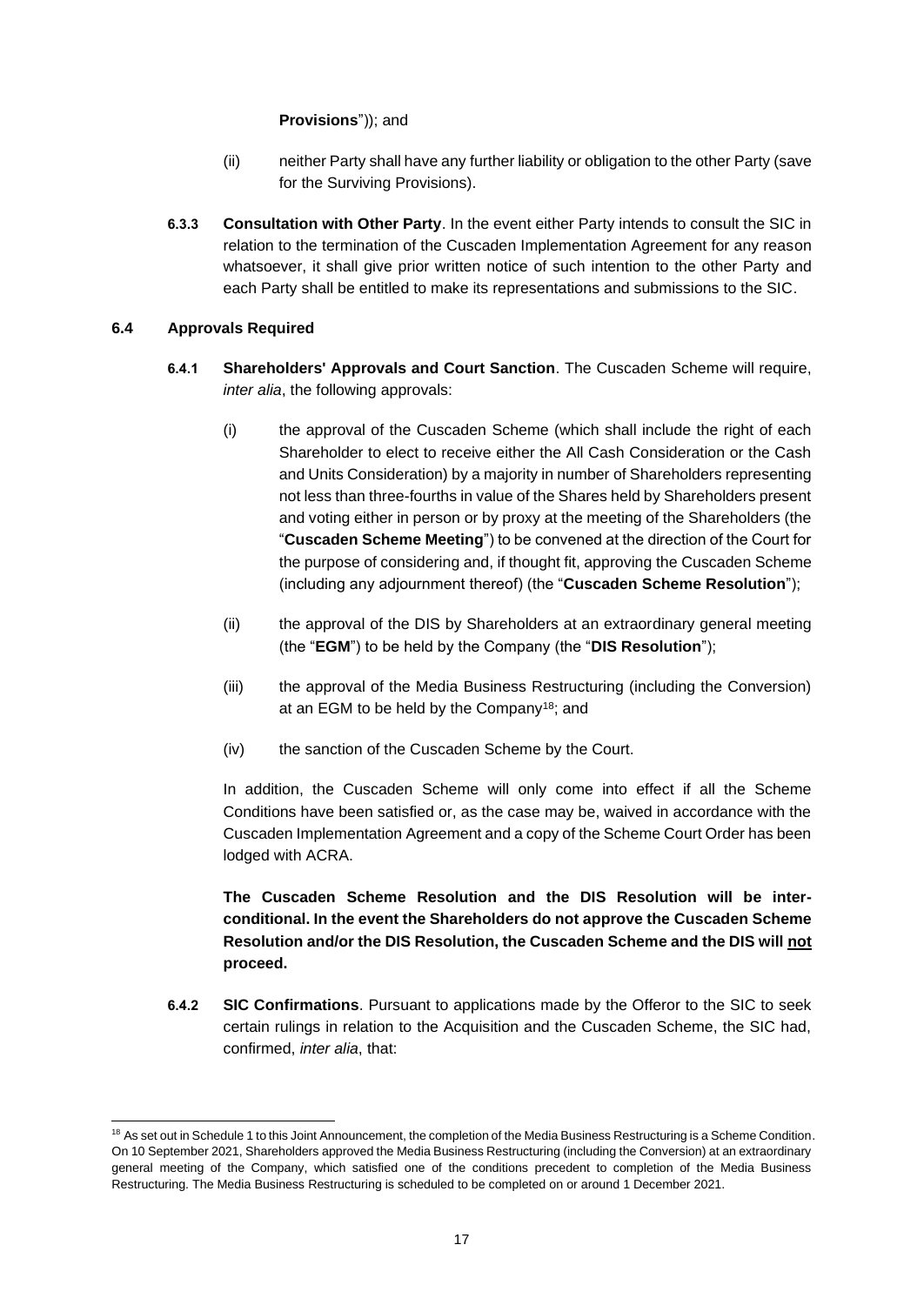- (i) Rules 14, 15, 16, 17, 20.1, 21, 22, 28, 29 and 33.2 and Note 1(b) on Rule 19 of the Singapore Code on Takeovers and Mergers (the "**Code**") do not apply to the Cuscaden Scheme, subject to:
	- (a) the common substantial shareholders of the Offeror and its concert parties on the one hand, and the Company on the other hand, abstaining from voting on the Cuscaden Scheme;
	- (b) the Offeror and its concert parties abstaining from voting on the Cuscaden Scheme;
	- (c) the directors of the Company who are also directors of the Offeror abstaining from making a recommendation on the Cuscaden Scheme to Shareholders;
	- (d) the Composite Document containing advice to the effect that by voting for the Cuscaden Scheme, Shareholders are agreeing to the Offeror and its concert parties acquiring or consolidating effective control of the Company without having to make a general offer for the Company;
	- (e) the Composite Document disclosing the names of the Offeror and its concert parties, their current voting rights in the Company as of the latest practicable date and their voting rights in the Offeror and the Company after the Cuscaden Scheme;
	- (f) the Company appointing an independent financial adviser to advise Shareholders on the Cuscaden Scheme; and
	- (g) the Cuscaden Scheme being completed within six months from the Cuscaden Joint Announcement Date;
- (ii) the SIC has no objections to the Scheme Conditions; and
- (iii) the SIC has no objections if the Offeror exercises its discretion to elect to proceed by way of the Offer<sup>19</sup> in lieu of proceeding with the Acquisition by way of the Cuscaden Scheme, subject to:
	- (a) the Joint Announcement and the Composite Document disclosing the fact that the Offeror reserves the right to exercise the Switch Option (as defined below);
	- (b) the Offer being on the same or better terms as those which apply to the Cuscaden Scheme, including the same or higher consideration than the Cuscaden Scheme Consideration;

<sup>&</sup>lt;sup>19</sup> "Offer" means a voluntary conditional cash offer or a pre-conditional voluntary cash offer made for or on behalf of the Offeror to acquire all the Shares on such terms and conditions to be set out in the offer document issued for or on behalf of the Offeror.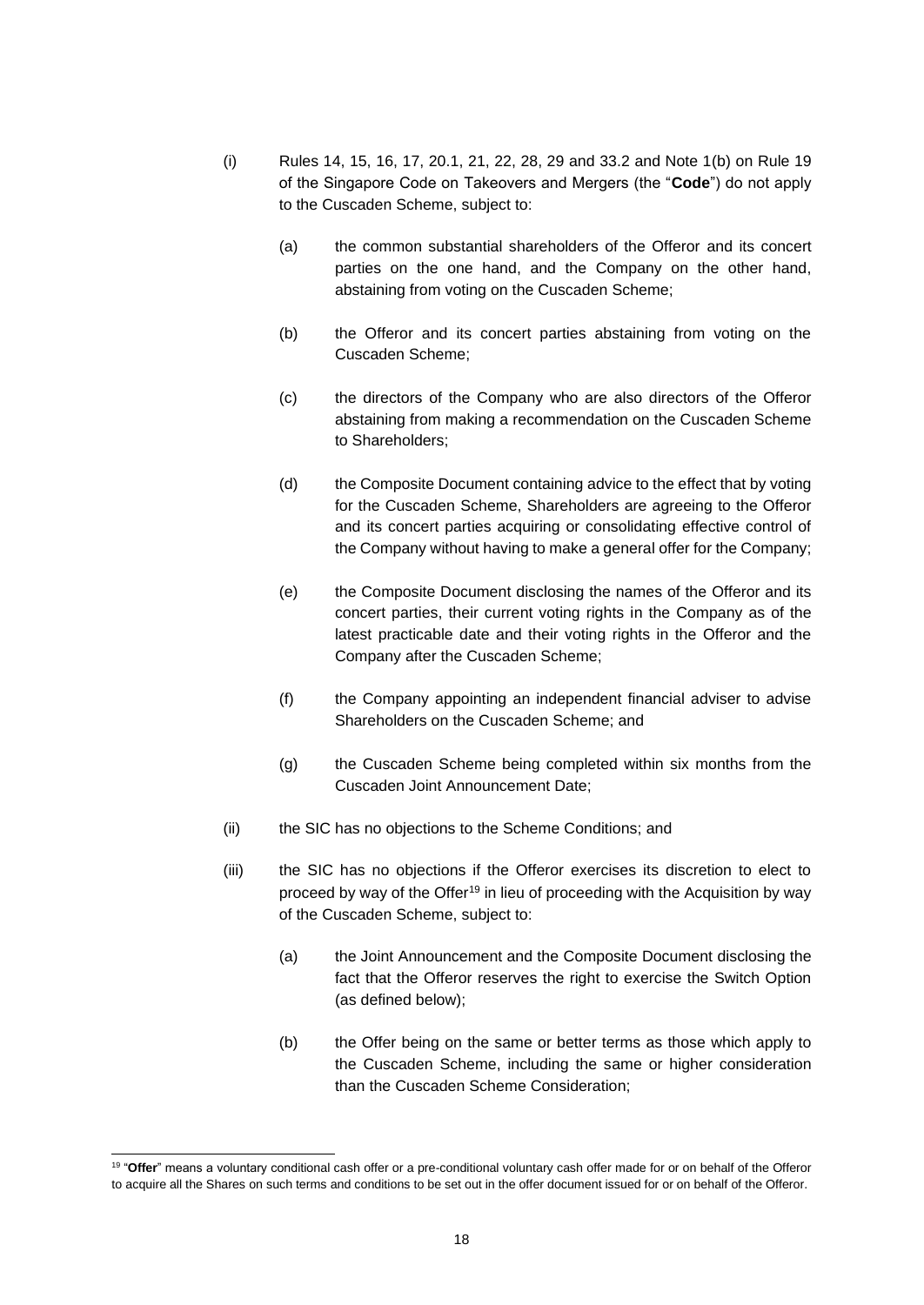- (c) consent from the SIC for the acceptance condition to the Offer being obtained prior to the exercise of the Switch Option; and
- (d) consultation with the SIC beforehand to determine the offer timetable that should apply to the Offer following the exercise of the Switch Option.
- **6.4.3 Other Regulatory Approvals**. In addition, the Cuscaden Scheme is subject to and conditional upon all the Regulatory Approvals (as set out in **Schedule 1** to this Joint Announcement) having been obtained or granted and remaining in full force and effect from the date such Regulatory Approvals are obtained or granted, up to the date falling on the business day immediately prior to the date on which the Scheme Court Order is lodged in accordance with Section 210(5) of the Companies Act (the "**Relevant Date**"), and where relevant, all applicable waiting periods in relation to the Regulatory Approvals having expired or been terminated.
- **6.5 Switch Option**. Pursuant to the terms of the Cuscaden Implementation Agreement, subject to prior consultation with the SIC, in the event a Competing Offer or an intention to make a Competing Offer is announced (whether or not such Competing Offer is pre-conditional), the Offeror shall have the right at its sole discretion to elect to proceed with the Acquisition by way of an Offer (in lieu of proceeding with the Acquisition by way of the Cuscaden Scheme) (the "**Switch Option**"), at any time prior to the date on which the Cuscaden Scheme Meeting is to be held.

In the event of the Offeror exercising the Switch Option, the Offeror will make the Offer on the same or better terms as those which apply to the Cuscaden Scheme, including the same or a higher consideration than the Cuscaden Scheme Consideration and conditional upon a level of acceptances to be determined with the SIC's consent.

If the Offeror exercises the Switch Option, the Parties have agreed that the Cuscaden Implementation Agreement (other than the Surviving Provisions) will terminate with effect from the date of announcement by or on behalf of the Offeror of the Offer, and neither Party shall have any claim against the other Party under the Cuscaden Implementation Agreement, save for any claim arising from any antecedent breach of the provisions of the Cuscaden Implementation Agreement or any breach of any obligation contained under the Surviving Provisions.

"**Competing Offer**" means any offer, proposal or expression of interest by any person other than the Offeror involving:

- (i) a sale, transfer or other disposal of any direct or indirect interest in some or all of the Shares exceeding 50 per cent. of all Shares, whether in a single transaction or series of related transactions;
- (ii) an allotment or issuance of securities (or convertible securities in respect of such securities) in any SPH Group Company (other than the Company) exceeding 50 per cent. of all such securities, as the case may be, immediately after such allotment or issuance, whether in a single transaction or series of related transactions;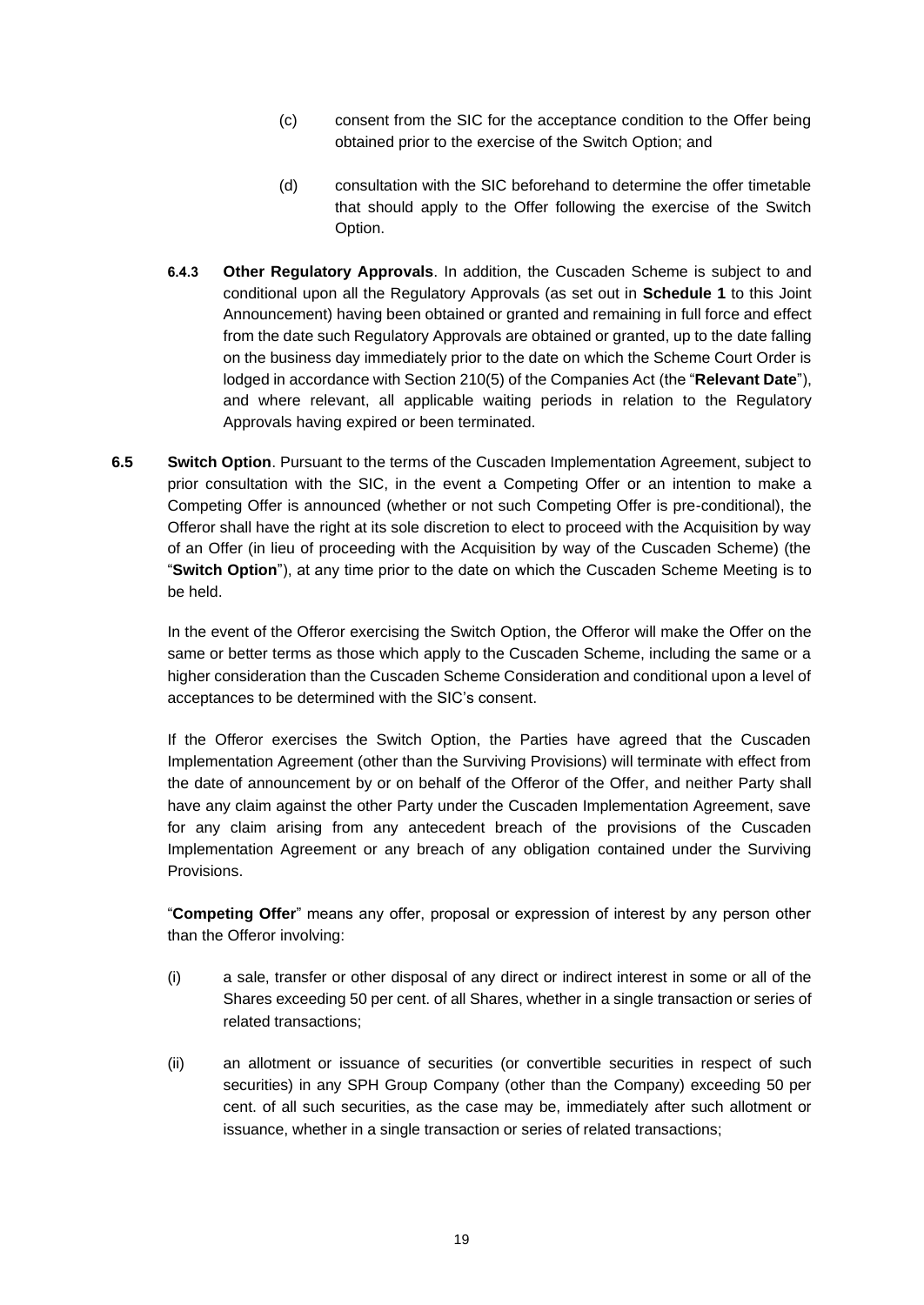- (iii) an acquisition of all or any substantial part of the business, assets, revenues and/or undertakings of the Company;
- (iv) an offer (whether partial or otherwise) for the Shares, which may result in any person other than the Offeror holding in excess of 50 per cent. of the Shares;
- (v) a scheme of arrangement involving any SPH Group Company or the merger of any SPH Group Company with any other entity (whether by way of joint venture, reverse takeover bid, dual listed company structure, stapling or otherwise) provided that, in the case of any SPH Group Company (other than the Company), such scheme of arrangement or merger is material to the SPH Group (taken as a whole);
- (vi) any agreement or other arrangement having an effect similar to any of the above; or
- (vii) a transaction or series of related transactions which would, or is reasonably likely to, preclude, restrict or frustrate the Acquisition and/or the Cuscaden Scheme,

which for the avoidance of doubt, includes the Keppel Scheme (or any other transaction (proposed or otherwise) falling within the above limbs) involving the Keppel Offeror and parties acting in concert with it.

- **6.6 Delisting**. Upon the Cuscaden Scheme becoming effective and binding, the Company will be wholly-owned by the Offeror and will, subject to the approval of the SGX-ST, be delisted from the Mainboard of the SGX-ST.
- **6.7 Composite Document**. Further information on the Cuscaden Scheme and the terms and conditions upon which the Cuscaden Scheme will be implemented by the Company and the Offeror, as well as the terms and conditions of the DIS, will be set out in a composite document to be issued by the Company to Shareholders containing, *inter alia*, details of the Cuscaden Scheme and the DIS (the "**Composite Document**").

## <span id="page-19-0"></span>**7. DIS**

### **7.1 Proposed Terms of the DIS**

**7.1.1 Method of Distribution**. The DIS will be effected by way of a special dividend of such number of SPH REIT Units which will result in such Eligible Shareholders receiving 0.782 SPH REIT Units per Share should an Eligible Shareholder elect or be deemed to have elected to receive the Cash and Units Consideration. Eligible Shareholders who elect for the All Cash Consideration will be deemed to have transferred their entitlement to the DIS to the Offeror and their SPH REIT Units will instead be transferred to the Offeror against settlement of the All Cash Consideration payable to such Eligible Shareholders.

The DIS will be subject to the satisfaction and/or waiver (as the case may be) of all of the Scheme Conditions (other than the lodgement of the Scheme Court Order). Pursuant to the DIS, the SPH REIT Units will be distributed to the Eligible Shareholders based on their respective shareholdings in the Company as at the Record Date.

**7.1.2 Eligible Shareholders**. Eligible Shareholders, being Shareholders who hold Shares as at the Record Date, will be entitled to the DIS.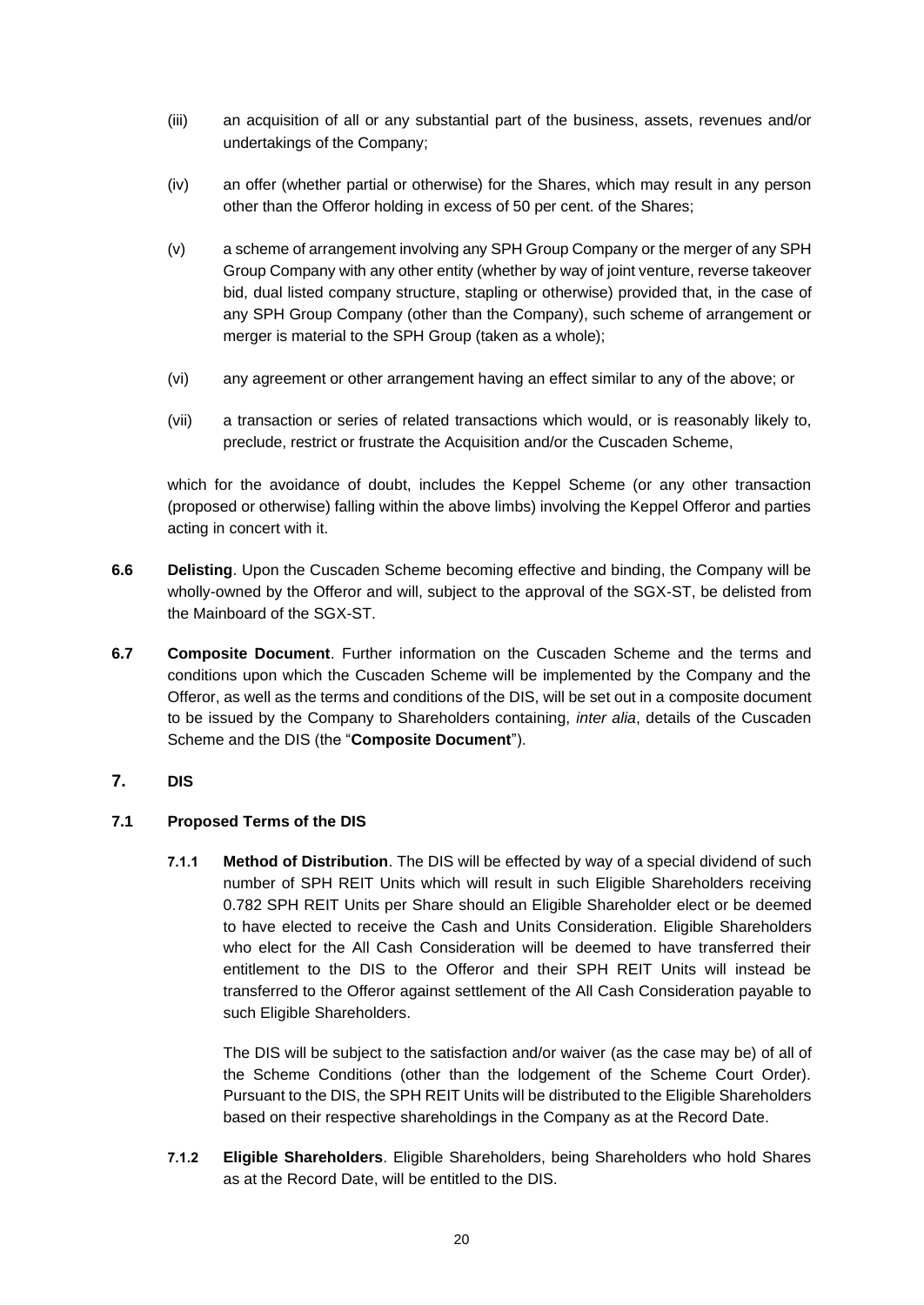**7.1.3 Effects of the DIS**. On completion of the DIS, the Company will have distributed such number of SPH REIT Units which will result in the Company retaining an approximately 20 per cent. interest in all the issued and outstanding units in SPH REIT.

Pursuant to the terms of the Cuscaden Scheme, the Acquisition will be completed after the completion of the DIS, following which the Company will become a wholly-owned subsidiary of the Offeror and be delisted from the SGX-ST.

**7.1.4 No Payment Required from Eligible Shareholders**. No payment will be required from Eligible Shareholders for the Relevant SPH REIT Units to be received from the DIS. The SPH REIT Units will be distributed free of Encumbrances and together with all rights attaching thereto on and from the date the DIS is completed.

## **8. POSSIBLE CHAIN OFFER FOR SPH REIT**

**8.1 Possible SPH-REIT Chain Offer**. As at the Cuscaden Joint Announcement Date, based on publicly available information, the Company owns an aggregate of 1,860,440,891 SPH REIT Units, representing approximately 66.449 per cent. of the total number of SPH REIT Units. SPH REIT was listed on the Mainboard of the SGX-ST on 24 July 2013.

The SIC had confirmed in its ruling of 18 October 2021 (the "**SIC Ruling**") that the chain principle set out in Note 7 on Rule 14.1 of the Code applies such that a person (whether the Offeror or any other party making a competing offer to the Cuscaden Scheme) which acquires statutory control of the Company will also be required to make an offer for the SPH REIT Units not held by such offeror and its concert parties.

Whether the Offeror will be required, pursuant to the chain principle in Note 7 on Rule 14.1 of the Code, to make a mandatory unconditional cash offer (the "**SPH REIT Chain Offer**") for all the SPH REIT Units, other than those already owned, controlled or agreed to be acquired by the Offeror and parties acting in concert with the Offeror, **will depend on the eventual level of election by Eligible Shareholders for either the All Cash Consideration or the Cash and Units Consideration**.

**The SPH REIT Chain Offer will not be made unless as a result of the Cuscaden Scheme and the election by Eligible Shareholders for the All Cash Consideration, the Offeror and its concert parties own 30 per cent. or more of the SPH REIT Units (including those SPH REIT Units held by the Company after the completion of the DIS).**

**8.2 Minimum Offer Price for the SPH-REIT Chain Offer**. As announced by the Offeror in its clarification announcement of 1 November 2021, the minimum offer price for the SPH REIT Chain Offer, if required to be made, is S\$0.964<sup>20</sup> ("**Chain Offer Price**").

As per the SIC Ruling, the minimum Chain Offer Price shall be the simple average of the daily volume-weighted average traded prices of the SPH REIT Units on the SGX-ST on either the latest 20 trading days or whatever number of trading days there were within the 30 calendar days prior to the Possible Offer Announcement Date.

<sup>&</sup>lt;sup>20</sup> Simple average of the daily volume-weighted average traded prices of SPH REIT Units for the latest 20 trading days prior to the Possible Offer Announcement Date. Figures based on data extracted from Bloomberg L.P. as at 1 November 2021.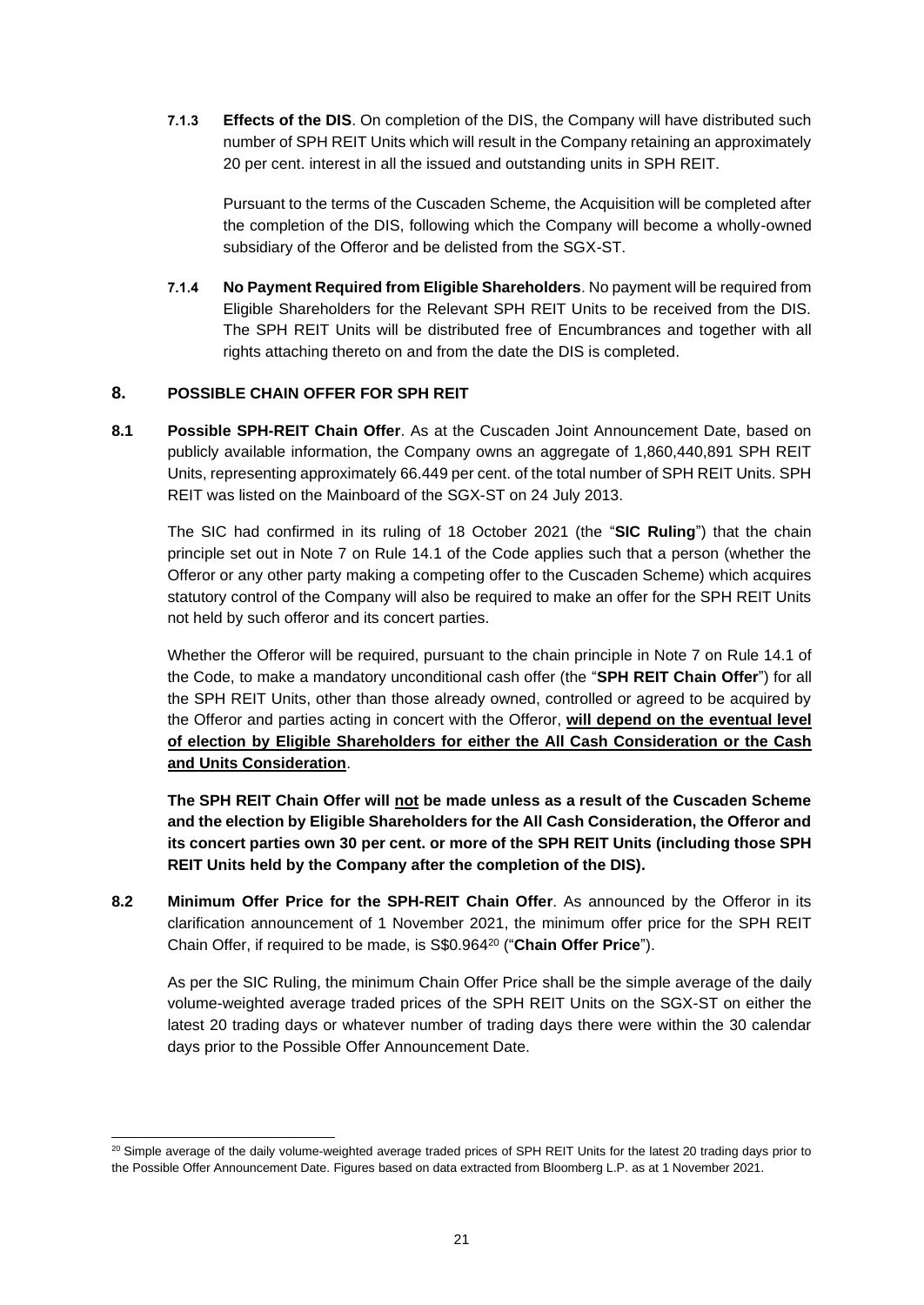**For the avoidance of doubt, if the SPH REIT Chain Offer is required to be made, the Offeror will not be obliged to offer a Chain Offer Price which is higher than the above.**

- **8.3 No Encumbrances**. If and when the SPH REIT Chain Offer is made, the SPH REIT Units will be acquired:
	- **8.3.1** fully paid;
	- **8.3.2** free from all charges, claims, hypothecations, liens, caveats, debentures, pledges, mortgages, power of sale, retention of title or security interest of any kind over and in respect of the SPH REIT Units and any right of pre-emption, first offer, first refusal, tagalong or drag-along of any kind to which the SPH REIT Units is subject or any right or option for the sale or purchase of such SPH REIT Units, and any other third party rights and inserts of any nature whatsoever or an agreement, arrangement or obligation to create any of the foregoing; and
	- **8.3.3** together with all rights, benefits and entitlements attaching thereto as at the Cuscaden Joint Announcement Date and thereafter attaching thereto, including the right to receive and retain all rights and other distributions (if any) declared, made or paid by the SPH REIT Manager on or after the Cuscaden Joint Announcement Date other than the REIT FY2021 Dividend<sup>21</sup>.

**If any distribution or return of capital is announced, declared, paid or made by the SPH REIT Manager in respect of the SPH REIT Units on or after the Cuscaden Joint Announcement Date (other than the REIT FY2021 Dividend), the Offeror reserves the right to reduce the Chain Offer Price by an amount equivalent to such distribution or return of capital. The Chain Offer Price will not be reduced or otherwise adjusted for the REIT FY2021 Dividend.**

### **9. ABSTENTION FROM VOTING ON THE CUSCADEN SCHEME RESOLUTION**

In accordance with the SIC Ruling, the Offeror and its concert parties (including HPL, CLA and Mapletree), and the common substantial Shareholders of the Company and the Offeror (if any) will abstain from voting on the Cuscaden Scheme.

## **10. INDEPENDENT DIRECTORS**

The Company has on 8 November 2021 obtained a ruling from the SIC that Dr Lee Boon Yang, Mr Andrew Lim Ming-Hui and Mr Quek See Tiat (each a "**Relevant Director**" and collectively the "**Relevant Directors**") are exempted from the requirement of making a recommendation on the Cuscaden Scheme to the Shareholders.

The Relevant Directors are directors of entities which are subsidiaries or associated companies of certain concert parties of the Offeror. Further, as the Cuscaden Scheme has been proposed as a competing offer against the Keppel Scheme, the Relevant Directors could be perceived to be in an irreconcilable position of conflict on making a recommendation on the Keppel Scheme. Based on the foregoing, the SIC has exempted the Relevant Directors from the requirement to make a recommendation on the Cuscaden Scheme to the Shareholders. The Relevant Directors must, however, still assume responsibility for the accuracy of the facts stated and

<sup>&</sup>lt;sup>21</sup> The "REIT FY2021 Dividend" refers to the proposed cash dividend per SPH REIT Unit of S\$0.0158 per SPH REIT Unit for the period from 1 June 2021 to 31 August 2021 as announced by SPH REIT on 4 October 2021.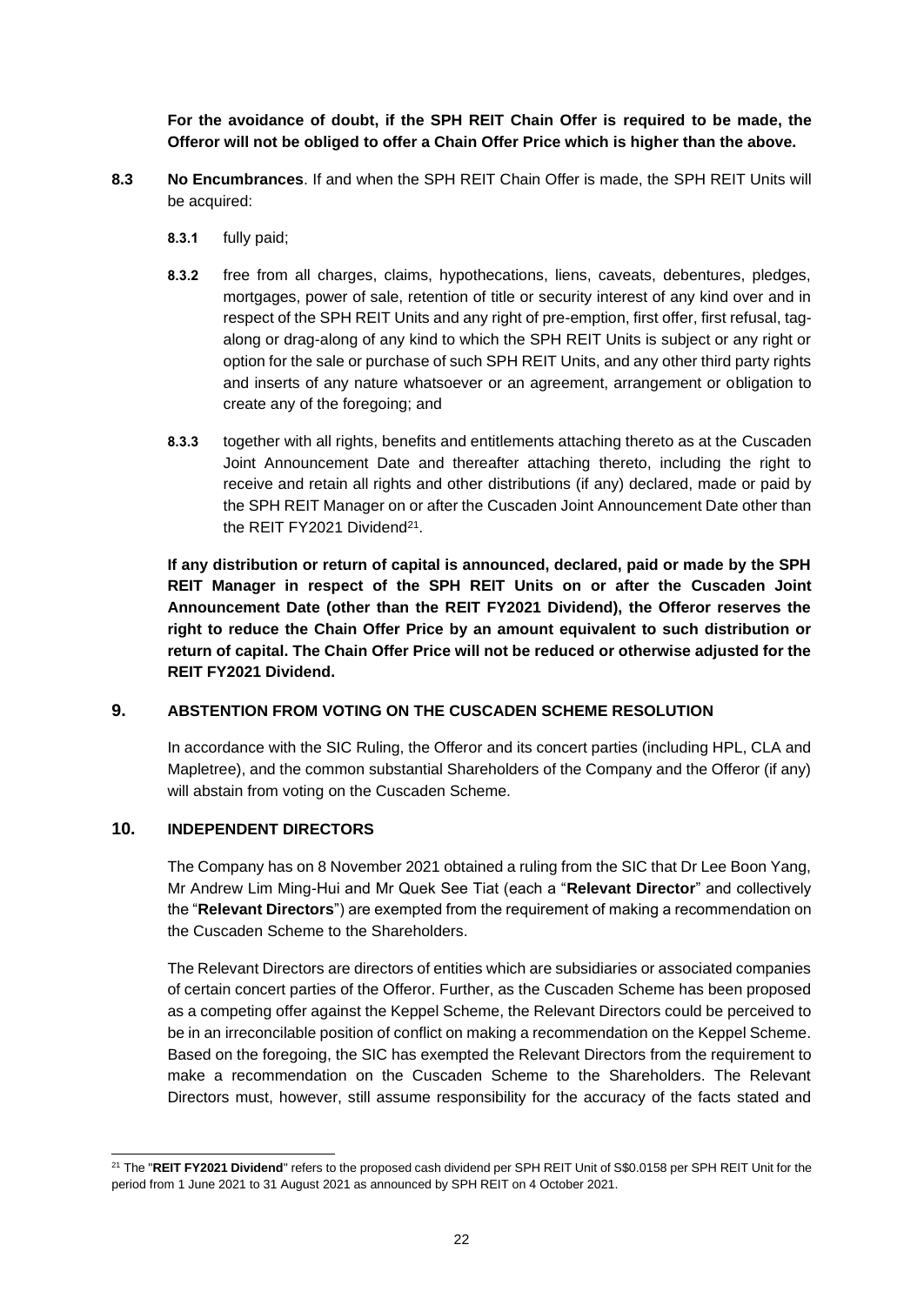completeness of information given by the Company to Shareholders in connection with the Cuscaden Scheme.

## **11. FINANCIAL ADVISERS**

- **11.1 Financial Adviser to the Company**. Credit Suisse (Singapore) Limited is the financial adviser to the Company in respect of the Cuscaden Scheme.
- **11.2 Financial Adviser to the Offeror**. Morgan Stanley Asia (Singapore) Pte. (the "**Offeror Financial Adviser**") is the financial adviser to the Offeror in respect of the Acquisition and the Cuscaden Scheme.
- **11.3 Independent Financial Adviser to the Independent Directors**. Evercore Asia (Singapore) Pte. Ltd. has been appointed as the independent financial adviser (the "**IFA**") to advise the directors of the Company who are considered to be independent for the purposes of the Cuscaden Scheme (the "**Independent Directors**") for the purposes of making a recommendation to the Shareholders in connection with the Cuscaden Scheme.

Full details of the Cuscaden Scheme including the recommendation of the Independent Directors along with the advice of the IFA will be included in the Composite Document.

## <span id="page-22-0"></span>**12. PRELIMINARY RECOMMENDATION**

**12.1 Preliminary Recommendation**. Subject to the opinions of the IFA to be issued in the composite document in relation to the Keppel Scheme and the Composite Document, and in the absence of a further Superior Competing Offer, the Independent Directors preliminarily recommend to the Shareholders to vote (i) **AGAINST** the Keppel Scheme at the Keppel Scheme Meeting; and (ii) **IN FAVOUR** of the Cuscaden Scheme at the Cuscaden Scheme Meeting.

As the voting results of the present and voting Shareholders at the Keppel Scheme Meeting will bind all Shareholders (including those who do not vote at the Keppel Scheme Meeting), **Shareholders who are in favour of the Cuscaden Scheme must also attend (in person or by proxy) the Keppel Scheme Meeting to vote against the Keppel Scheme**. **The Cuscaden Scheme Meeting (and the Cuscaden Scheme) can only proceed if the Keppel Scheme has been voted down.**

**Shareholders are advised not to take any action in relation to the Keppel Scheme and/or Cuscaden Scheme until Shareholders have carefully considered (a) the Independent Directors' formal recommendation to Shareholders in relation to the Keppel Scheme and the Cuscaden Scheme in the composite document in relation to the Keppel Scheme and the Composite Document, respectively, (b) the advice of the IFA, (c) the intentions of the Keppel Offeror and the Offeror, respectively, and (d) the intentions of the Independent Directors in relation to their own beneficial holdings in the Shares, all of which shall be set out in the composite document in relation to the Keppel Scheme and the Composite Document.**

## **13. CONFIRMATION OF FINANCIAL RESOURCES**

The Offeror Financial Adviser confirms that sufficient financial resources are available to the Offeror to satisfy in full the aggregate cash amount required under the Cuscaden Scheme Consideration payable by the Offeror for all the Shares to be acquired by the Offeror pursuant to the Cuscaden Scheme.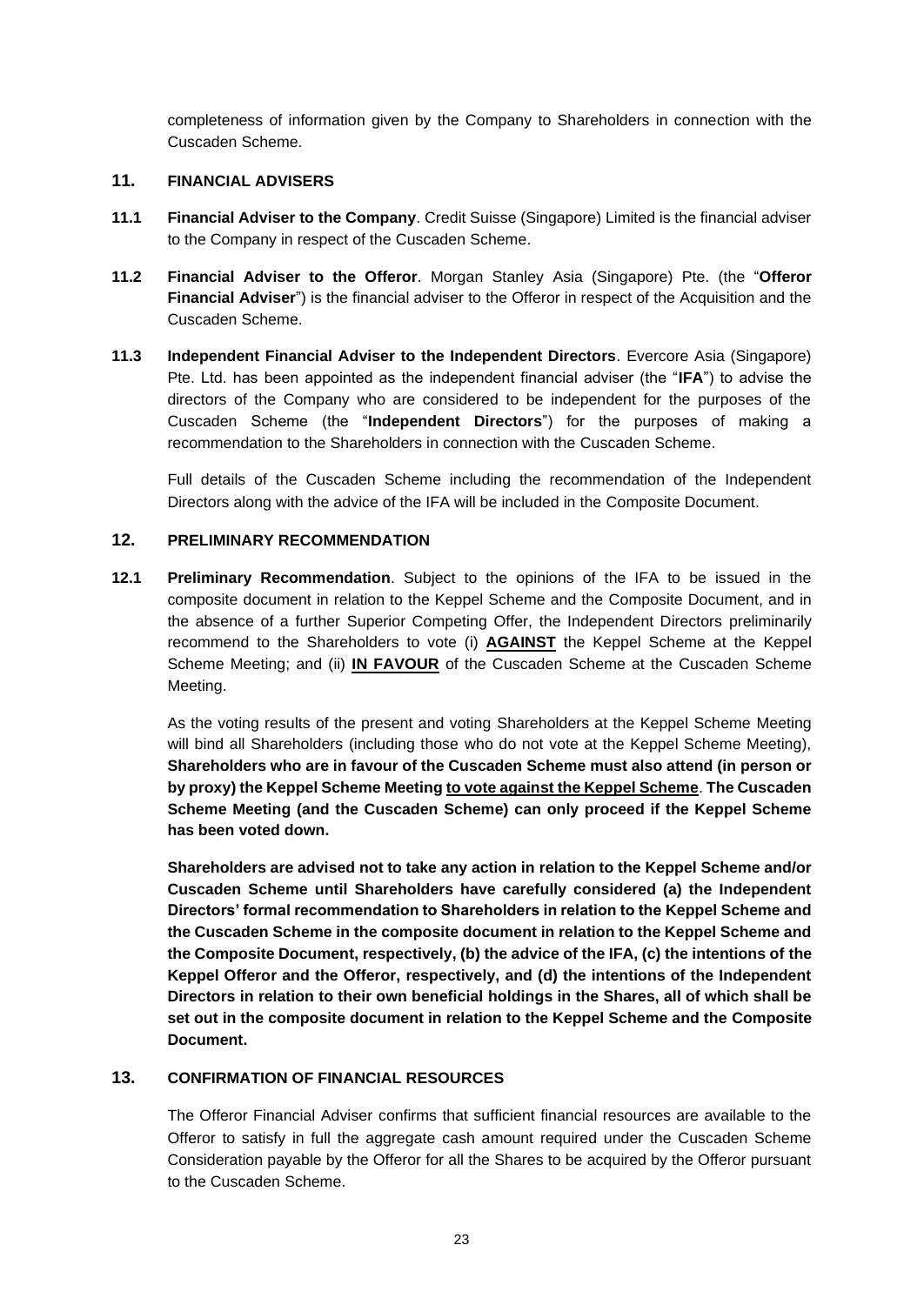## **14. RECORD DATE**

Subject to the satisfaction and/or waiver (as the case may be) of the Scheme Conditions, the Company will, in due course, announce the Record Date in order to determine the entitlement of each Eligible Shareholder in respect of the Cuscaden Scheme and the DIS.

### **15. DOCUMENTS TO SHAREHOLDERS**

- **15.1 Composite Document**. The Composite Document (i) containing full details of the Cuscaden Scheme (including the recommendation of the Independent Directors along with the advice of the IFA on the Cuscaden Scheme) and the DIS and (ii) giving notice of (a) the Cuscaden Scheme Meeting to approve the Cuscaden Scheme and (b) the EGM to approve the DIS, will be despatched to Shareholders in due course.
- **15.2 Cautionary Note. Shareholders are advised to refrain from taking any action in relation to the Cuscaden Scheme until they or their advisers have considered the information in the Composite Document and the recommendations of the Independent Directors on the Cuscaden Scheme and DIS as well as the advice of the IFA set out in the Composite Document.**

**Persons who are in doubt as to the action they should take should consult their stockbroker, bank manager, solicitor or other professional advisers.**

# **16. DISCLOSURE OF INTERESTS**

<span id="page-23-0"></span>**16.1 Company**. As at the Cuscaden Joint Announcement Date, based on the latest information available to the Company, the interests in Shares, Management Shares and SPH REIT Units held by the directors of the Company are set out below:

|                                 | <b>Direct Interest</b>  |        | <b>Deemed Interest</b>  |                     | <b>Direct Interest</b>                       |                     | <b>Deemed Interest</b>                       |        |
|---------------------------------|-------------------------|--------|-------------------------|---------------------|----------------------------------------------|---------------------|----------------------------------------------|--------|
| <b>Directors</b>                | No. of<br><b>Shares</b> | 9/6(1) | No. of<br><b>Shares</b> | 9/6(1)              | No. of<br><b>Management</b><br><b>Shares</b> | 9/2(1)              | No. of<br><b>Management</b><br><b>Shares</b> | 9/6(1) |
| Boon<br>Lee<br>Yang             | 88,000                  | 0.006  |                         |                     | 4                                            | n.m. <sup>(2)</sup> |                                              |        |
| Yat<br><b>Ng</b><br>Chung       | 301,058                 | 0.019  |                         |                     | 8                                            | n.m. <sup>(2)</sup> |                                              |        |
| Ang<br>Janet<br><b>Guat Har</b> | 45,000                  | 0.003  | 4,250                   | n.m. <sup>(2)</sup> | 4                                            | n.m. <sup>(2)</sup> |                                              |        |
| <b>Bahren</b><br>Shaari         | 49,000                  | 0.003  |                         |                     | 4                                            | n.m. <sup>(2)</sup> |                                              |        |
| Andrew<br>Lim<br>Ming-Hui       | 56,000                  | 0.004  |                         | ۰                   | 4                                            | n.m. <sup>(2)</sup> |                                              |        |
| <b>Lim</b><br>Ming<br>Yan       | 33,000                  | 0.002  |                         |                     | 4                                            | n.m. <sup>(2)</sup> |                                              |        |
| Quek<br>See<br>Tiat             | 59,000                  | 0.004  | 57,333                  | 0.003               | 4                                            | n.m. <sup>(2)</sup> |                                              |        |
| Chin<br>Tan<br>Hwee             | 47,000                  | 0.003  |                         |                     | $\overline{4}$                               | n.m. <sup>(2)</sup> |                                              |        |

### **Shares and Management Shares**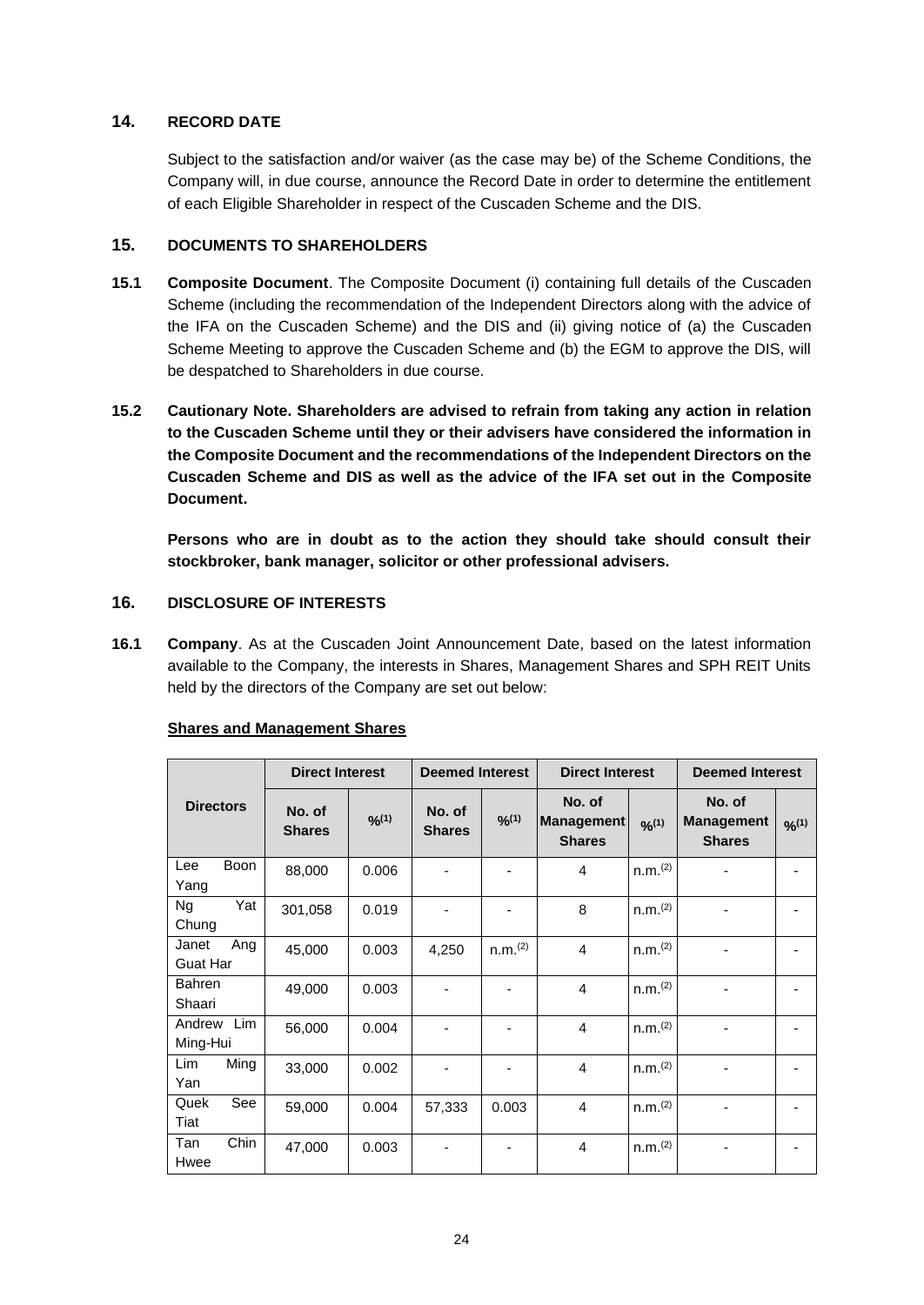|                    | <b>Direct Interest</b>   |                          | <b>Deemed Interest</b>  |                | <b>Direct Interest</b>                       |                     | <b>Deemed Interest</b>                       |        |
|--------------------|--------------------------|--------------------------|-------------------------|----------------|----------------------------------------------|---------------------|----------------------------------------------|--------|
| <b>Directors</b>   | No. of<br><b>Shares</b>  | $O_{10}'(1)$             | No. of<br><b>Shares</b> | $9/0^{(1)}$    | No. of<br><b>Management</b><br><b>Shares</b> | $O_{n}(1)$          | No. of<br><b>Management</b><br><b>Shares</b> | 9/2(1) |
| Tan Yen Yen        | 42,000                   | 0.003                    | ٠                       | $\blacksquare$ | 4                                            | n.m. <sup>(2)</sup> | $\blacksquare$                               |        |
| Tracey<br>Woon     | 16,000                   | 0.001                    | ۰                       | ۰              | 4                                            | n.m. <sup>(2)</sup> | -                                            |        |
| Yeoh<br>Oon<br>Jin | $\overline{\phantom{0}}$ | $\overline{\phantom{0}}$ | ۰                       | -              | 4                                            | n.m. <sup>(2)</sup> | ۰                                            |        |

## **SPH REIT Units**

|                            | <b>Direct Interest</b>          |                          | <b>Deemed Interest</b>          |                |  |
|----------------------------|---------------------------------|--------------------------|---------------------------------|----------------|--|
| <b>Directors</b>           | No. of SPH REIT<br><b>Units</b> | 9/6(1)                   | No. of SPH REIT<br><b>Units</b> | 9/6(1)         |  |
| <b>Boon</b><br>Lee<br>Yang | 300,000                         | 0.011                    |                                 |                |  |
| Yat<br><b>Ng</b><br>Chung  |                                 |                          |                                 |                |  |
| Janet<br>Ang<br>Guat Har   |                                 |                          |                                 |                |  |
| Bahren<br>Shaari           |                                 |                          |                                 |                |  |
| Andrew Lim<br>Ming-Hui     |                                 |                          |                                 |                |  |
| Lim<br>Ming<br>Yan         |                                 |                          |                                 |                |  |
| See<br>Quek<br>Tiat        |                                 |                          |                                 |                |  |
| Chin<br>Tan<br>Hwee        |                                 | $\overline{\phantom{a}}$ | ٠                               | $\blacksquare$ |  |
| Tan Yen Yen                |                                 | $\overline{\phantom{a}}$ | ٠                               | -              |  |
| Tracey<br>Woon             |                                 |                          |                                 |                |  |
| Oon<br>Yeoh<br>Jin         |                                 |                          |                                 |                |  |

### **Notes**:

- (1) All references to percentage shareholding of the issued share capital of the Company in this **paragraph [16.1](#page-23-0)** are based on the total issued Shares being 1,591,535,037 Shares (excluding 9,114,084 treasury shares) as at the Cuscaden Joint Announcement Date, and all references to percentage unitholding of the issued units of SPH REIT in this **paragraph [16.1](#page-23-0)** are based on a total of 2,799,823,438 SPH REIT Units in issue as at the Cuscaden Joint Announcement Date.
- (2) n.m. means not meaningful.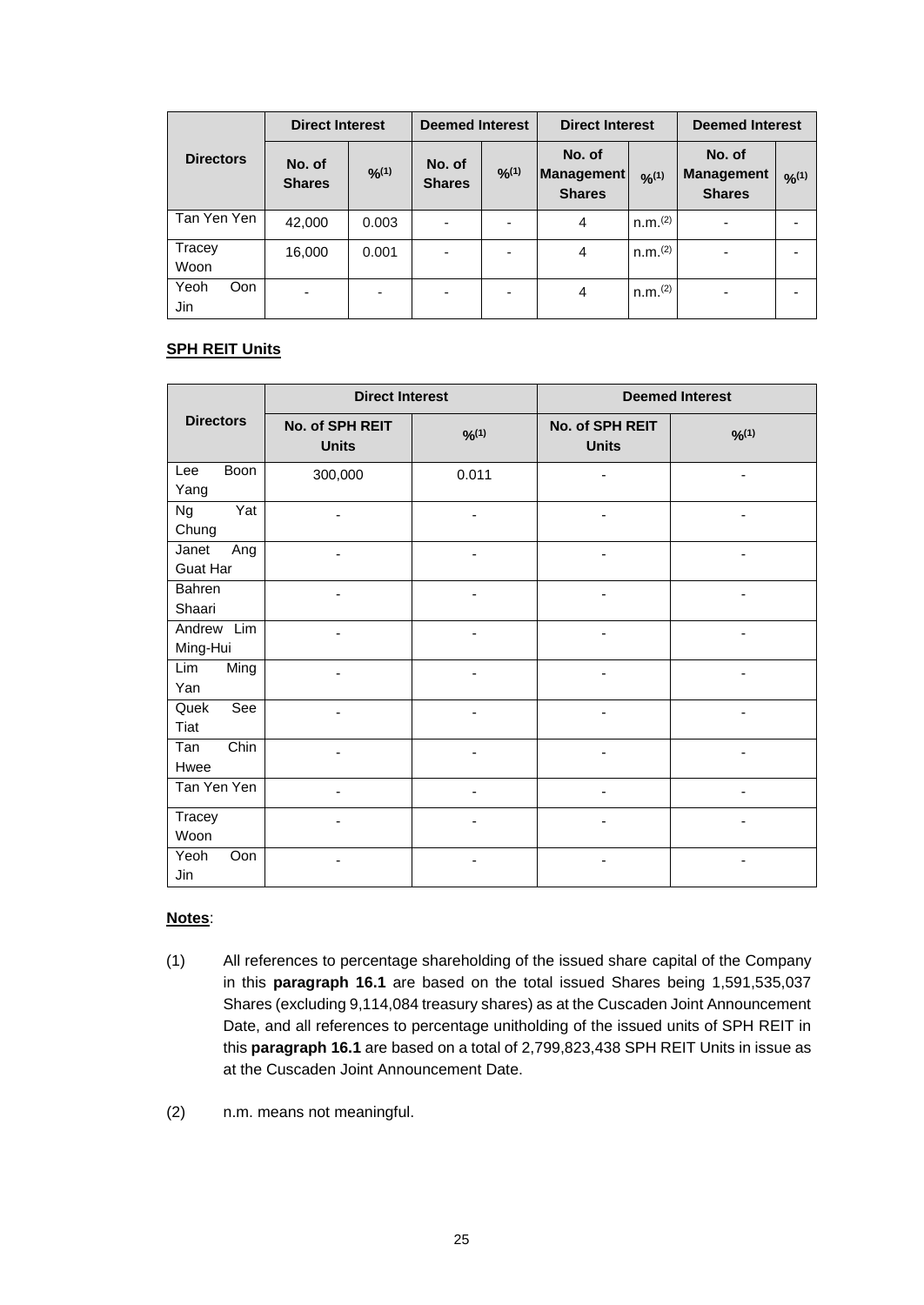Save as disclosed in this Joint Announcement, no director of the Company has any interest in the Cuscaden Scheme or the DIS (other than by reason only of being a director or shareholder of the Company). The Company does not have any substantial Shareholders.

## **16.2 Offeror and the Relevant Persons**

- **16.2.1 Holdings**. Save as disclosed in paragraphs [16.2.2](#page-25-0) below and except for the Acquisition, as at the Cuscaden Joint Announcement Date, based on the latest information available to the Offeror, none of (1) the Offeror and its directors; (2) TSPL, HPL, their respective directors and Como Holdings Inc; (3) APL, CLA and their respective directors; (4) MFPL, Mapletree and their respective directors; and (5) the Offeror Financial Adviser (collectively, the "**Relevant Persons**" and each, a "**Relevant Person**") owns, controls or has agreed to acquire any:
	- $(i)$  (a) Shares, (b) securities which carry voting rights in the Company, or  $(c)$ convertible securities, warrants, options or derivatives in respect of such Shares, or securities which carry voting rights in the Company; or
	- $(ii)$  (a) SPH REIT Units, (b) securities which carry voting rights in SPH REIT, or (c) convertible securities, warrants, options or derivatives in respect of such SPH REIT Units, or securities which carry voting rights in SPH REIT,

(collectively, the "**Relevant Securities**").

<span id="page-25-0"></span>**16.2.2 Holdings of Shares and SPH REIT Units**. As at the Cuscaden Joint Announcement Date, based on the latest information available to the Offeror, the interests in the Shares and/or SPH REIT Units held by the Relevant Persons are set out below:

| <b>Name of Relevant</b>                                           |                           | <b>Direct Interest</b> | <b>Deemed Interest</b>             |             |  |
|-------------------------------------------------------------------|---------------------------|------------------------|------------------------------------|-------------|--|
| <b>Person</b>                                                     | No. of<br>Shares $(1)(2)$ | $O_{n}(1)(2)$          | No. of<br>Shares <sup>(1)(2)</sup> | $O_n(1)(2)$ |  |
| Ong Beng Seng                                                     | 1,000,000                 | 0.063                  |                                    |             |  |
| Tan Chong Lee <sup>(4)</sup>                                      | 7,000                     | n.m. <sup>(3)</sup>    | 175,500                            | 0.011       |  |
| Lee Chong Kwee                                                    | 20,000                    | 0.001                  |                                    |             |  |
| Ong Yew Huat <sup>(5)</sup>                                       |                           |                        | 20,000                             | 0.001       |  |
| Kim<br>Mah<br>Loong<br>Leslie                                     | $20,000^{(6)}$            | 0.001                  |                                    |             |  |
| Chua Tiow Chye <sup>(7)</sup>                                     |                           |                        | 19,062                             | 0.001       |  |
| Stanley<br>Morgan<br>Singapore<br>(Asia)<br>$Pte.$ <sup>(8)</sup> |                           |                        | 844,900                            | 0.053       |  |

## **Shares**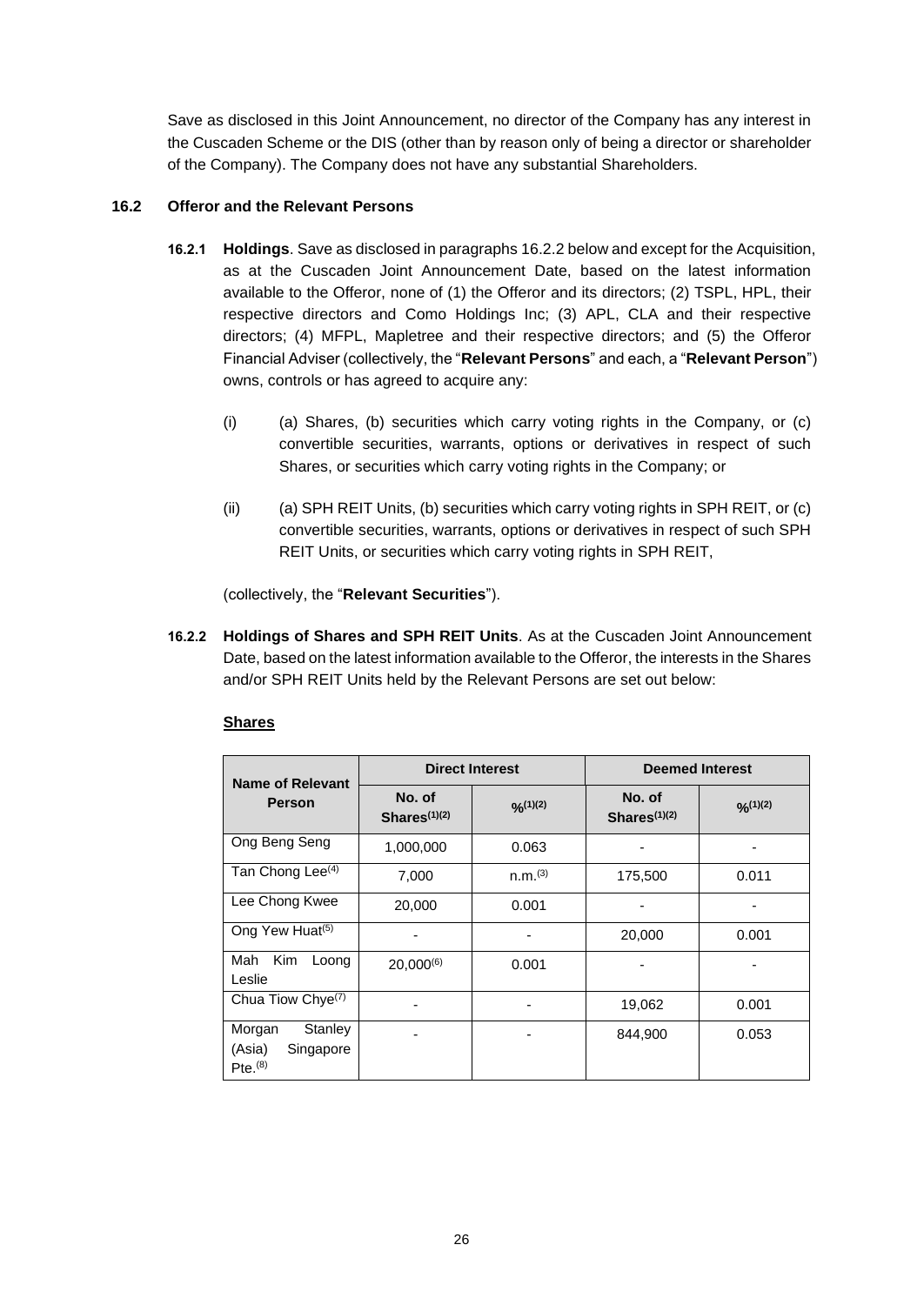#### **SPH REIT Units**

| <b>Name of Relevant</b>                                           |                                            | <b>Direct Interest</b> | <b>Deemed Interest</b>                     |                     |  |
|-------------------------------------------------------------------|--------------------------------------------|------------------------|--------------------------------------------|---------------------|--|
| <b>Person</b>                                                     | No. of SPH<br>REIT Units <sup>(1)(2)</sup> | O(1)(2)                | No. of SPH<br>REIT Units <sup>(1)(2)</sup> | $O_{n}(1)(2)$       |  |
| Lim<br>Christopher<br>Tien Lock <sup>(9)</sup>                    | 9,450,000                                  | 0.338                  | 3,500,000                                  | 0.125               |  |
| Kim<br>Mah<br>Loong<br>Leslie                                     | $500,000^{(6)}$                            | 0.018                  |                                            |                     |  |
| Lik<br><b>Buong</b><br>Lau<br>Stephen <sup>(10)</sup>             | $100,000^{(11)}$                           | 0.004                  | 20,000                                     | n.m. <sup>(3)</sup> |  |
| Lee Chong Kwee                                                    | 20,000                                     | n.m. <sup>(3)</sup>    |                                            |                     |  |
| Lee Show Chun                                                     | 20,000                                     | n.m. <sup>(3)</sup>    |                                            |                     |  |
| Chua Tiow Chye <sup>(7)</sup>                                     |                                            |                        | 11,000                                     | n.m. <sup>(3)</sup> |  |
| Wan Kwong Weng                                                    | 1,000                                      | n.m. <sup>(3)</sup>    |                                            |                     |  |
| Stanley<br>Morgan<br>(Singapore)<br>Asia<br>$Pte.$ <sup>(8)</sup> |                                            |                        | 325,900                                    | 0.012               |  |

#### **Notes**:

- (1) All references to percentage shareholding of the issued share capital of the Company in this **paragraph [16.2.2](#page-25-0)** are based on the total issued Shares being 1,591,535,037 Shares (excluding 9,114,084 treasury shares) as at the Cuscaden Joint Announcement Date and all references to percentage unitholding of the issued SPH REIT Units in this **paragraph [16.2.2](#page-25-0)** are based on a total of 2,799,823,438 SPH REIT Units in issue as at the Cuscaden Joint Announcement Date. (2) Rounded to the nearest three (3) decimal places.
- 
- (3) n.m. means not meaningful.
- (4) Mr Tan Chong Lee is deemed interested in 175,500 Shares held by his spouse, which are pledged to DBS Bank Ltd. as at the Cuscaden Joint Announcement Date.
- (5) Mr Ong Yew Huat is deemed interested in the 20,000 Shares held by his spouse.
- (6) Shares and SPH REIT Units (as the case may be) are held by Mr Mah Kim Loong Leslie through Raffles Nominees Pte Ltd.
- (7) Mr Chua Tiow Chye is deemed interested in the 19,062 Shares and 11,000 SPH REIT Units held by his spouse.
- (8) Morgan Stanley (Asia) Singapore Pte. Is deemed interested in the Shares and SPH REIT Units held by its wholly-owned subsidiary, Parametric Portfolio Associates LLC. Excludes the holdings under the Exempt Principal Trader and Exempt Fund Manager status under the Practice Statement on the Exemption of Connected Fund Managers and Principal Traders issued by the SIC on 1 February 2018.
- (9) The SPH REIT Units held by Mr Christopher Lim Tien Lock are pledged to DBS Private Bank (in respect of 5,100,000 SPH REIT Units) and CIMB Private Bank (in respect of 4,350,000 SPH REIT Units). Mr Christopher Lim Tien Lock is also deemed interested in the 3,500,000 SPH REIT Units held by his daughters, which are pledged to DBS Private Bank (in respect of 2,500,000 SPH REIT Units) and HSBC Private Bank (in respect of 1,000,000 SPH REIT Units).
- (10) Mr Lau Buong Lik Stephen is deemed interested in the 20,000 SPH REIT Units held by his son.
- (11) SPH REIT Units are held by Mr Lau Buong Lik Stephen and his spouse through DBS Nominees (Private) Limited.
- **16.2.3 Security Arrangements**. Save as disclosed in this Joint Announcement, as at the date hereof, none of the Relevant Persons has (i) granted a security interest relating to any Relevant Securities to another person, whether through a charge, pledge or otherwise; (ii) borrowed any Relevant Securities from another person (excluding borrowed Relevant Securities which have been on-lent or sold); or (iii) lent any Relevant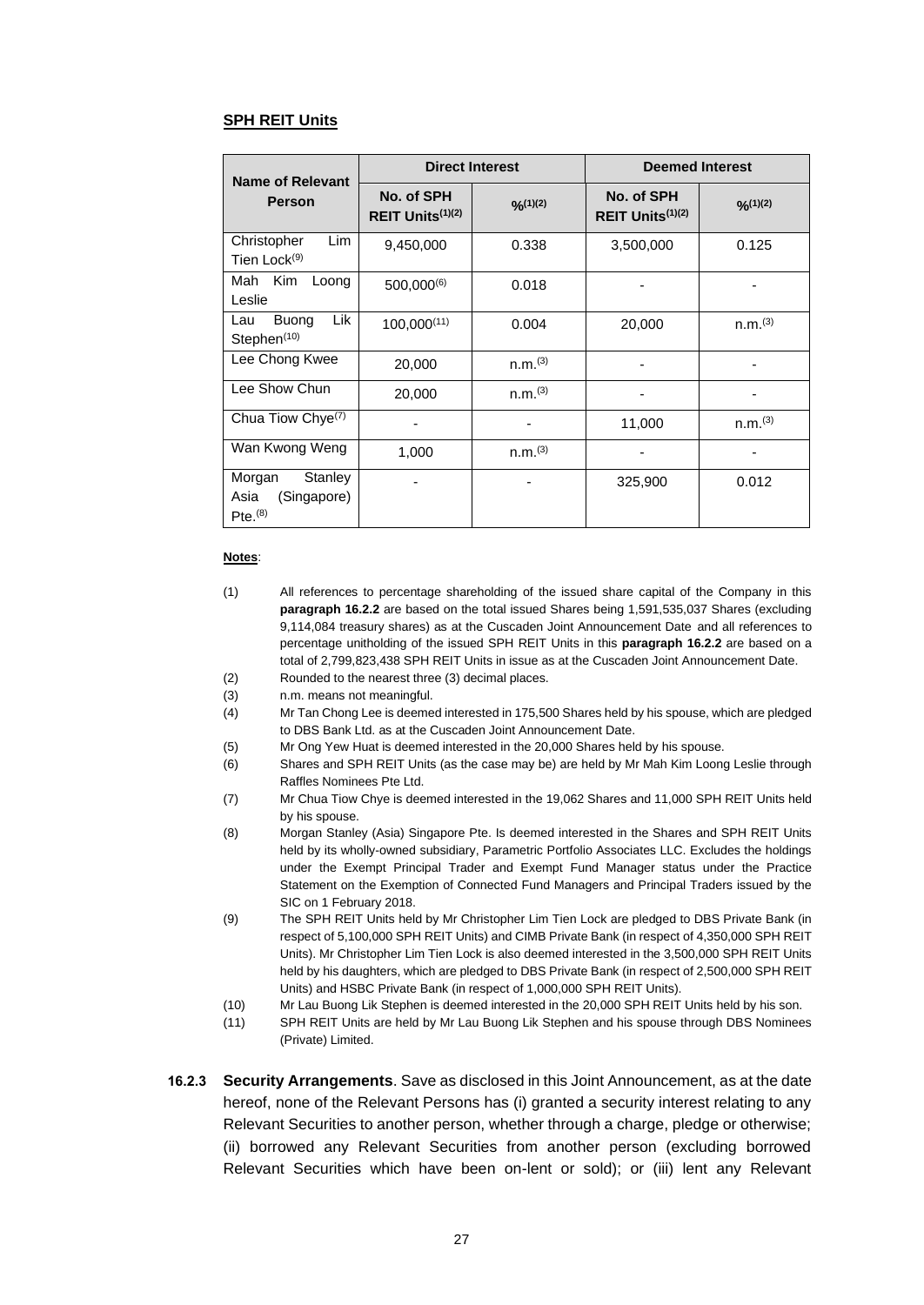Securities to another person.

- **16.2.4 Irrevocable Commitment**. As at the Cuscaden Joint Announcement Date, none of the Relevant Persons has received any irrevocable commitment or undertaking from any party to vote and/or procure the voting of Shares to approve the Cuscaden Scheme and any other matter necessary to implement the Cuscaden Scheme.
- **16.2.5 Confidentiality**. In the interests of confidentiality, save for the Relevant Persons, the Offeror has not made enquiries in respect of certain other parties who are or may be deemed to be acting in concert with it in connection with the Cuscaden Scheme. Similarly, in the interests of confidentiality, the Offeror Financial Adviser has not made any enquiries in respect of the other members of its group. Further enquiries will be made of such persons subsequent to this Joint Announcement and the relevant disclosures will be made in due course and in the Composite Document.

## **17. OVERSEAS SHAREHOLDERS**

**17.1 Cuscaden Scheme**. The applicability of the Cuscaden Scheme and the DIS to Shareholders whose addresses are outside Singapore, as shown on the Register of Members of the Company, or as the case may be, in the records of The Central Depository (Pte) Limited (each such Shareholder, an "**Overseas Shareholder**") may be affected by the laws of the relevant overseas jurisdictions. Accordingly, all Overseas Shareholders should inform themselves about, and observe, any applicable legal requirements in their own jurisdictions.

Where there are potential restrictions on sending the Composite Document to any overseas jurisdiction, the Offeror reserves the right not to send such document to the Overseas Shareholders in such overseas jurisdiction. For the avoidance of doubt, the Cuscaden Scheme and the DIS are being proposed to all Shareholders (including the Overseas Shareholders), including those to whom the Composite Document will not be, or may not be, sent, provided that the Composite Document does not constitute an offer or a solicitation to any person in any jurisdiction in which such offer or solicitation is unlawful and the Cuscaden Scheme and/or the DIS is not being proposed or made in any jurisdiction in which the introduction or implementation of the Cuscaden Scheme and/or the DIS would not be in compliance with the laws of such jurisdiction.

Further, where the directors of the Company are of the view that the distribution of the SPH REIT Units to any Overseas Shareholders pursuant to the DIS may infringe any relevant foreign law or may necessitate compliance with conditions or requirements which they, in their sole discretion, regard as onerous by reason of costs, delay or otherwise, the SPH REIT Units which such Overseas Shareholders would have been entitled to pursuant to the DIS (the "**Overseas Shareholders' Entitlement**") will not be distributed to such Overseas Shareholders. Instead, the Overseas Shareholders' Entitlement shall be transferred to such person(s) as the directors of the Company may appoint, to sell the SPH REIT Units and thereafter to distribute the net proceeds proportionately among such Overseas Shareholders.

Further details in relation to Overseas Shareholders will be contained in the Composite Document.

**17.2 Cautionary Note. Overseas Shareholders who are in doubt about their positions should consult their own professional advisers in the relevant jurisdictions.**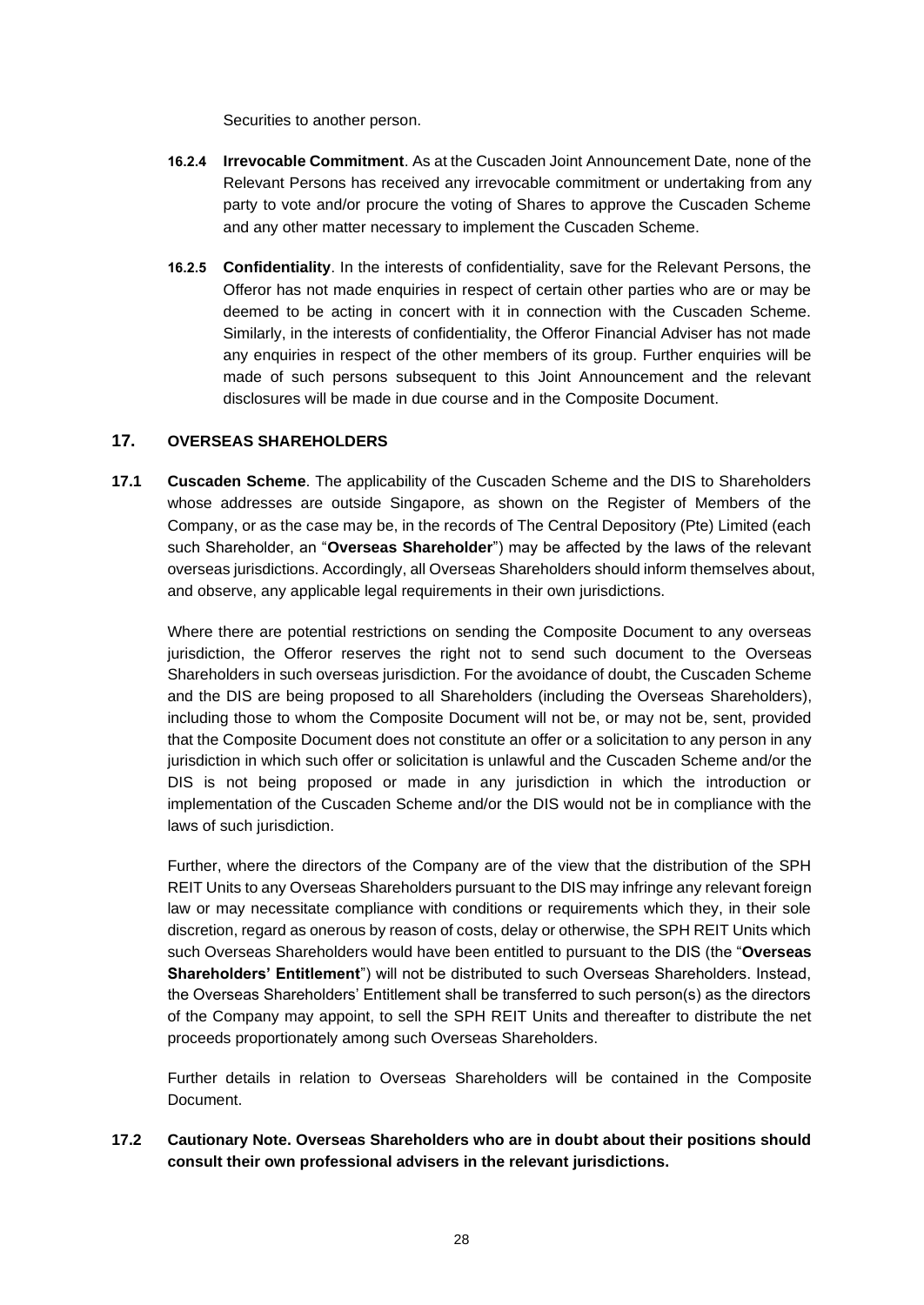#### **18. MEDIA BUSINESS RESTRUCTURING**

On 6 May 2021, the Company announced (the "**Media Business Restructuring Announcement**") that the Company and SPH Media Holdings Pte Ltd (the "**Media HoldCo**"), a wholly-owned subsidiary of the Company, had entered into a business restructuring deed (the "**BRD**") to provide for (i) the transfer of the Media HoldCo for nominal consideration of S\$1 to SPH Media Trust, a not for profit company limited by guarantee, (ii) the transfer of the media business of the Company (the "**Media Business**") to the Media HoldCo and its subsidiaries, and (iii) the Company to make the other aspects of the SPH Contribution (as defined in the Media Business Restructuring Announcement) to assist with the operation and maintenance of the restructured Media Business following the closing of the proposed restructuring in accordance with the BRD (collectively, the "**Media Business Restructuring**").

On 17 August 2021, the Company despatched a circular to Shareholders in connection with the Media Business Restructuring and convening an extraordinary general meeting of Shareholders to be held on 10 September 2021 to approve *inter alia* the Media Business Restructuring (the "**Media Business Restructuring Circular**"). The Company further announced on 10 September 2021 that the resolution to approve the Media Business Restructuring had been passed by Shareholders.

As set out in **Schedule 1** to this Joint Announcement, the completion of the Media Business Restructuring is a Scheme Condition. On 10 September 2021, Shareholders approved the Media Business Restructuring (including the conversion of each Management Share into one Share (the "**Conversion**")) at an extraordinary general meeting of the Company, which satisfied one of the conditions precedent to completion of the Media Business Restructuring. The Media Business Restructuring is scheduled to be completed on or around 1 December 2021.

Please refer to the Media Business Restructuring Announcement and the Media Business Restructuring Circular for further details of the Media Business Restructuring. Copies of the Media Business Restructuring Announcement and the Media Business Restructuring Circular are available on the website of the SGX-ST at [https://www.sgx.com/securities/company](https://www.sgx.com/securities/company-announcements)[announcements.](https://www.sgx.com/securities/company-announcements)

### **19. NEWSPAPER AND PRINTING PRESSES ACT**

Shareholders should note that under the Newspaper and Printing Presses Act, Chapter 206 of Singapore, no person shall, without the approval of the Minister:

- (i) become a substantial shareholder of the Company; or
- (ii) enter into any agreement or arrangement (whether oral or in writing, express or implied) to act together with any other person with respect to the acquisition, holding or the exercise of rights in relation to, in aggregate more than five per cent. of the Shares.

In the event that Shareholders wish to deal in the Shares, they should seek their own professional advice and consult with their own stockbrokers.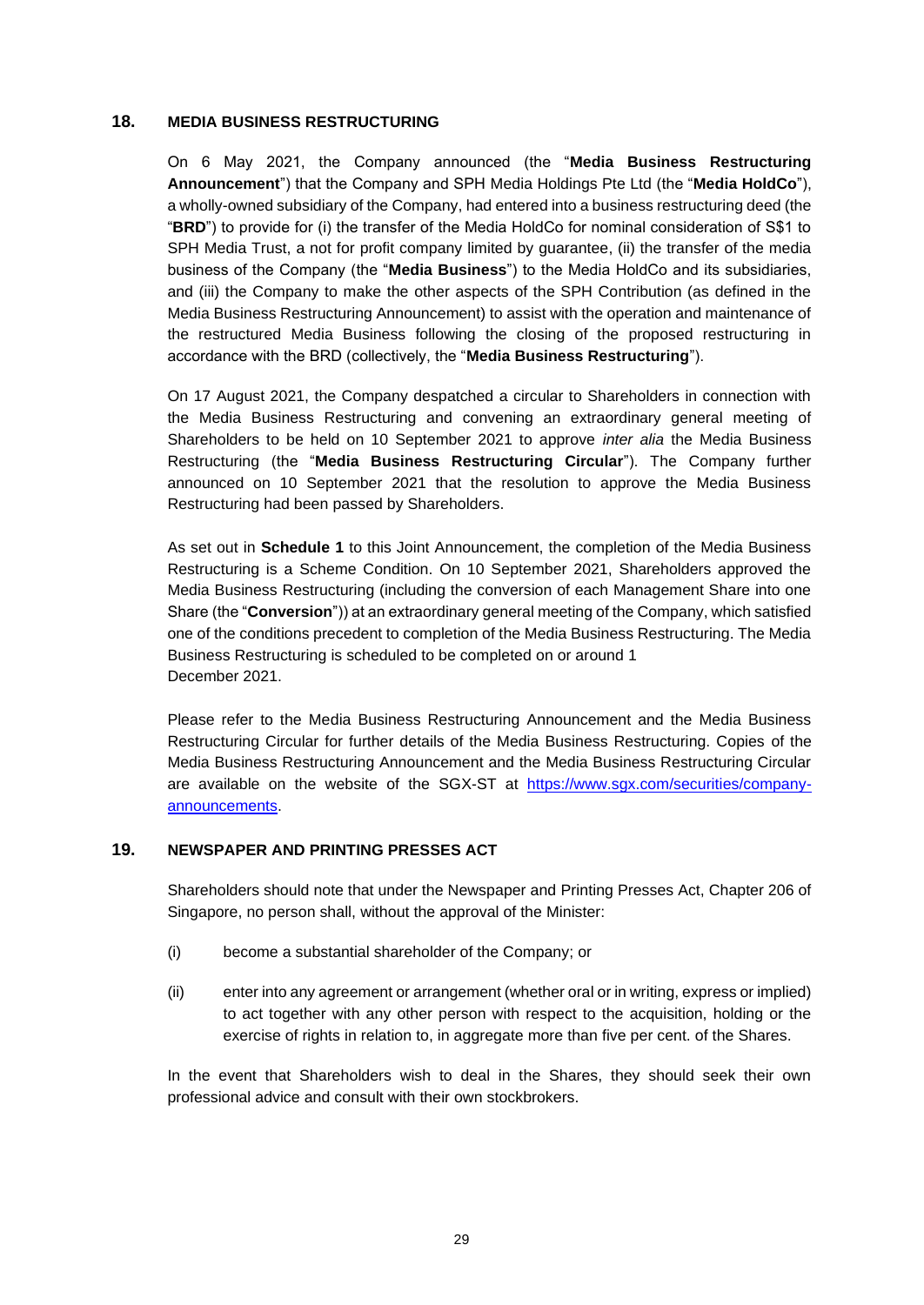### **20. DOCUMENT FOR INSPECTION**

A copy of the Cuscaden Implementation Agreement will be made available for inspection during normal business hours at the registered office of the Company<sup>22</sup> from the Cuscaden Joint Announcement Date up until the Effective Date.

## **21. RESPONSIBILITY STATEMENTS**

**21.1 Company**. The directors of the Company (including any who may have delegated detailed supervision of the preparation of this Joint Announcement) have taken all reasonable care to ensure that the facts stated and all opinions expressed in this Joint Announcement in each case which relate to the Company (excluding information relating to the Offeror, the Consortium or SPH REIT or any opinion expressed by the Offeror or the Consortium (save for the Company's unitholding interest in SPH REIT)) are fair and accurate and that, where appropriate, no material facts which relate to the Company have been omitted from this Joint Announcement, and the directors of the Company jointly and severally accept responsibility accordingly.

Where any information has been extracted or reproduced from published or otherwise publicly available sources or obtained from the Offeror or the Consortium, the sole responsibility of the directors of the Company has been to ensure, through reasonable enquiries, that such information is accurately extracted from such sources or, as the case may be, reflected or reproduced in this Joint Announcement. The directors of the Company do not accept any responsibility for any information relating to the Offeror, the Consortium or SPH REIT or any opinion expressed by the Offeror or the Consortium (save for the Company's unitholding interest in SPH REIT).

**21.2 Offeror**. The directors of the Offeror (including any who may have delegated detailed supervision of the preparation of this Joint Announcement) have taken all reasonable care to ensure that the facts stated and all opinions expressed in this Joint Announcement (excluding information relating to the Company or SPH REIT or any opinion expressed by the Company) are fair and accurate and that, where appropriate, no material facts which relate to the Offeror have been omitted from this Joint Announcement the omission of which would make any statement in this Joint Announcement misleading. The directors of the Offeror jointly and severally accept responsibility accordingly.

Where any information has been extracted or reproduced from published or otherwise publicly available sources or obtained from a named source, the sole responsibility of the directors of the Offeror has been to ensure that, through reasonable enquiries, such information is accurately extracted from such sources or, as the case may be, reflected or reproduced in this Joint Announcement. The directors of the Offeror do not accept any responsibility for any information relating to the Company or SPH REIT or any opinion or rationale expressed by the Company.

<sup>&</sup>lt;sup>22</sup> Prior appointment is required in light of the COVID-19 situation.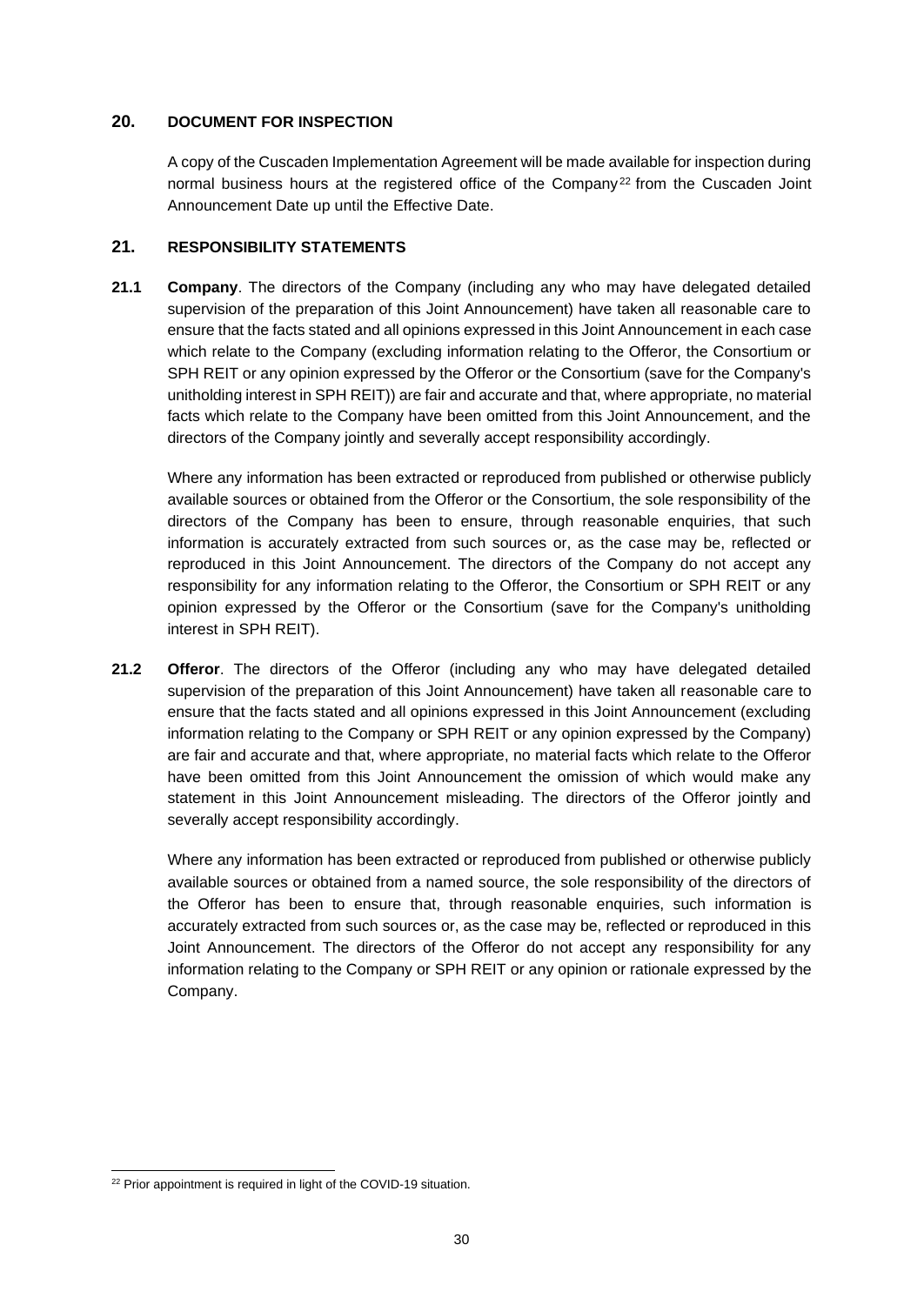**15 November 2021**

By order of the board of directors By order of the board of directors

#### **SINGAPORE PRESS HOLDINGS LIMITED CUSCADEN PEAK PTE. LTD.**

**Stanley Asia (Singapore) Pte.** 

*Any queries relating to this Joint Announcement, the Cuscaden Scheme, the DIS or the SPH REIT Chain Offer should be directed to one of the following:*

| <b>Singapore Press Holdings Limited</b>  | Cuscaden Peak Pte. Ltd.         |  |  |
|------------------------------------------|---------------------------------|--|--|
| <b>Credit Suisse (Singapore) Limited</b> | <b>Morgan Stanley Asia (Sir</b> |  |  |
| Tel: +65 6212 2000                       | Tel: +65 6834 6857              |  |  |

#### *Forward-Looking Statements*

*All statements other than statements of historical facts included in this Joint Announcement are or may be forward-looking statements. Forward-looking statements include but are not limited to those using words such as "seek", "expect", "anticipate", "estimate", "believe", "intend", "project", "plan", "strategy", "forecast" and similar expressions or future or conditional verbs such as "will", "would", "should", "could", "may" and "might". These statements reflect the Offeror's or the Company's (as the case may be) current expectations, beliefs, hopes, intentions or strategies regarding the future and assumptions in*  light of currently available information. Such forward-looking statements are not guarantees of future *performance or events and involve known and unknown risks and uncertainties. Accordingly, actual results may differ materially from those described in such forward-looking statements. Shareholders and investors of the Offeror and the Company should not place undue reliance on such forward-looking statements, and neither the Offeror nor the Company undertakes any obligation to update publicly or revise any forward-looking statements.*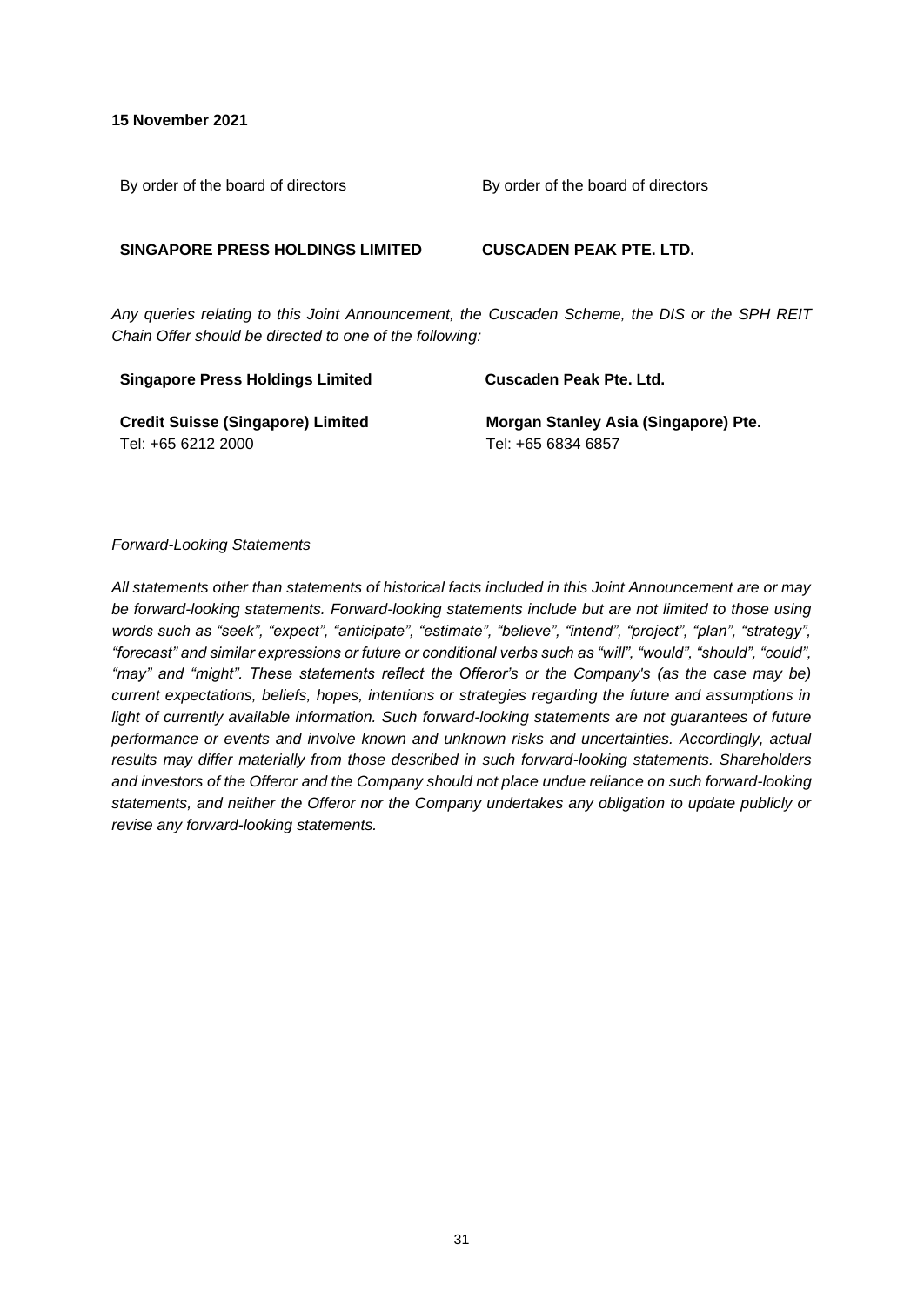# **SCHEDULE 1 SCHEME CONDITIONS**

All capitalised terms used and not defined in this Joint Announcement shall have the same meanings given to them in the Cuscaden Implementation Agreement, a copy of which is available for inspection during normal business hours at the registered office of the Company from the Cuscaden Joint Announcement Date up until the Effective Date. All references to Clauses and Schedules below refer to the clauses and schedules of the Cuscaden Implementation Agreement.

Pursuant to Clause 3.1 of the Cuscaden Implementation Agreement, the Acquisition and the Cuscaden Scheme are conditional upon the satisfaction (or, where applicable, the waiver) of the following conditions precedent to the implementation of the Cuscaden Scheme:

| No.              | <b>Scheme Condition</b>                                                                                                                                                                                                                                                                                                                                                  | <b>Status</b>                                                                                                                                                     |
|------------------|--------------------------------------------------------------------------------------------------------------------------------------------------------------------------------------------------------------------------------------------------------------------------------------------------------------------------------------------------------------------------|-------------------------------------------------------------------------------------------------------------------------------------------------------------------|
| 1.               | Approval by Shareholders for the Cuscaden Scheme:<br>the approval of the Cuscaden Scheme by a majority in<br>number representing three-fourths in value<br>of the<br>Shareholders present and voting at the Cuscaden Scheme<br>Meeting pursuant to the requirements of Section 210(3AB)<br>of the Companies Act;                                                         | To be sought at the Cuscaden<br><b>Scheme Meeting</b>                                                                                                             |
| $\overline{2}$ . | Approval by Shareholders for the DIS: the approval by<br>the Shareholders at the EGM for a distribution-in-specie by<br>the Company of the Relevant SPH REIT Units to each<br>Eligible Shareholder as part of the Cuscaden Scheme<br>Consideration;                                                                                                                      | To be sought at the EGM                                                                                                                                           |
| 3.               | Completion of the Media Business Restructuring: the<br>completion of the Media Business Restructuring (including<br>the Conversion on or prior to the Record Date) on or prior to<br>the Record Date;                                                                                                                                                                    | The<br>Media<br><b>Business</b><br>Restructuring is scheduled to<br>be completed on or around 1<br>December 2021                                                  |
| 4.               | Court Order: the grant of the Scheme Court Order by the<br>Court and such court order having become final;                                                                                                                                                                                                                                                               | To<br>be<br>after<br>sought<br>the<br><b>Cuscaden Scheme Meeting</b>                                                                                              |
| 5.               | ACRA Lodgement: the lodgement of the Scheme Court<br>Order with ACRA in accordance with Section 210(5) of the<br>Companies Act;                                                                                                                                                                                                                                          | The Scheme Court Order is<br>targeted to be lodged with<br>ACRA on or around the date<br>falling 10 Business Days after<br>the grant of the Scheme Court<br>Order |
| 6.               | Regulatory Approvals: (a) all the Regulatory Approvals<br>having been obtained or granted and remaining in full force<br>and effect from the date such Regulatory Approvals are<br>obtained or granted, up to the Relevant Date, and (b) where<br>relevant, all applicable waiting periods in relation to the<br>Regulatory Approvals having expired or been terminated; | See status as set out in (i) to (v)<br>of this Schedule below                                                                                                     |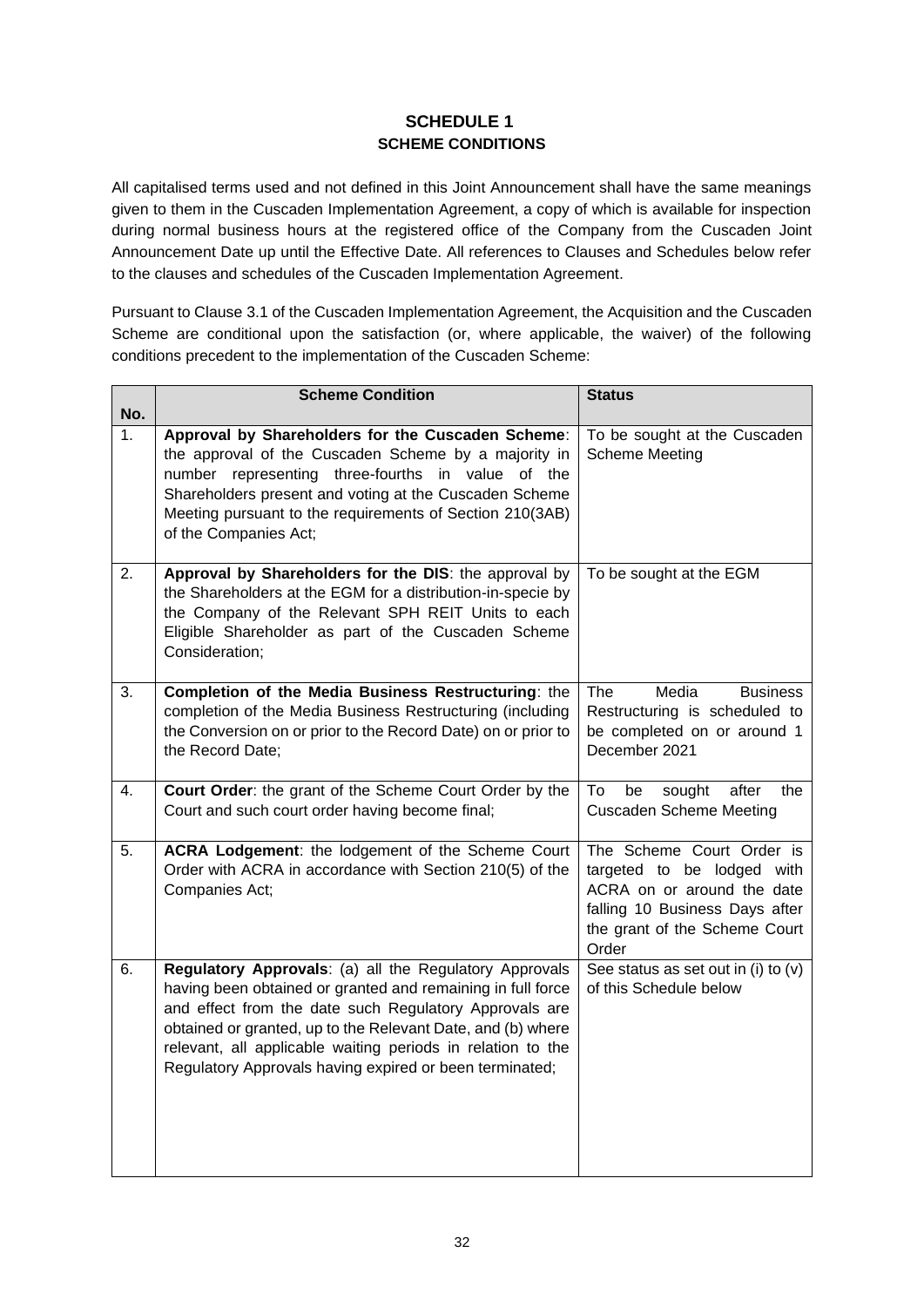| No. |         |           | <b>Scheme Condition</b>                                                                                                                                                                                                                                                                                                                                                                                                             | <b>Status</b>                                               |
|-----|---------|-----------|-------------------------------------------------------------------------------------------------------------------------------------------------------------------------------------------------------------------------------------------------------------------------------------------------------------------------------------------------------------------------------------------------------------------------------------|-------------------------------------------------------------|
|     | (i)     | (a)       | confirmation from the SIC that:<br>Rules 14, 15, 16, 17, 20.1, 21, 22, 28, 29 and<br>33.2 and Note 1(b) on Rule 19 of the Code do<br>not apply to the Cuscaden Scheme; and                                                                                                                                                                                                                                                          | Satisfied                                                   |
|     |         | (b)       | the SIC has no objections to the Cuscaden<br><b>Scheme Conditions;</b>                                                                                                                                                                                                                                                                                                                                                              |                                                             |
|     | (ii)    | Scheme    | approval-in-principle from the SGX-ST of the<br>Composite Document and for the proposed delisting<br>of the Company from the SGX-ST after the Cuscaden<br>becomes<br>effective<br>and<br>binding<br>in.<br>accordance with its terms;                                                                                                                                                                                               | Pending                                                     |
|     | (iii)   | approval, | Section<br>32B<br>of<br>the<br>pursuant<br>to<br>Telecommunications Act, Chapter 323 of Singapore,<br>from the Info-Communications Media Development<br>Authority in connection with the acquisition by the<br>Offeror of an indirect interest in M1 Limited pursuant<br>to the acquisition of voting shares or voting power of<br>the Company arising from the Cuscaden Scheme<br>becoming effective in accordance with its terms; | Application has been submitted                              |
|     | (iv)    |           | approval from the Monetary Authority of Singapore<br>necessary for a change in control of the SPH REIT<br>Manager and the acquisition of effective control of<br>KBS US Prime Property Management Pte. Ltd.<br>arising from the Cuscaden Scheme; and                                                                                                                                                                                | Application has been submitted                              |
|     | (v)     |           | clearance from the Foreign Investment Review<br>Board under the Australian Foreign Acquisitions and<br>Takeovers Act 1975;                                                                                                                                                                                                                                                                                                          | Application has been submitted                              |
| 7.  | effect; |           | No Illegality: between the date of the Cuscaden<br>Implementation Agreement and up to the Relevant Date, no<br>order, injunction, judgment or decree issued by any<br>Governmental Authority or other legal restraints or<br>prohibition preventing the consummation of the Acquisition<br>or implementation of the Cuscaden Scheme shall be in                                                                                     | be determined<br>To<br>the<br>on<br><b>Relevant Date</b>    |
| 8.  |         |           | No Prescribed Occurrence: between the date of the<br>Cuscaden Implementation Agreement and up to the<br>Relevant Date, no Prescribed Occurrence in relation to (a)<br>the Offeror; or (b) any SPH Group Company or Woodleigh<br>$JV^{23}$ , in each case, occurring other than as required or<br>contemplated by the Cuscaden Implementation Agreement<br>or the Cuscaden Scheme;                                                   | determined<br>To<br>be<br>the<br>on<br><b>Relevant Date</b> |

<sup>23</sup> "**SPH Group**" means the Company and all of its subsidiaries and Subsidiary Trusts taken as a whole, as set out in the Group Structure Chart appended to the Cuscaden Implementation Agreement, and "**SPH Group Company**" means any one of the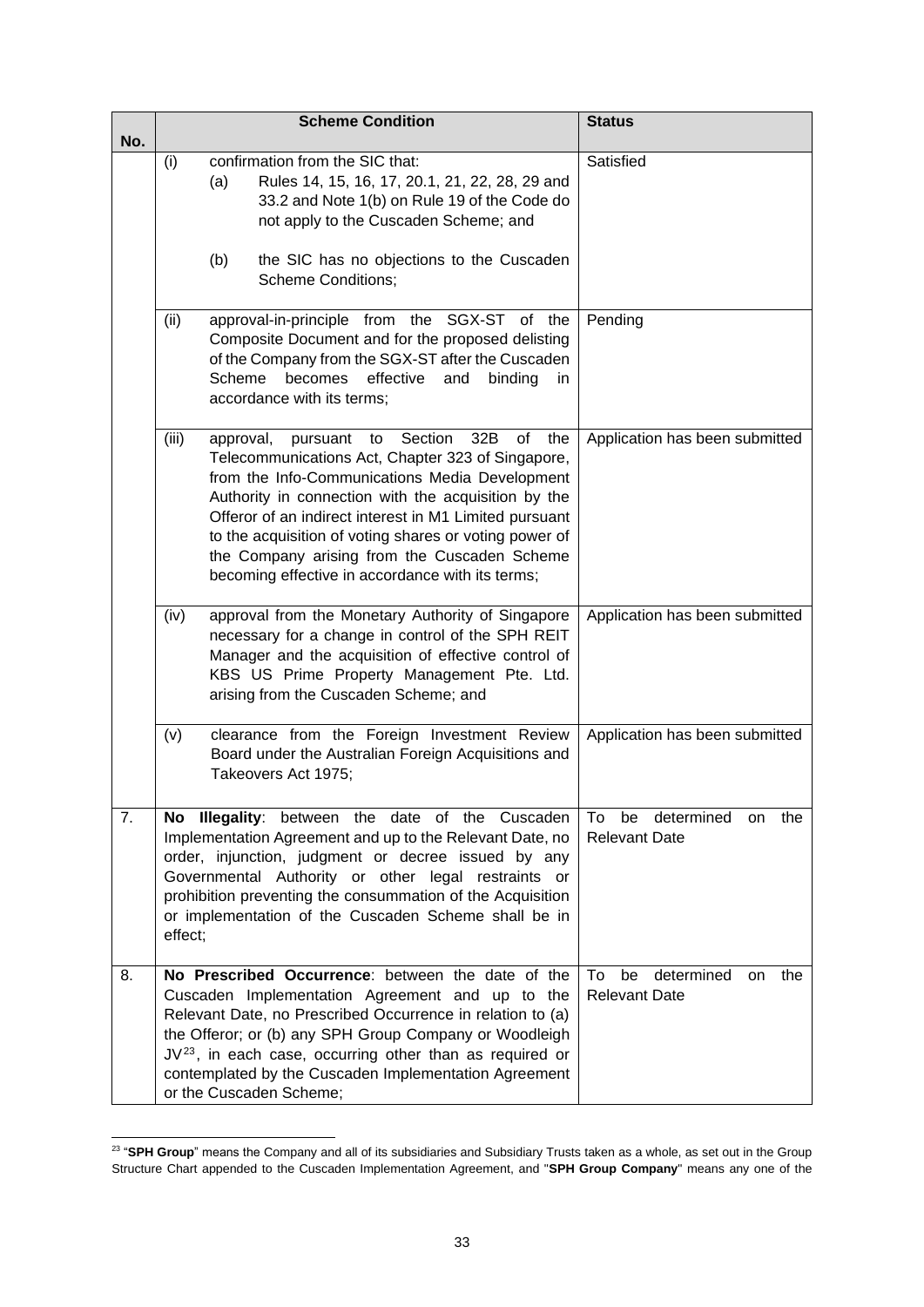|     | <b>Scheme Condition</b>                                                                                                                                                                                                                                                                                                                                                                                                                                                                                                                                                                 | <b>Status</b>                                               |
|-----|-----------------------------------------------------------------------------------------------------------------------------------------------------------------------------------------------------------------------------------------------------------------------------------------------------------------------------------------------------------------------------------------------------------------------------------------------------------------------------------------------------------------------------------------------------------------------------------------|-------------------------------------------------------------|
| No. |                                                                                                                                                                                                                                                                                                                                                                                                                                                                                                                                                                                         |                                                             |
| 9.  | <b>Company Warranties:</b> there having been no material breach<br>by the Company of its warranties given under the Cuscaden<br>Implementation Agreement as at the date of the Cuscaden<br>Implementation Agreement and as at the Relevant Date as<br>though made on and as at each such date, except to the<br>extent any warranty given by it expressly relates to an earlier<br>date (in which case as at such earlier date), in each such<br>case, which has resulted in a Material Adverse Effect <sup>24</sup> and<br>not been substantially remedied as of the Relevant Date and | determined<br>TΩ<br>be<br>the<br>or<br><b>Relevant Date</b> |
|     | is material in the context of the Cuscaden Scheme;                                                                                                                                                                                                                                                                                                                                                                                                                                                                                                                                      |                                                             |

Company, such subsidiaries or Subsidiary Trusts, but in each case excluding any and all Divested Media Entities or the Media Business.

"**Divested Media Entities**" means the Target Companies (as defined in the Media Business Restructuring Announcement), the Media HoldCo and the PropCos (as defined in the Media Business Restructuring Announcement).

"**Subsidiary Trusts**" means the trusts listed as subsidiaries of the Company in the annual report of the Company for the financial year ended 31 August 2020, which includes, for the avoidance of doubt, the following trusts: (a) Figtree Trust, (b) Figtree Holding Trust, (c) Marion Sub Trust, (d) Marion Advertising Trust, (e) SPH REIT, (f) SPH REIT Australia Trust, (g) SPH REIT Marion Trust, (h) SPH REIT Moelis Australia Trust, (i) Straits Capitol Trust and (j) Straits Silver Trust.

"**Woodleigh JVs**" means WR 3 Pte. Ltd., The Woodleigh Mall Pte. Ltd. and the subsidiaries of WR 3 Pte. Ltd., each, a "**Woodleigh JV**".

24 "**Material Adverse Effect**" means any one or more fact, matter, event, circumstance, condition, effect, occurrence or change which, whether individually or in the aggregate, has or have the effect of causing a diminution in the consolidated net asset value of the Current SPH Group Companies by more than S\$544,355,000, being 15% of the consolidated net asset value of the Current SPH Group Companies (as referred to in the audited consolidated financial statements of the Current SPH Group Companies for the financial year ended 31 August 2021 as announced by the Company on the SGXNET on 5 October 2021 (the "**Full Year Accounts**")) attributable to Shareholders as at 31 August 2021, determined by reference to the later of the (a) latest publicly released consolidated financial statements of the Current SPH Group Companies prior to the Relevant Date and (b) Relevant Statement as at the Relevant Statement Date, provided that the following shall not be taken into account in determining if there has been, and shall not constitute, a Material Adverse Effect:

- (i) the Final FY2021 Dividend and the DIS; and
- (ii) any diminution not exceeding S\$250,000,000 in the consolidated net asset value of the Current SPH Group Companies as a result of the Media Business Restructuring.

"**Current SPH Group Companies**" means the Company, all of its subsidiaries, joint ventures, trusts and associated companies taken as a whole, as set out in the Group Structure Chart appended to the Cuscaden Implementation Agreement, and includes any and all Divested Media Entities and the Media Business.

"**Relevant Statement**" means the unaudited consolidated management balance sheet prepared using the same accounting policies and methods of computation with those applied in the preparation of the Full Year Accounts, setting out the consolidated (i) net asset value of the Relevant SPH Group Companies attributable to Shareholders and (ii) Net Debt of the Relevant SPH Group Companies (excluding SPH REIT) and Media Business NAV, in each case at the Relevant Statement Date.

"**Relevant SPH Group Companies**" means the Company, all of its subsidiaries, joint ventures, trusts and associated companies taken as a whole, as set out in the Group Structure Chart appended to the Cuscaden Implementation Agreement, and excludes any and all Divested Media Entities and the Media Business.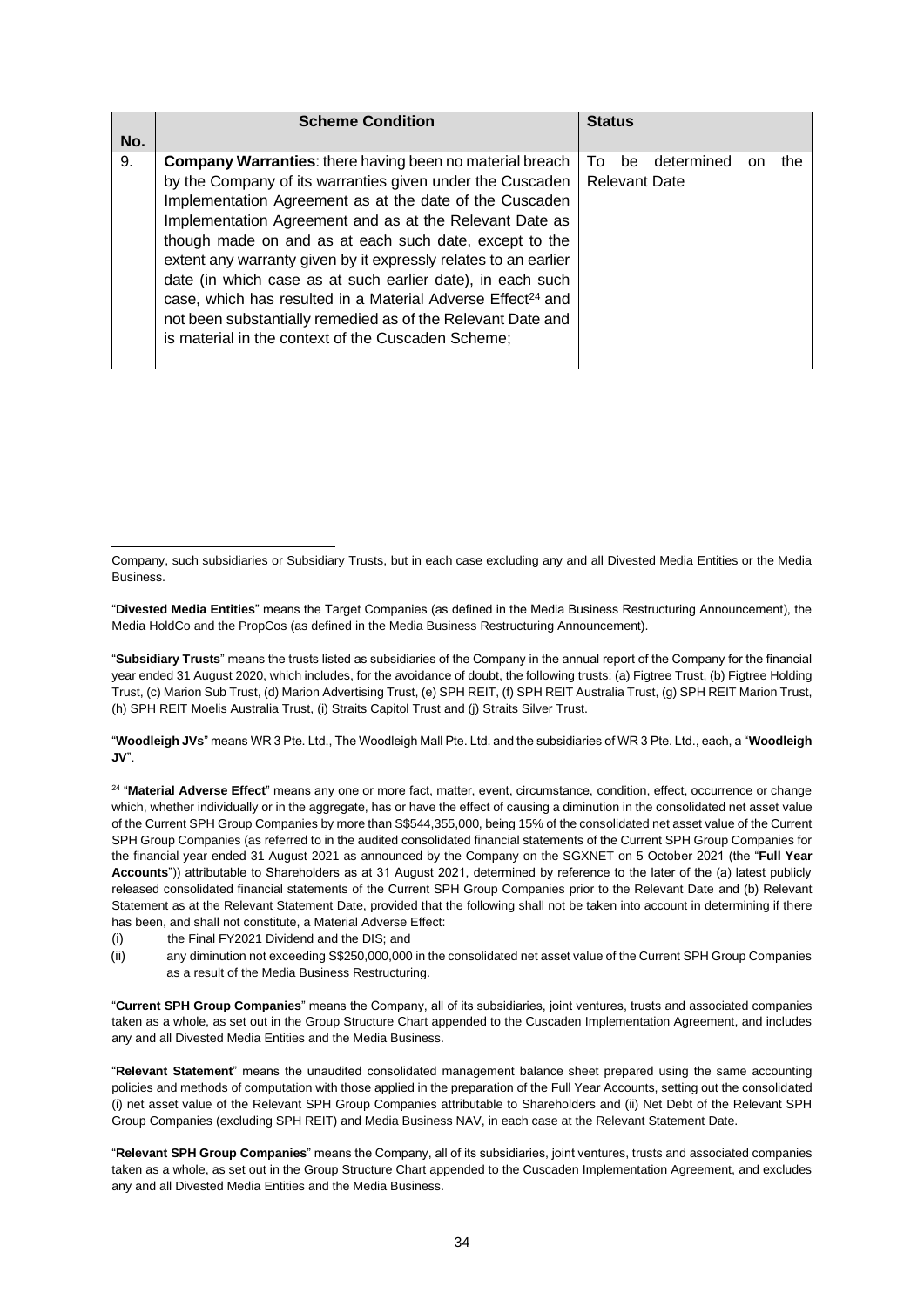|     | <b>Scheme Condition</b>                                                                                                                                                                                                                                                                                                                                                                                                                                                                                                                                                                   | <b>Status</b>                                                |
|-----|-------------------------------------------------------------------------------------------------------------------------------------------------------------------------------------------------------------------------------------------------------------------------------------------------------------------------------------------------------------------------------------------------------------------------------------------------------------------------------------------------------------------------------------------------------------------------------------------|--------------------------------------------------------------|
| No. |                                                                                                                                                                                                                                                                                                                                                                                                                                                                                                                                                                                           |                                                              |
| 10. | <b>Offeror Warranties:</b> there having been no material breach<br>by the Offeror of its warranties given under the Cuscaden<br>Implementation Agreement as at the date of the Cuscaden<br>Implementation Agreement and as at the Relevant Date as<br>though made on and as at each such date, except to the<br>extent any warranty given by it expressly relates to an earlier<br>date (in which case as at such earlier date), in each such<br>case, which has not been substantially remedied as of the<br>Relevant Date and is material in the context of the<br>Cuscaden Scheme; and | To:<br>determined<br>be<br>the<br>on<br><b>Relevant Date</b> |
| 11. | No Material Adverse Effect: there having been no<br>occurrence of any Material Adverse Effect from the date of<br>the Cuscaden Implementation Agreement up to the Relevant<br>Date (both inclusive).                                                                                                                                                                                                                                                                                                                                                                                      | determined<br>the<br>To<br>be<br>on<br>Relevant Date.        |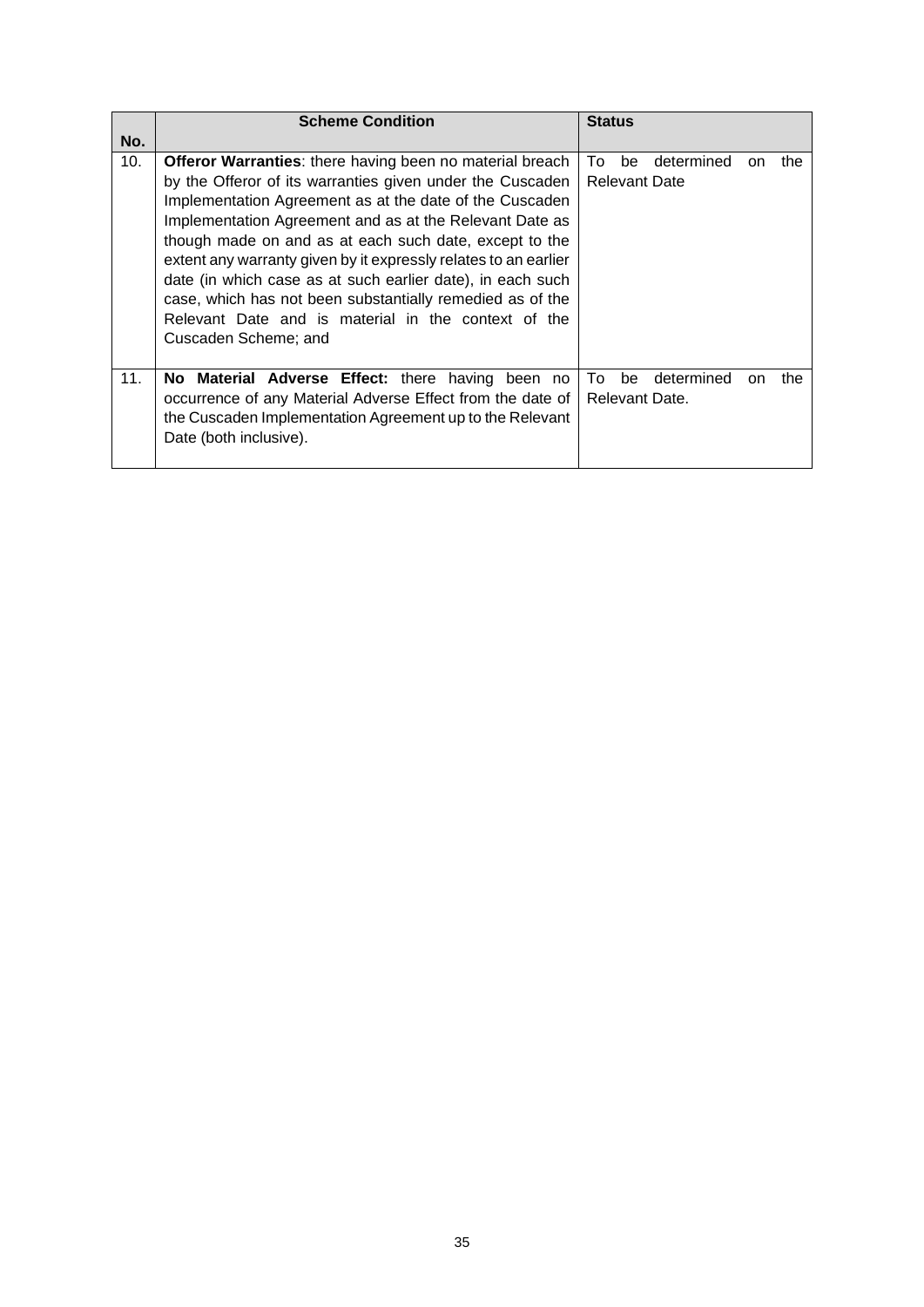## **SCHEDULE 2 PRESCRIBED OCCURRENCES**

All capitalised terms used and not defined in this Joint Announcement shall have the same meanings given to them in the Cuscaden Implementation Agreement, a copy of which is available for inspection during normal business hours at the registered office of the Company from the Cuscaden Joint Announcement Date up until the Effective Date. All references to Clauses and Schedules below refer to clauses and schedules of the Cuscaden Implementation Agreement.

## **Part 1 – Prescribed Occurrence in relation to the Offeror.**

"**Prescribed Occurrence**" means, in relation to the Offeror, any of the following:

- **1. Injunction**: an injunction or other order issued against the Offeror by any court of competent jurisdiction or other legal restraint or prohibition preventing the consummation of the Cuscaden Scheme or the Acquisition or any part thereof by the Offeror;
- **2. Resolution for Winding Up**: the Offeror resolving that it be wound up;
- **3. Appointment of Liquidator and Judicial Manager**: the appointment of a liquidator, provisional liquidator, judicial manager, provisional judicial manager and/or any other similar officer of the Offeror;
- **4. Order of Court for Winding Up**: the making of an order by a court of competent jurisdiction for the winding up of the Offeror;
- **5. Composition**: the Offeror entering into any arrangement or general assignment or composition for the benefit of its creditors generally;
- **6. Appointment of Receiver**: the appointment of a receiver or a receiver and manager, in relation to the property or assets of the Offeror;
- **7. Insolvency**: the Offeror becoming or being deemed by applicable Laws or a court to be insolvent or being unable to pay its debts when they fall due or stops or suspends or threatens to stop or suspend payment of its debts of a material amount as they fall due;
- **8. Cessation of Business**: the Offeror ceases or threatens to cease for any reason to carry on business in the usual and ordinary course;
- **9. Change in Control**: the Offeror ceases to be controlled by Hotel Properties Limited, CLA Real Estate Holdings Pte Ltd and Mapletree Investments Pte Ltd;
- **10. Investigations and Proceedings**: if the Offeror or any of their directors is or will be the subject of any governmental, quasi-governmental, criminal, regulatory or stock exchange investigation and/or proceeding; or
- **11. Analogous Event**: any event occurs which, under applicable Laws of any jurisdiction, has an analogous or equivalent effect to any of the foregoing event(s).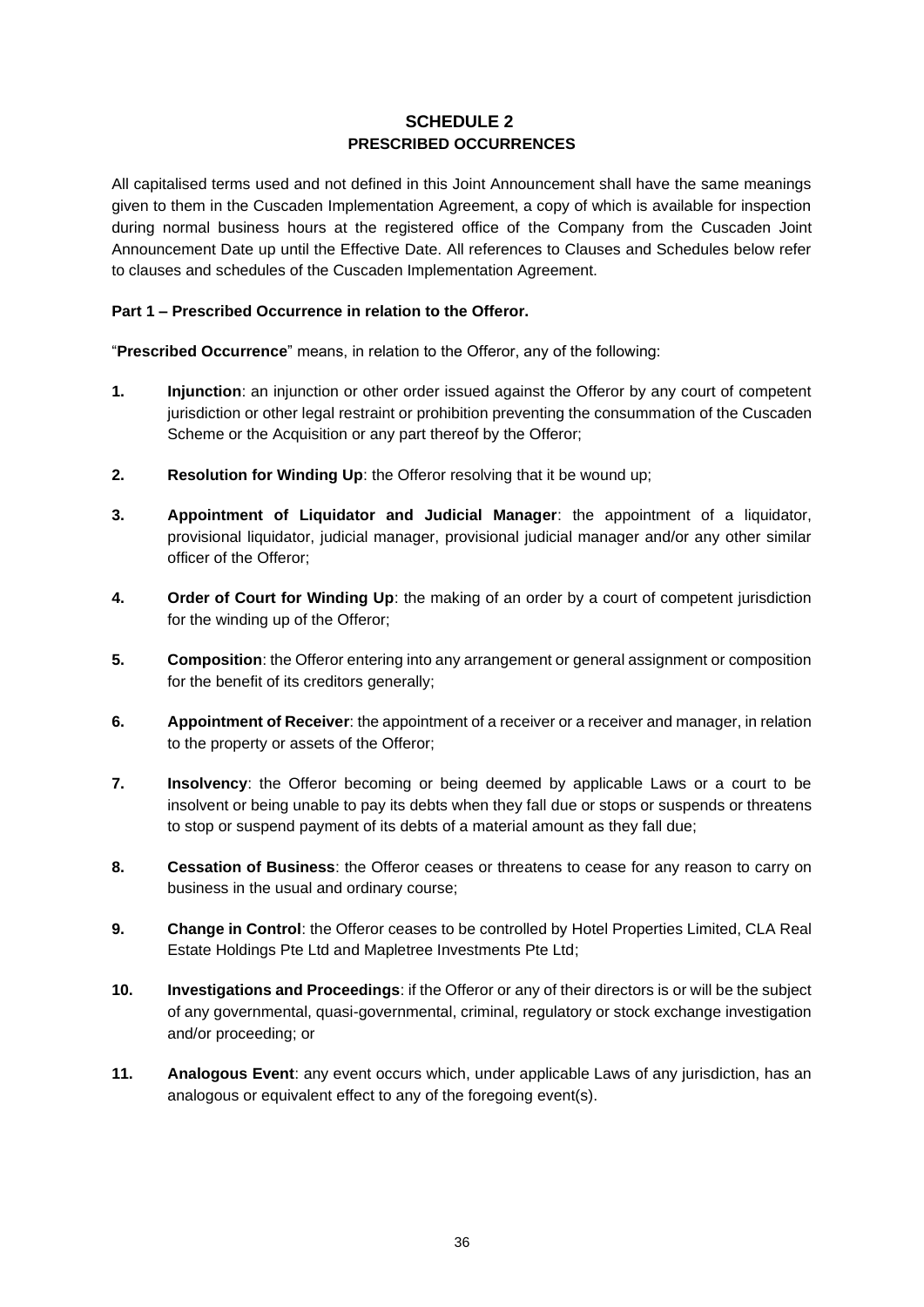## **Part 2– Prescribed Occurrence in relation to any SPH Group Company or Woodleigh JV**

"**Prescribed Occurrence**" in relation to any SPH Group Company or Woodleigh JV, means any of the following (other than (i) any matter set out in Clause 7.3 of the Cuscaden Implementation Agreement, (ii) any act pursuant to the BRD subject to paragraphs 7, 11 and 12 of Part 2 of **Schedule 2** of this Joint Announcement, (iii) as required or contemplated by the Cuscaden Implementation Agreement or the Cuscaden Scheme, (iv) as consented to in writing by the Offeror or (v) (a) any dividends declared, paid or made by any SPH Group Company (other than the Company) or Woodleigh JV to the Company or a SPH Group Company wholly-owned by the Company, (b) the entry into of any intercompany loans between the Company or a SPH Group Company wholly-owned by the Company, on the one hand, and the Company or a SPH Group Company wholly-owned by the Company, on the other hand ("**Intercompany Loans**") or (c) the capitalisation of any Intercompany Loans into newly allotted and issued shares of a wholly-owned SPH Group Company which is the borrower under such Intercompany Loan):

- **1. Conversion of Shares**: any SPH Group Company converting all or any of its shares into a larger or smaller number of shares;
- **2. Share Buy-back**: any SPH Group Company or Woodleigh JV (i) undertaking any share buybacks pursuant to its existing share buy-back mandate; or (ii) entering into a share buy-back agreement or resolving to approve the terms of a share buy-back agreement under the Companies Act or the equivalent companies or securities legislation;
- **3. Alteration of Share Capital**: save for the issuance or allotment of Shares or SPH REIT Units (as the case may be) pursuant to outstanding grants awarded under the SPH Performance Share Plan 2016 or the SPH REIT Performance Unit Award scheme or the Conversion, or as payment of fees (which may include base management fees, performance management fees, acquisition fees and divestment fees) by SPH REIT in the form of SPH REIT Units to the SPH REIT Manager or the SPH REIT Property Manager, any SPH Group Company or Woodleigh JV resolving to reduce or otherwise alter its share capital in any way;
- **4. Allotment of Shares or SPH REIT Units**: save for the issuance or allotment of Shares or SPH REIT Units (as the case may be) pursuant to outstanding grants awarded under the SPH Performance Share Plan 2016 or the SPH REIT Performance Unit Award scheme or the Conversion, or as payment of fees (which may include base management fees, performance management fees, acquisition fees and divestment fees) by SPH REIT in the form of SPH REIT Units to the SPH REIT Manager or the SPH REIT Property Manager, any SPH Group Company or Woodleigh JV making an allotment of, or granting an option to subscribe for, any shares, units or securities convertible into shares or units or agreeing to make such an allotment or to grant such an option or convertible security;
- **5. Issuance of Debt Securities**: any SPH Group Company or Woodleigh JV issuing, or agreeing to issue, convertible notes or other debt securities, save as permitted in paragraph 8 of Part 2 of **Schedule 2** of this Joint Announcement;
- **6. Dividends**: any SPH Group Company or Woodleigh JV declaring, making or paying any dividends or any other form of distribution to its shareholders, except the DIS, the Final FY2021 Dividend, or distributions by SPH REIT to its unitholders;
- **7. Media Business Restructuring:** Unless with the prior written consent of the Offeror (which shall not be unreasonably withheld), the Net Debt of the Relevant SPH Group Companies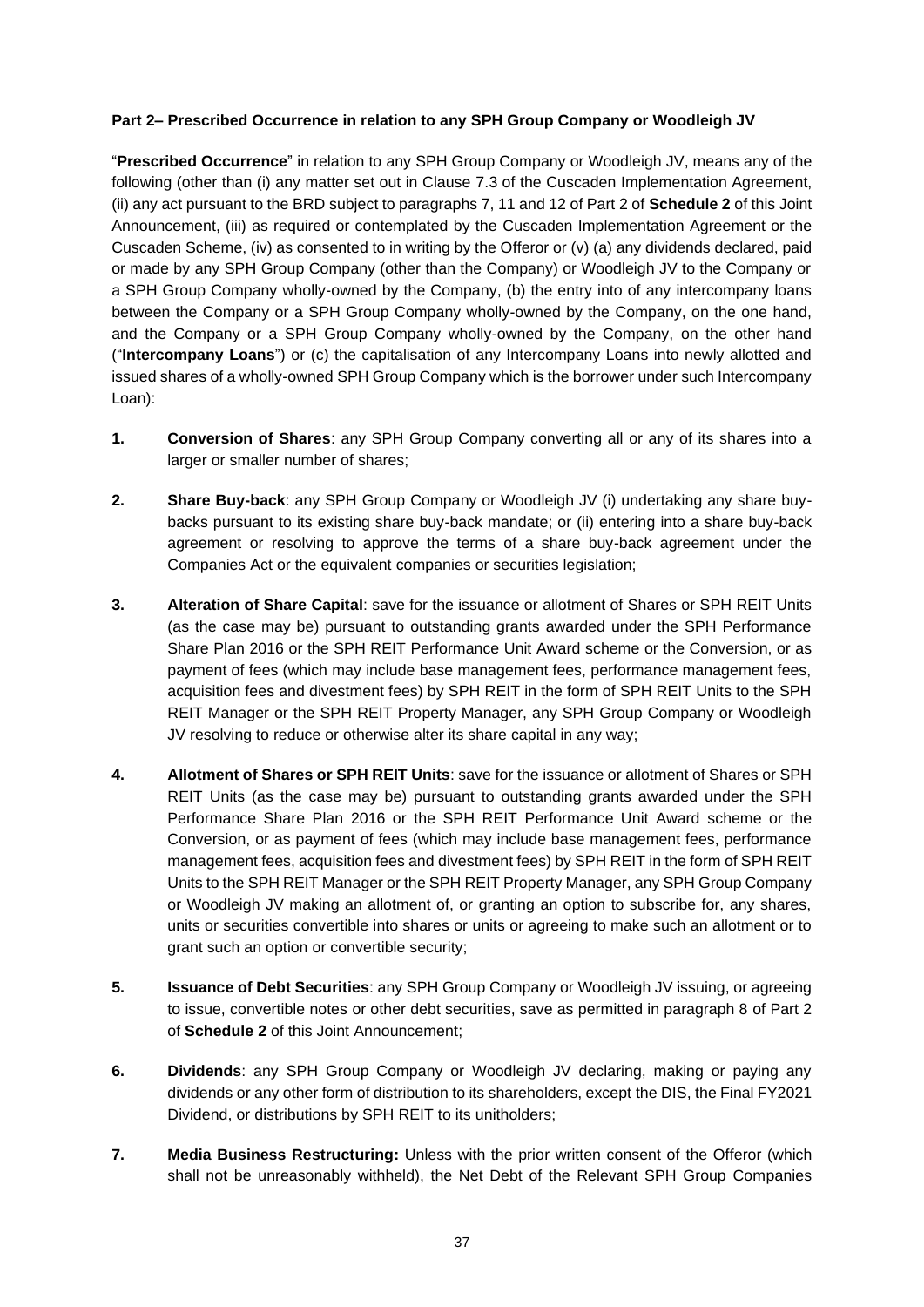(excluding SPH REIT) determined by reference to the Relevant Statement, exceeding the amount represented by (i) S\$1,730,000,000 less (ii) the proceeds of any sale or disposal of any real property, assets or securities by the Relevant SPH Group Companies (excluding SPH REIT) from the date of the Cuscaden Implementation Agreement up to (and including) the Relevant Date (if any);

- **8. Borrowings, Indebtedness:** Other than in respect of SPH REIT, any SPH Group Company or Woodleigh JV incurring any additional borrowings or indebtedness, including by way of the issuance of bonds, notes or other debt securities (whether or not convertible or exchangeable into shares or units and whether or not accounted for as equity), save for:
	- (i) the refinancing of any debt obligations prior to their due date (including any refinancing for the purpose of redeeming the SPH Notes);
	- (ii) any borrowing or indebtedness incurred to fund any capital expenditure permitted in paragraph 12 of Part 2 of **Schedule 2** of this Joint Announcement or any acquisition permitted in paragraph 13 of Part 2 of **Schedule 2** of this Joint Announcement; and
	- (iii) any drawdowns on existing debt facilities (including under the SPH Programme) or any new borrowing or indebtedness incurred, in each case, in relation to working capital requirements, not exceeding S\$25,000,000 in the aggregate.
- **9. Guarantees, Indemnities:** Other than in respect of SPH REIT, any SPH Group Company or Woodleigh JV:
	- (i) entering into any guarantee, indemnity or other arrangement to secure any obligation of any person; or
	- (ii) creating any Encumbrance over any of its assets or undertakings,

in each case, save in the ordinary course of business or in respect of any borrowings or indebtedness permitted in paragraph 8 of Part 2 of **Schedule 2** of this Joint Announcement.

- **10. Hedging:** Other than in respect of SPH REIT, any SPH Group Company or Woodleigh JV entering into any material hedging and other derivative or off-balance sheet transactions, save with respect to any interest rate, currency or cash-flow hedging for an underlying exposure which is permitted in paragraph 8 of Part 2 of **Schedule 2** of this Joint Announcement.
- **11. Expenditure:** Other than in respect of SPH REIT, any SPH Group Company or Woodleigh JV incurring any costs, expenses and/or expenditure, save for the Approved Capex, Approved Expenses or the provision of rent relief to tenants.
- **12. Capital Expenditure:** Other than in respect of SPH REIT, any SPH Group Company or Woodleigh JV making or incurring any capital expenditure, save for:
	- (i) any Approved Capex; and
	- (ii) any capital expenditure arising from or relating to cases of emergency.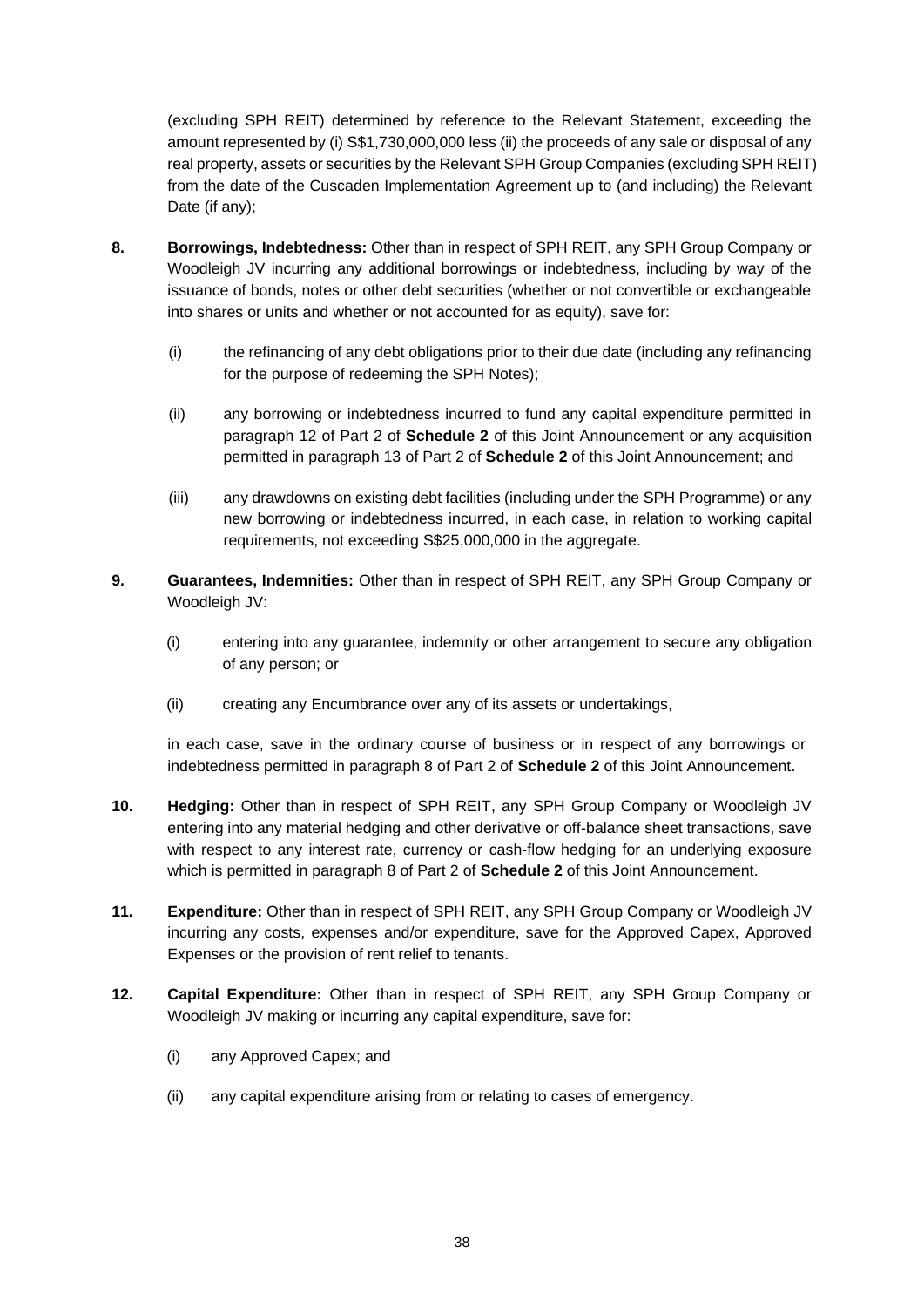### **13. Acquisitions and Disposals:** Any SPH Group Company or Woodleigh JV:

- (i) (a) entering into, undertaking or completing any Material Acquisition or (b) receiving any notice of compulsory acquisition or intended acquisition of land affecting or which may affect any of the Properties (1) in whole, or (2) in part, which would or is reasonably likely to result in a Material Adverse Effect;
- (ii) except for the sale of units in The Woodleigh Residences in accordance with terms as agreed by the mortgagees in respect thereof, entering into, undertaking or completing any Material Disposal; or
- (iii) creating any Encumbrance (except for any Encumbrances under existing debt financing) over or granting any easements over any Property (a) in whole or (b) in part, which would or is reasonably likely to result in a Material Adverse Effect.
- **14. Real Property:** Any SPH Group Company or Woodleigh JV:
	- (i) except in relation to the development of The Woodleigh Mall and The Woodleigh Residences in accordance with terms as agreed by the mortgagee in respect thereof, applying for any planning permission or sub-division of any Property (save in respect of any Approved Capex);
	- (ii) carrying out any alteration or addition to any Property which has not been approved or budgeted for as at the date of the Cuscaden Implementation Agreement, save for any fitting out works, renovation works or tenant's works carried out by an Occupier pursuant to an Occupation Agreement, in each case which is reasonably likely to result in a Material Adverse Effect (save in respect of any Approved Capex);
	- (iii) amending, modifying or varying any Title Document; or
	- (iv) releasing the Head Lessor, grantor or issuer under any Title Document from any of its obligations, failing to exercise any rights or powers of termination under any Title Document or waiving any breaches of any Title Document.
- **15. Injunction**: an injunction or other order issued against any SPH Group Company or Woodleigh JV by any court of competent jurisdiction or other legal restraint or prohibition preventing the consummation of the Cuscaden Scheme or the Acquisition or any part thereof by any SPH Group Company or Woodleigh JV;
- **16. Resolution for Winding Up**: any SPH Group Company or Woodleigh JV (other than in relation to the SPH Group Companies set out in **Schedule 6** of the Cuscaden Implementation Agreement) resolving that it be wound up;
- **17. Appointment of Liquidator and Judicial Manager**: the appointment of a liquidator, provisional liquidator, judicial **manager**, provisional judicial manager and/or any other similar officer of any SPH Group Company or Woodleigh JV (other than in relation to the SPH Group Companies set out in **Schedule 6** of the Cuscaden Implementation Agreement);
- **18. Order of Court for Winding Up**: the making of an order by a court of competent jurisdiction for the winding up of any SPH Group Company or Woodleigh JV (other than in relation to the SPH Group Companies set out in **Schedule 6** of the Cuscaden Implementation Agreement);